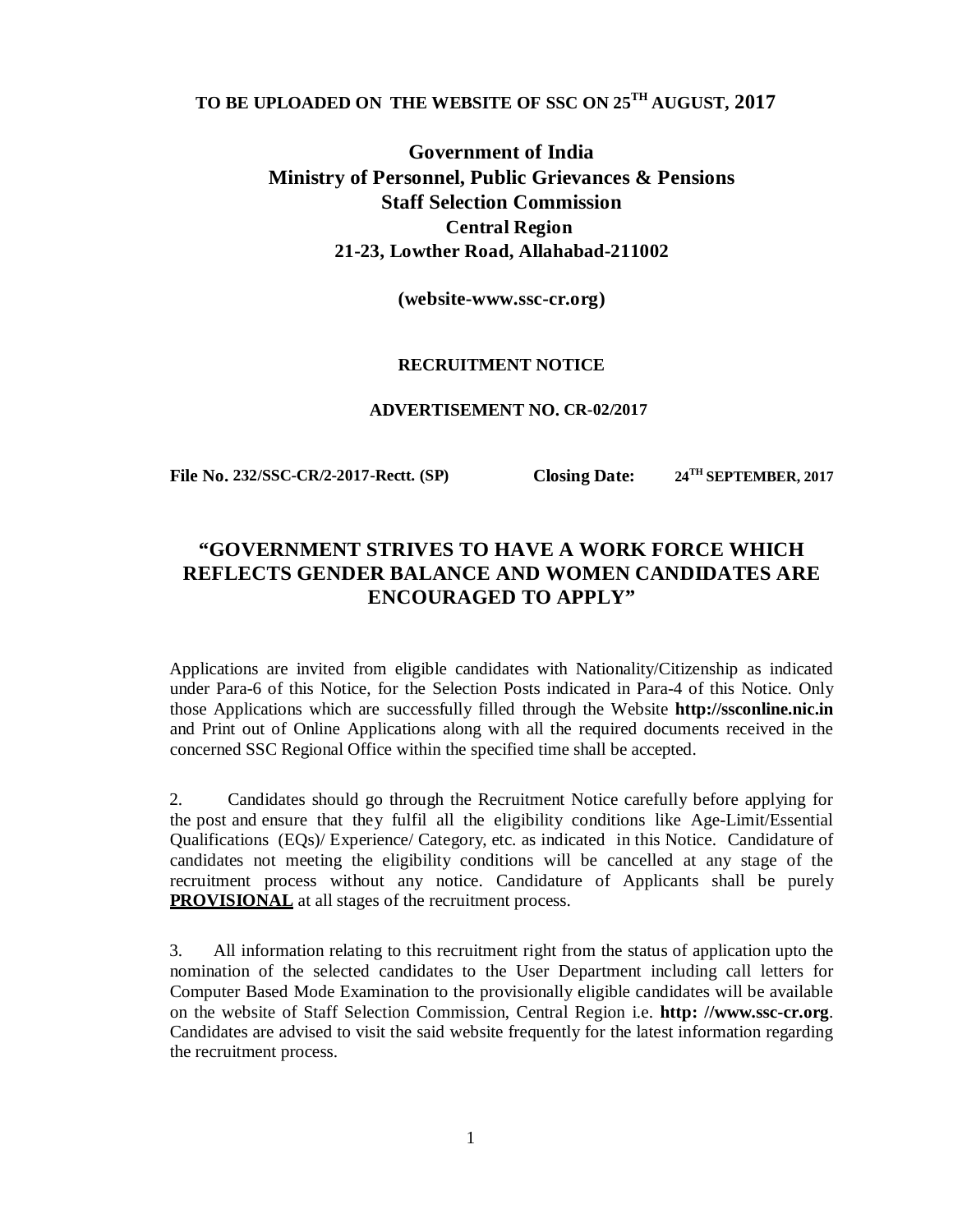**NOTE: -CANDIDATES ARE ADVISED TO FILL THEIR CORRECT AND ACTIVE E-MAIL ADDRESSES AND MOBILE NUMBER IN THE ONLINE APPLICATION AS CORRESPONDENCE MAY BE MADE BY THE COMMISSION THROUGH E-MAIL/SMS. CANDIDATES ALSO HAVE TO REGULARLY VISIT WEBSITE OF SSC -HQs AND CONCERNED SSC-REGIONAL OFFICE FOR EXAMINATION RELATED LATEST UPDATES/INFORMATION.**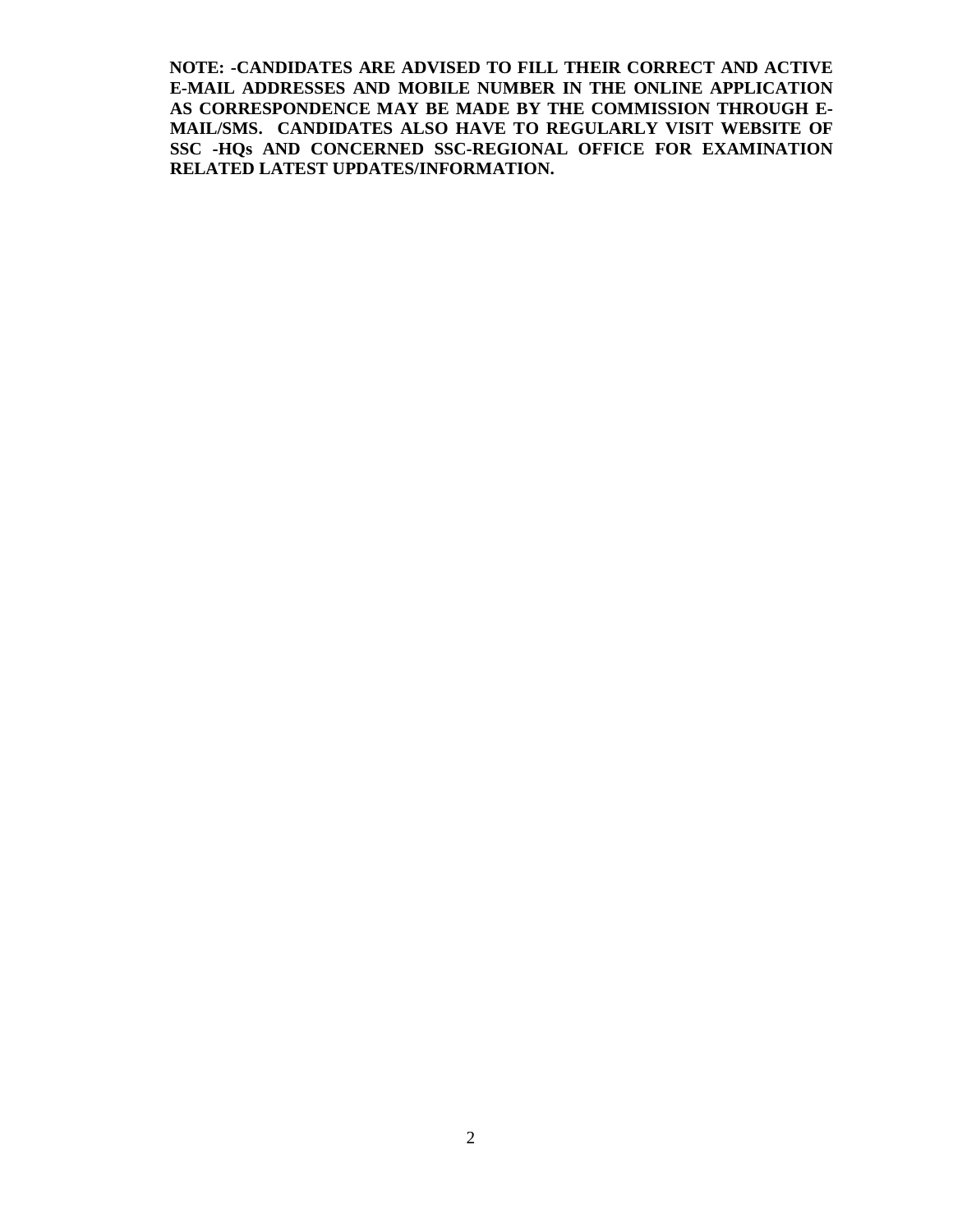# **4. DETAILS/DESCRIPTION OF POSTS:**

| <b>CATEGORY NO OF POST: CR20117</b>     |                |                                                                                                                                                                                                                                                                                                                                                                          |  |
|-----------------------------------------|----------------|--------------------------------------------------------------------------------------------------------------------------------------------------------------------------------------------------------------------------------------------------------------------------------------------------------------------------------------------------------------------------|--|
| Name of Post                            |                | <b>JUNIOR CHEMIST</b>                                                                                                                                                                                                                                                                                                                                                    |  |
| Classification                          | $\ddot{\cdot}$ | General Central Service, Group 'C', Non Gazetted, Non-Ministerial                                                                                                                                                                                                                                                                                                        |  |
| Vacancy                                 | $\ddot{\cdot}$ | $01$ -UR                                                                                                                                                                                                                                                                                                                                                                 |  |
| Department                              | $\ddot{\cdot}$ | O/o Directorate of Marketing & Inspection, M/o Agriculture, D/o Agriculture and<br>Cooperation, Nagpur                                                                                                                                                                                                                                                                   |  |
| <b>AGE</b>                              | $\ddot{\cdot}$ | Not exceeding 30 Years. Relaxable up to 40 years to Central Govt. Civilian<br>Employees having 3 years regular and continuous service for UR candidates.                                                                                                                                                                                                                 |  |
| Pay Scale                               | $\ddot{\cdot}$ | Rs 5200-20,200/-, Grade Pay Rs.2800 /- (PB-1) { As per 6 <sup>th</sup> CPC}                                                                                                                                                                                                                                                                                              |  |
| Essential<br>Qualification<br>(E.Q.)    | $\ddot{\cdot}$ | 1. Master's Degree in Chemistry or Dairy Chemistry or Oil Technology or Food<br>Technology from a recognized University or equivalent.<br><b>OR</b><br>2. Bachelor of Science Degree with Chemistry as one of the subjects or Bachelor<br>of Science (Hons) in Chemistry from a recognized University or equivalent and<br>with two years experience in analytical work. |  |
| Desirable<br>Qualification<br>(D.Q.)    | $\ddot{\cdot}$ | <b>NIL</b>                                                                                                                                                                                                                                                                                                                                                               |  |
| I.P.                                    | $\ddot{\cdot}$ | R.A.L. Kanpur with AISL                                                                                                                                                                                                                                                                                                                                                  |  |
| J.R.                                    | $\ddot{\cdot}$ | Chemical Analysis of sample of all Agmark articles.                                                                                                                                                                                                                                                                                                                      |  |
| <b>Instruction for PH</b><br>candidates |                | Post is not identified suitable for PH candidate.                                                                                                                                                                                                                                                                                                                        |  |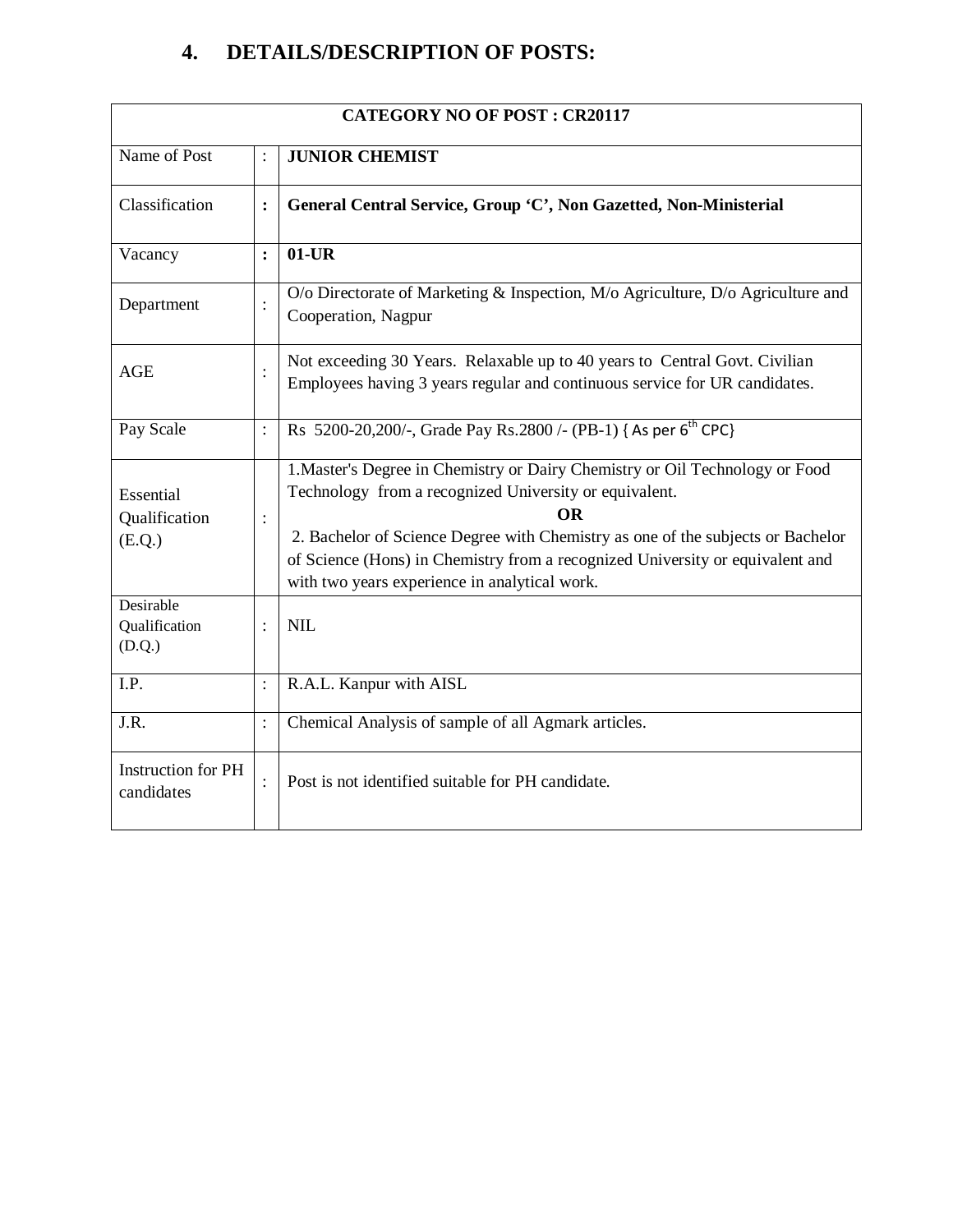| <b>CATEGORY NO. OF POST: CR20217</b>    |                |                                                                                                                                                                                                                                                                                                                                                                           |  |  |
|-----------------------------------------|----------------|---------------------------------------------------------------------------------------------------------------------------------------------------------------------------------------------------------------------------------------------------------------------------------------------------------------------------------------------------------------------------|--|--|
| Name of Post                            |                | <b>FUMIGATION ASSISTANT</b>                                                                                                                                                                                                                                                                                                                                               |  |  |
| Classification                          | $\ddot{\cdot}$ | General Central Service, Group 'C', Non Gazetted, Non-Ministerial                                                                                                                                                                                                                                                                                                         |  |  |
| Vacancy                                 | $\ddot{\cdot}$ | 02 (UR-01, OBC-01)                                                                                                                                                                                                                                                                                                                                                        |  |  |
| Department                              |                | O/o the Indian Grain Storage Management and Research Institute, Meerut Road,<br>Hapur                                                                                                                                                                                                                                                                                     |  |  |
| AGE                                     |                | Between 18-25 Years. Upper Age limit up to 3 years for OBC Candidates,<br>Relaxable up to 40 years to Central Govt. Civilian Employee having 3 years<br>regular and continuous service for UR candidates and 43 years to OBC<br>candidates.                                                                                                                               |  |  |
| Pay Scale                               | $\ddot{\cdot}$ | Rs 5200-20,200/-, Grade Pay Rs.2400 /- (PB-1) { As per 6 <sup>th</sup> CPC}                                                                                                                                                                                                                                                                                               |  |  |
| Essential<br>Qualification<br>(E.Q.)    | $\ddot{\cdot}$ | Senior School Certificate $(10+2)$ with Science or any equivalent qualification<br>from a recognized Board/Institute with Chemistry or Biology as one of the main<br>elective subject.                                                                                                                                                                                    |  |  |
| Desirable<br>Qualification<br>(D.Q.)    | $\vdots$       | <b>NIL</b>                                                                                                                                                                                                                                                                                                                                                                |  |  |
| I.P.                                    | $\ddot{\cdot}$ | Hapur (U.P.) with AISL                                                                                                                                                                                                                                                                                                                                                    |  |  |
| J.R.                                    | $\ddot{\cdot}$ | 1. To assist higher officers in analysis of food grain samples for physical,<br>chemical, microbiological parameters and Mycotoxins contamination in the<br>laboratories.<br>2. Maintained and upkeep the equipments of laboratories and to assist higher<br>officers in research and analysis work.<br>3. Any other work assigned by higher authority from time to time. |  |  |
| <b>Instruction</b> for<br>PH candidates | $\ddot{\cdot}$ | This post is not identified suitable for PH candidates.                                                                                                                                                                                                                                                                                                                   |  |  |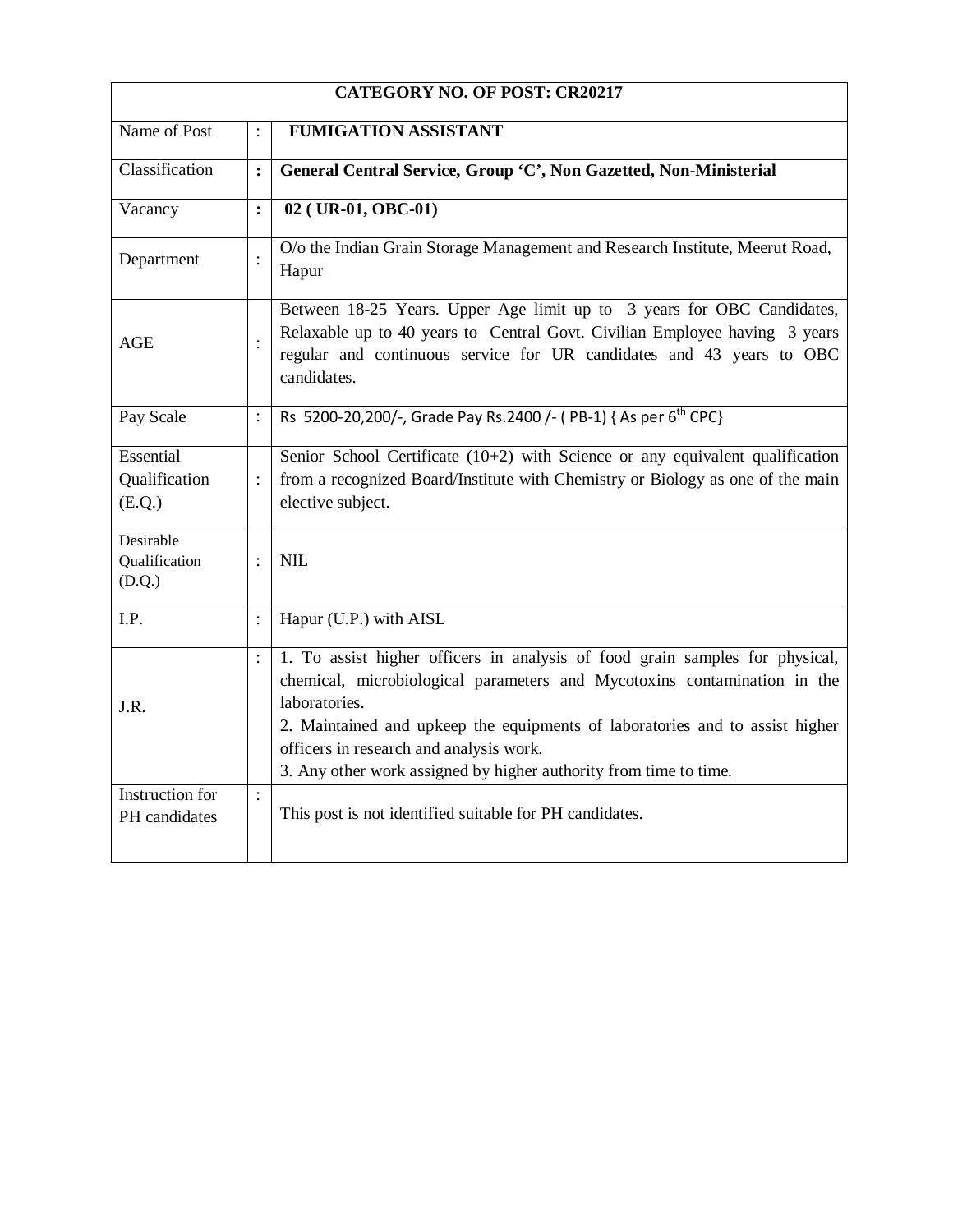| <b>CATEGORY NO. OF POST: CR20317</b> |                |                                                                                                                                                                                                                                                                                                                                                                                                                                                                               |  |
|--------------------------------------|----------------|-------------------------------------------------------------------------------------------------------------------------------------------------------------------------------------------------------------------------------------------------------------------------------------------------------------------------------------------------------------------------------------------------------------------------------------------------------------------------------|--|
| Name of Post                         | $\ddot{\cdot}$ | <b>LIBRARY AND INFORMATION ASSISTANT</b>                                                                                                                                                                                                                                                                                                                                                                                                                                      |  |
| Classification                       | $\ddot{\cdot}$ | General Central Service, Group 'B', Non Gazetted, Non-Ministerial                                                                                                                                                                                                                                                                                                                                                                                                             |  |
| Vacancy                              | $\ddot{\cdot}$ | $01$ -UR                                                                                                                                                                                                                                                                                                                                                                                                                                                                      |  |
| Department                           | $\ddot{\cdot}$ | O/o the Indian Grain Storage Management and Research Institute, Meerut Road,<br>Hapur                                                                                                                                                                                                                                                                                                                                                                                         |  |
| <b>AGE</b>                           | $\ddot{\cdot}$ | Not exceeding 30 Years. Relaxable up to 35 years to Central Govt. Civilian<br>Employees having 3 years regular and continuous service for UR candidates.                                                                                                                                                                                                                                                                                                                      |  |
| Pay Scale                            | $\ddot{\cdot}$ | Rs 9300-34,800/-, Grade Pay Rs.4200 /- (PB-2) { As per 6 <sup>th</sup> CPC}                                                                                                                                                                                                                                                                                                                                                                                                   |  |
| Essential<br>Qualification<br>(E.Q.) | $\ddot{\cdot}$ | 1. Bachelors Degree in Library Science or Library and Information Science of a<br>recognized University or Institute.<br>2. Two years professional experience in a Library under Central/State Govt. /<br>Autonomous or Statutory Organization/PSU/University or Recognized research<br>or Educational Institution.                                                                                                                                                           |  |
| Desirable<br>Qualification<br>(D.Q.) | $\ddot{\cdot}$ | Diploma in Computer Application from a recognized University or Institute.                                                                                                                                                                                                                                                                                                                                                                                                    |  |
| I.P.                                 | $\ddot{\cdot}$ | Hapur (U.P.) with AISL                                                                                                                                                                                                                                                                                                                                                                                                                                                        |  |
| J.R.                                 | $\ddot{\cdot}$ | 1. To manage the work of library related to scientific, technical and other<br>departmental books and publications.<br>2. To handle unique records & literature, arrangement of physical verification<br>of library, Analysis of scientific requirement and processing procurement<br>proposals of all library books, their accounting and proper documentation are<br>in the main duties of the post with extensive work on computer online/offline<br>of a digital library. |  |
| Instruction for<br>PH candidates     |                | This post is not identified suitable for PH candidates.                                                                                                                                                                                                                                                                                                                                                                                                                       |  |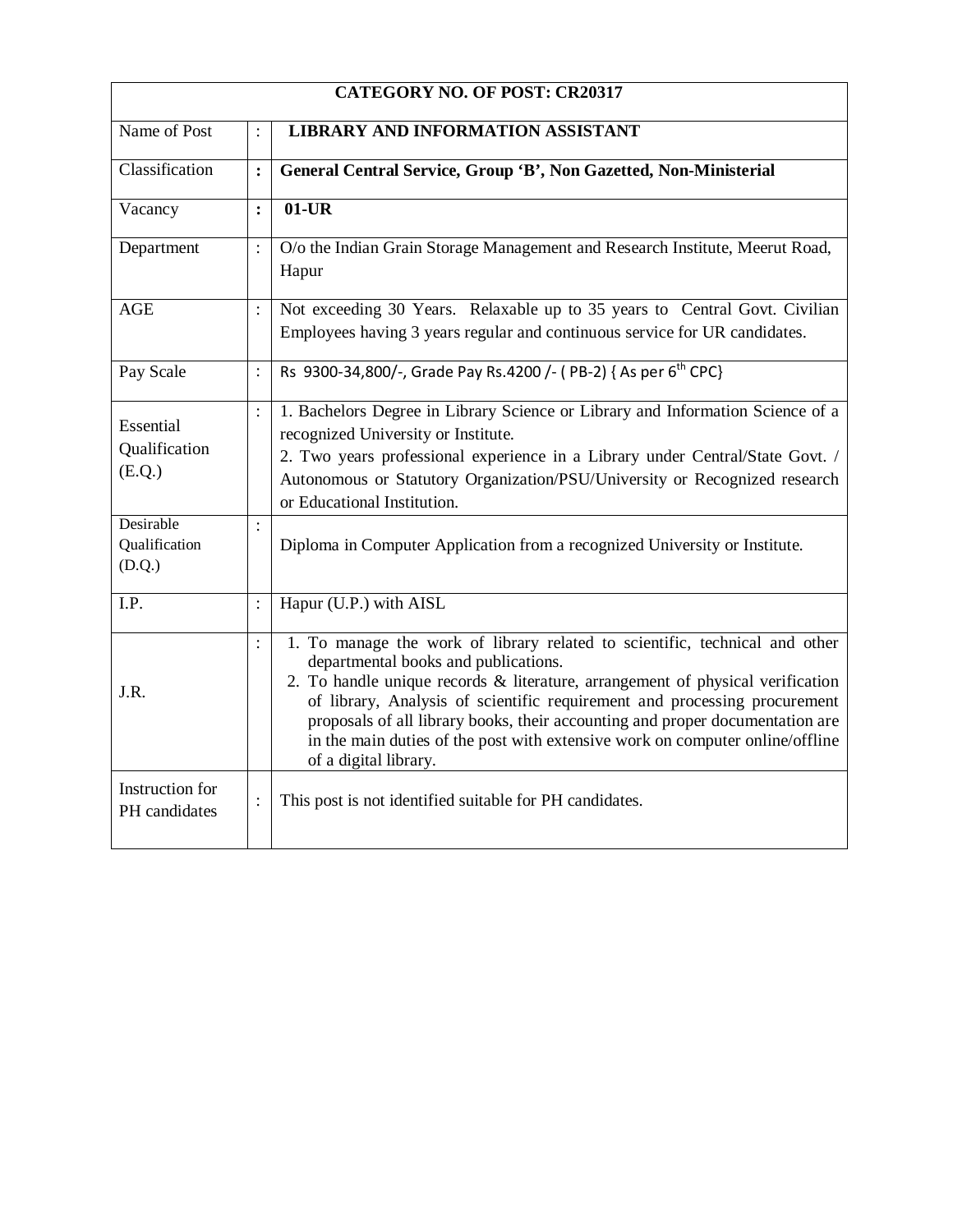| <b>CATEGORY NO. OF POST: CR20417</b> |                |                                                                                                                                                                                                                                                                                                                                                                                                                                                                                                                                |  |  |
|--------------------------------------|----------------|--------------------------------------------------------------------------------------------------------------------------------------------------------------------------------------------------------------------------------------------------------------------------------------------------------------------------------------------------------------------------------------------------------------------------------------------------------------------------------------------------------------------------------|--|--|
| Name of Post                         | $\ddot{\cdot}$ | <b>JUNIOR CONSERVATION ASSISTANT</b>                                                                                                                                                                                                                                                                                                                                                                                                                                                                                           |  |  |
| Classification                       | $\ddot{\cdot}$ | General Central Service, Group 'C', Non Gazetted, Non-Ministerial                                                                                                                                                                                                                                                                                                                                                                                                                                                              |  |  |
| Vacancy                              | $\ddot{\cdot}$ | 19 (UR-09, OBC-07, SC-02, ST-01) {01 Post reserved for OH category}                                                                                                                                                                                                                                                                                                                                                                                                                                                            |  |  |
| Department                           | $\ddot{\cdot}$ | O/o Director General, Archaeological Survey of India Janpath, New Delhi                                                                                                                                                                                                                                                                                                                                                                                                                                                        |  |  |
| AGE                                  | $\vdots$       | Between 18-25 Years. Upper Age limit up to 3 years for OBC candidates 5<br>years of SC & ST Candidates, Relaxable up to 40 years to Central Govt. Civilian<br>Employee having 3 years regular and continuous service for UR candidates and<br>43 years to OBC, 45 years to SC & ST candidates.                                                                                                                                                                                                                                 |  |  |
| Pay Scale                            | $\ddot{\cdot}$ | Level-2 in the Pay Matrix, Rs. 19900 - Rs. 63200.                                                                                                                                                                                                                                                                                                                                                                                                                                                                              |  |  |
| Essential<br>Qualification<br>(E.Q.) | $\ddot{\cdot}$ | Minimum 10 <sup>th</sup> pass from a recognized Board.<br>1.<br>Industrial Training Institute Certificate in subjects relating to Civil<br>2.<br>Engineering.                                                                                                                                                                                                                                                                                                                                                                  |  |  |
| Desirable<br>Qualification<br>(D.Q.) | $\cdot$        | <b>NIL</b>                                                                                                                                                                                                                                                                                                                                                                                                                                                                                                                     |  |  |
| I.P.                                 | $\ddot{\cdot}$ | Uttar Pradesh-16, and Bihar-3 with AISL                                                                                                                                                                                                                                                                                                                                                                                                                                                                                        |  |  |
| J.R.                                 |                | 1. Assistance to the Conservation Assistant concerned in respect of the defined<br>for the latter.<br>2. (i) Maintenance of stock of tools, plants, equipments etc. in the field or at the<br>Hqrs., ii) muster rolls and records relating to labour at the site and iii)<br>supervision of the work of labour at the site and of monument attendant/cleaners<br>/chowkidars etc<br>3. Supervision of work of monument staff.<br>4. Any other work relating to the office/Branch and his job assigned by superior<br>officers. |  |  |
| Instruction for<br>PH candidates     | $\ddot{\cdot}$ | This post is identified suitable for OH candidates with disability of under sub-<br>category (OA-One Arm, OL-One Leg affected) & HH candidates disability<br>under sub-category (PD-Partially Deaf affected)                                                                                                                                                                                                                                                                                                                   |  |  |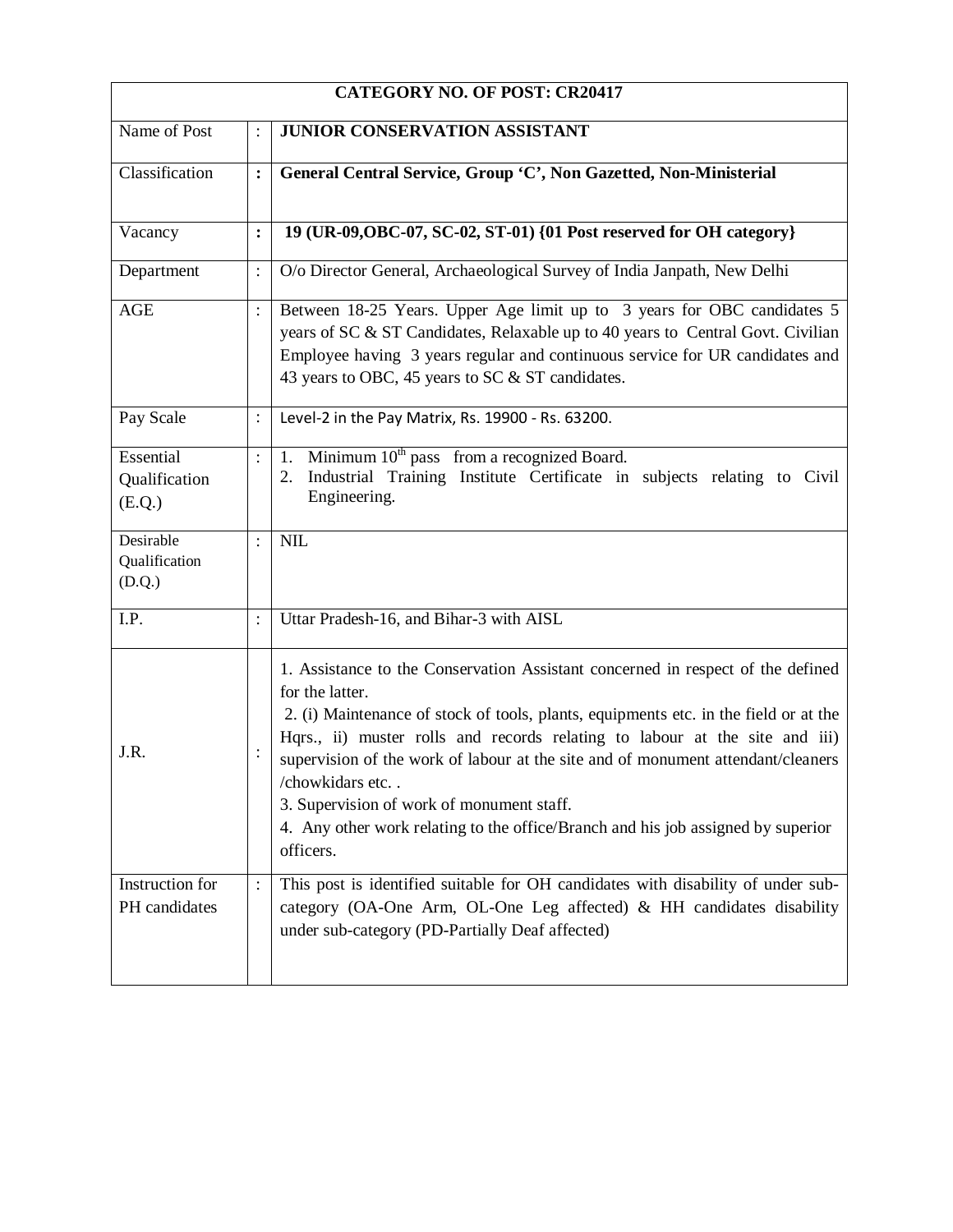| <b>CATEGORY NO. OF POST: CR- CR20517</b> |                |                                                                                                                                                                                                                                                                                                                                                                                                                                                                                                                                                                                                                                                                                                                                                                                                                                                                                                                                                                                                                                                                                                                                                                                                                                                                                                                                                                                                                                                                                                                                                                                                                                                                                                                                                                                                                                                                                                                                                                                              |  |
|------------------------------------------|----------------|----------------------------------------------------------------------------------------------------------------------------------------------------------------------------------------------------------------------------------------------------------------------------------------------------------------------------------------------------------------------------------------------------------------------------------------------------------------------------------------------------------------------------------------------------------------------------------------------------------------------------------------------------------------------------------------------------------------------------------------------------------------------------------------------------------------------------------------------------------------------------------------------------------------------------------------------------------------------------------------------------------------------------------------------------------------------------------------------------------------------------------------------------------------------------------------------------------------------------------------------------------------------------------------------------------------------------------------------------------------------------------------------------------------------------------------------------------------------------------------------------------------------------------------------------------------------------------------------------------------------------------------------------------------------------------------------------------------------------------------------------------------------------------------------------------------------------------------------------------------------------------------------------------------------------------------------------------------------------------------------|--|
| Name of Post                             |                | TECHNICAL ASSISTANT (WILDLIFE)                                                                                                                                                                                                                                                                                                                                                                                                                                                                                                                                                                                                                                                                                                                                                                                                                                                                                                                                                                                                                                                                                                                                                                                                                                                                                                                                                                                                                                                                                                                                                                                                                                                                                                                                                                                                                                                                                                                                                               |  |
| Classification                           | :              | General Central Service, Group 'B', Non Gazetted, Non-Ministerial                                                                                                                                                                                                                                                                                                                                                                                                                                                                                                                                                                                                                                                                                                                                                                                                                                                                                                                                                                                                                                                                                                                                                                                                                                                                                                                                                                                                                                                                                                                                                                                                                                                                                                                                                                                                                                                                                                                            |  |
| Vacancy                                  | :              | $01$ -UR                                                                                                                                                                                                                                                                                                                                                                                                                                                                                                                                                                                                                                                                                                                                                                                                                                                                                                                                                                                                                                                                                                                                                                                                                                                                                                                                                                                                                                                                                                                                                                                                                                                                                                                                                                                                                                                                                                                                                                                     |  |
| Department                               |                | D/o Environment, Forest & Climate Change, M/o Environment, Forest &<br>Climate Change, New Delhi                                                                                                                                                                                                                                                                                                                                                                                                                                                                                                                                                                                                                                                                                                                                                                                                                                                                                                                                                                                                                                                                                                                                                                                                                                                                                                                                                                                                                                                                                                                                                                                                                                                                                                                                                                                                                                                                                             |  |
| <b>AGE</b>                               |                | Not exceeding 30 Years. Relaxable up to 35 years to Central Govt. Civilian<br>Employees having 3 years regular and continuous service for UR candidates.                                                                                                                                                                                                                                                                                                                                                                                                                                                                                                                                                                                                                                                                                                                                                                                                                                                                                                                                                                                                                                                                                                                                                                                                                                                                                                                                                                                                                                                                                                                                                                                                                                                                                                                                                                                                                                     |  |
| Pay Scale                                | $\ddot{\cdot}$ | Level-6 in the Pay Matrix, Rs. 35400 - Rs. 112400.                                                                                                                                                                                                                                                                                                                                                                                                                                                                                                                                                                                                                                                                                                                                                                                                                                                                                                                                                                                                                                                                                                                                                                                                                                                                                                                                                                                                                                                                                                                                                                                                                                                                                                                                                                                                                                                                                                                                           |  |
| Essential<br>Qualification<br>(E.Q.)     |                | 1. Bachelor's Degree in Science with Zoology or Wildlife Biology as one of the subjects<br>from a recognized University or Institution.<br>2. One year's experience in data collection and identification of wild flora and fauna.                                                                                                                                                                                                                                                                                                                                                                                                                                                                                                                                                                                                                                                                                                                                                                                                                                                                                                                                                                                                                                                                                                                                                                                                                                                                                                                                                                                                                                                                                                                                                                                                                                                                                                                                                           |  |
| Desirable<br>Qualification<br>(D.Q.)     |                | 1. Master's Degree in Zoology or Wild Life Biology from a recognized from a<br>recognized University.<br>2. Diploma or certificate in Wild Life Management awarded by the Wild life Institute of<br>India.                                                                                                                                                                                                                                                                                                                                                                                                                                                                                                                                                                                                                                                                                                                                                                                                                                                                                                                                                                                                                                                                                                                                                                                                                                                                                                                                                                                                                                                                                                                                                                                                                                                                                                                                                                                   |  |
| I.P.                                     |                | New Delhi with AISL                                                                                                                                                                                                                                                                                                                                                                                                                                                                                                                                                                                                                                                                                                                                                                                                                                                                                                                                                                                                                                                                                                                                                                                                                                                                                                                                                                                                                                                                                                                                                                                                                                                                                                                                                                                                                                                                                                                                                                          |  |
| J.R.                                     | $\vdots$       | 1. To assist Deputy Director (WL)/Joint Director(WL) and Member Secretary, Indian Board for<br>Wildlife in preparing Agenda Notes and Minutes for the meeting of the Indian Board for Wildlife<br>and Sub-Committee.<br>2. To assist the Advisors and the Wildlife Board in the matter relating to formulation of Wildlife<br>Plans and Policies and supply of other technical data required by them.<br>3. To assist the senior officers in the matters relating to formulation of Export & Import Policy in<br>respect of Wildlife and its products and in cases related to exchange of animals on barter basis<br>between Indian zoos and foreign zoos<br>4. To handle matters relating to amendment of Wildlife (Protection) Act, 1972 and revision of its<br>schedules and addition to this interpretation of Wildlife (Protection) Act and Rules made there<br>under.<br>5. Follow up action on the recommendations of the Indian Board for Wildlife Standing Committee<br>of India Board for Wildlife and the Expert Committees of IBWL on Birds, Zoos and Flora.<br>6. To handle correspondence on technical matters with the Forest Departments and other<br>organizations viz. Wildlife Institute of India, Zoological Survey of India, Bombay Natural History<br>Society, and Ministries in the Govt. of India dealing with Wildlife problems and projects.<br>7. To examine the research projects submitted by Individuals, Universities or foreign research<br>organizations in relation to wildlife.<br>8. To collect and compile information regarding survey of wild animals and National Parks and<br>Sanctuaries.<br>9. To prepare notes and other statistical information required by the Part=liament Questions and<br>Committees set up from time to time on Wildlife Societies for Nature Conservations<br>10. To handle correspondence and assist senior officers in holding seminars, symposia, conferences<br>and workshops relating to Wildlife Nature and issues. |  |
| Instruction for PH<br>candidates         |                | This post is identified suitable for OH candidates with disability of the sub category (OA-One Arm,<br>OL-One Leg affected), HH candidates & VH candidates with disability of sub-category( B-Blind,<br>LV-Low Vision affected)                                                                                                                                                                                                                                                                                                                                                                                                                                                                                                                                                                                                                                                                                                                                                                                                                                                                                                                                                                                                                                                                                                                                                                                                                                                                                                                                                                                                                                                                                                                                                                                                                                                                                                                                                              |  |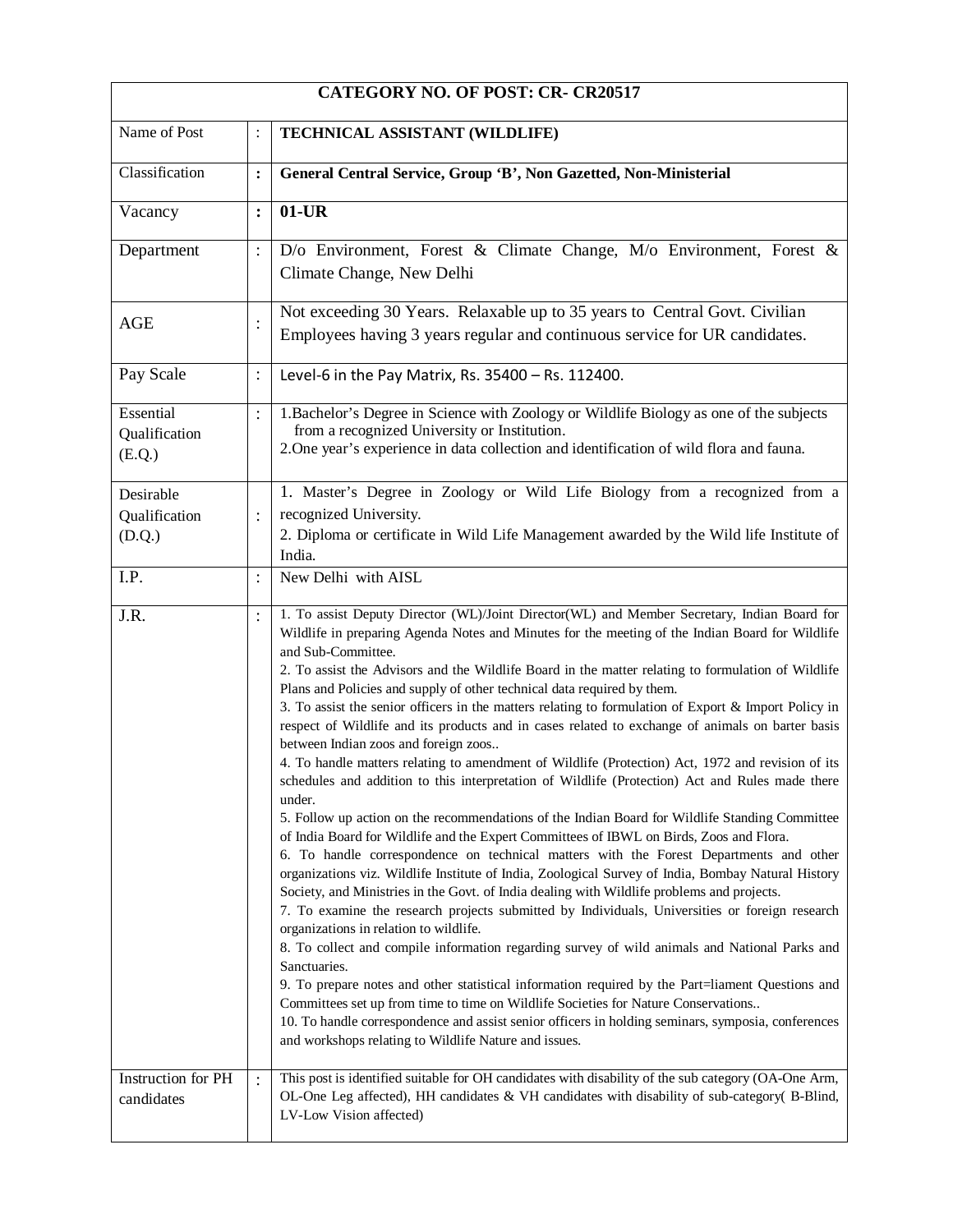| <b>CATEGORY NO. OF POST: CR20617</b> |                |                                                                                                                                                                                                                                                                                                                                                                                                                                                                                                                                                                                                                                                                                                                                                                                                                                                                                          |  |  |
|--------------------------------------|----------------|------------------------------------------------------------------------------------------------------------------------------------------------------------------------------------------------------------------------------------------------------------------------------------------------------------------------------------------------------------------------------------------------------------------------------------------------------------------------------------------------------------------------------------------------------------------------------------------------------------------------------------------------------------------------------------------------------------------------------------------------------------------------------------------------------------------------------------------------------------------------------------------|--|--|
| Name of Post                         | :              | <b>RESEARCH INVESTIGATOR(FORESTRY)</b>                                                                                                                                                                                                                                                                                                                                                                                                                                                                                                                                                                                                                                                                                                                                                                                                                                                   |  |  |
| Classification                       | $\ddot{\cdot}$ | General Central Service, Group 'B', Non Gazetted, Non-Ministerial                                                                                                                                                                                                                                                                                                                                                                                                                                                                                                                                                                                                                                                                                                                                                                                                                        |  |  |
| Vacancy                              | $\ddot{\cdot}$ | <b>UR-01</b> { Reserved for HH category)                                                                                                                                                                                                                                                                                                                                                                                                                                                                                                                                                                                                                                                                                                                                                                                                                                                 |  |  |
| Department                           |                | D/o Environment, Forest & Climate Change, M/o Environment, Forest &<br>Climate Change, New Delhi                                                                                                                                                                                                                                                                                                                                                                                                                                                                                                                                                                                                                                                                                                                                                                                         |  |  |
| <b>AGE</b>                           | $\vdots$       | Not exceeding 30 Years. Relaxable up to 35 years to Central Govt. Civilian<br>Employees having 3 years regular and continuous service for UR candidates.                                                                                                                                                                                                                                                                                                                                                                                                                                                                                                                                                                                                                                                                                                                                 |  |  |
| Pay Scale                            | $\ddot{\cdot}$ | Level-6 in the Pay Matrix, Rs. 35400 - Rs. 112400.                                                                                                                                                                                                                                                                                                                                                                                                                                                                                                                                                                                                                                                                                                                                                                                                                                       |  |  |
| Essential<br>Qualification<br>(E.Q.) | $\ddot{\cdot}$ | 1. Master's degree in Statistics or Operations Research or Forestry or<br>Economics (with Statistics) or Commerce (with Statistics) or Mathematics<br>(with Statistics) or Agriculture (with Statistics) or two year's Post-Graduate<br>Diploma in Forestry Management from a recognized Institute/University.<br>2. One year's experience in collection or compilation or analysis of data<br>including data in Agriculture or forestry work.                                                                                                                                                                                                                                                                                                                                                                                                                                           |  |  |
| Desirable<br>Qualification<br>(D.Q.) | $\vdots$       | <b>NIL</b>                                                                                                                                                                                                                                                                                                                                                                                                                                                                                                                                                                                                                                                                                                                                                                                                                                                                               |  |  |
| I.P.                                 | $\colon$       | New Delhi with AISL                                                                                                                                                                                                                                                                                                                                                                                                                                                                                                                                                                                                                                                                                                                                                                                                                                                                      |  |  |
| J.R.                                 | $\vdots$       | 1. Collection/compilation analysis of agriculture/Forestry data.<br>2. Examination and Scrutiny of various Project proposals.<br>3. Examination and Analysis of proposals received from Regional centers of<br>the Ministry.<br>4. Examination and Scrutiny of quarterly/annual reports on various projects.<br>5. Release of funds under various schemes.<br>6. Monitoring and Evaluation of various projects.<br>7. Submission of material for various Reports/Returns/Parliament Questions<br>and visit of Sr. Officers.<br>8. Management and Monitoring of functioning of Regional Offices.<br>9. Follow-up action with states/UTs with regard to Forest Conservation<br>Act/Environment Protection Act.<br>10. Processing, implementation and monitoring of bilateral and multilateral<br>Research and Training Projects.<br>11. Coordination of Training Programme of IFS Officer. |  |  |
| Instruction for<br>PH candidates     | $\ddot{\cdot}$ | This post is identified suitable for OH candidates with disability of the sub category (OA-One<br>Arm, OL-One Leg affected), HH candidates & VH candidates with disability of sub-category(<br>B-Blind, LV-Low Vision affected)                                                                                                                                                                                                                                                                                                                                                                                                                                                                                                                                                                                                                                                          |  |  |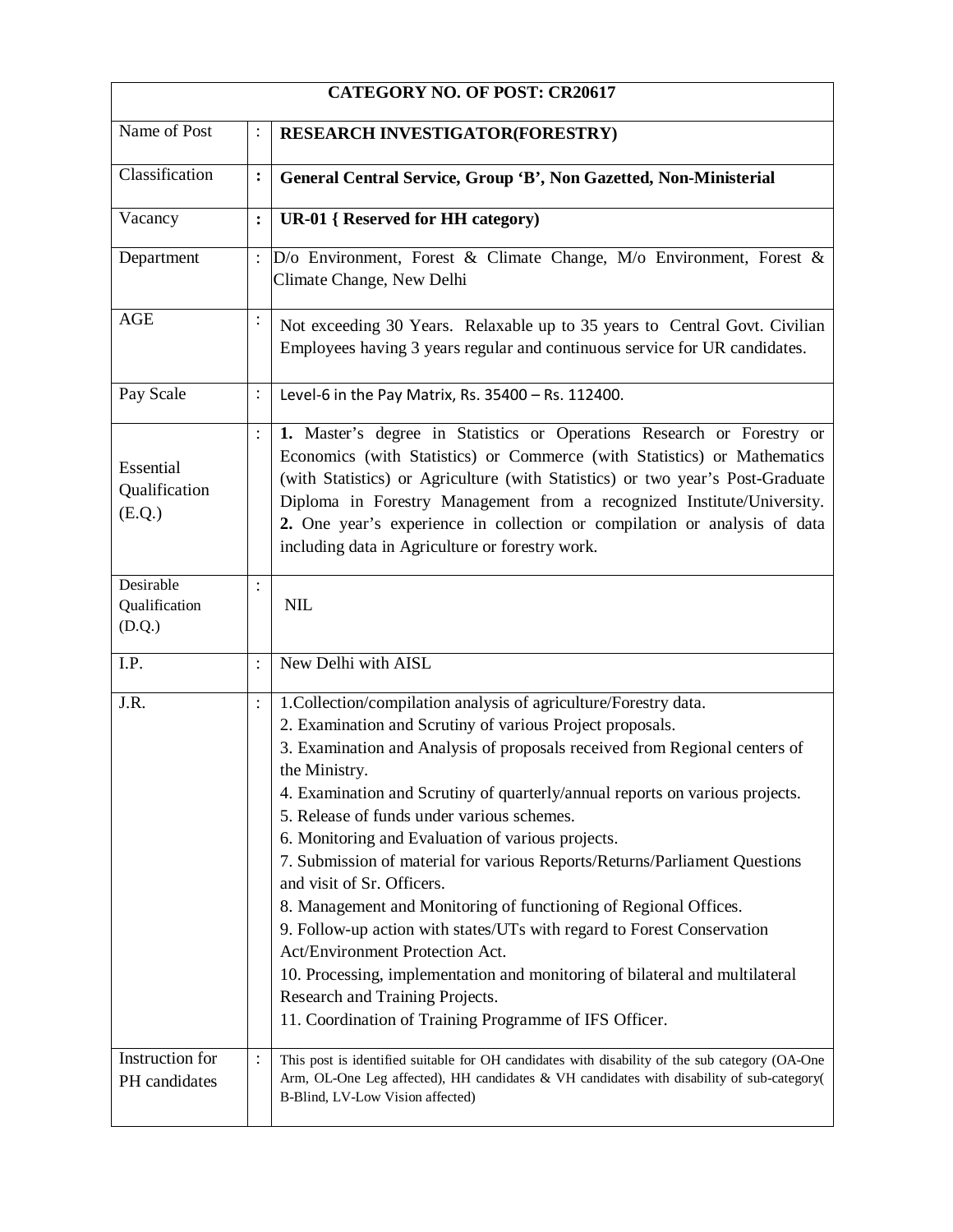| <b>CATEGORY NO. OF POST: CR20717</b>        |                |                                                                                                                                                                                                                                                                                                                                                                                                                                                                                                                                                                                                                                                                                                                                                                                                                                                                                                                                                                                                                                                                                                                                                                                                                                                                                                                                                                                                                                                                                                                                                              |  |
|---------------------------------------------|----------------|--------------------------------------------------------------------------------------------------------------------------------------------------------------------------------------------------------------------------------------------------------------------------------------------------------------------------------------------------------------------------------------------------------------------------------------------------------------------------------------------------------------------------------------------------------------------------------------------------------------------------------------------------------------------------------------------------------------------------------------------------------------------------------------------------------------------------------------------------------------------------------------------------------------------------------------------------------------------------------------------------------------------------------------------------------------------------------------------------------------------------------------------------------------------------------------------------------------------------------------------------------------------------------------------------------------------------------------------------------------------------------------------------------------------------------------------------------------------------------------------------------------------------------------------------------------|--|
| Name of Post                                |                | STOREKEEPER-CUM-CARETAKER                                                                                                                                                                                                                                                                                                                                                                                                                                                                                                                                                                                                                                                                                                                                                                                                                                                                                                                                                                                                                                                                                                                                                                                                                                                                                                                                                                                                                                                                                                                                    |  |
| Classification                              | $\ddot{\cdot}$ | General Central Service, Group 'C', Non Gazetted, Non-Ministerial                                                                                                                                                                                                                                                                                                                                                                                                                                                                                                                                                                                                                                                                                                                                                                                                                                                                                                                                                                                                                                                                                                                                                                                                                                                                                                                                                                                                                                                                                            |  |
| Vacancy                                     | $\ddot{\cdot}$ | $01-OBC$                                                                                                                                                                                                                                                                                                                                                                                                                                                                                                                                                                                                                                                                                                                                                                                                                                                                                                                                                                                                                                                                                                                                                                                                                                                                                                                                                                                                                                                                                                                                                     |  |
| Department                                  |                | O/o the National Museum of Natural History, M/o Environment, Forest and<br>Climate Change, New Delhi                                                                                                                                                                                                                                                                                                                                                                                                                                                                                                                                                                                                                                                                                                                                                                                                                                                                                                                                                                                                                                                                                                                                                                                                                                                                                                                                                                                                                                                         |  |
| <b>AGE</b>                                  | $\ddot{\cdot}$ | Not exceeding 25 Years. Upper Age limit is Relaxable up to 3 years for OBC<br>candidate. Relaxable up to 43 years to Central Govt. Civilian Employees having 3<br>years regular and continuous service for OBC candidates.                                                                                                                                                                                                                                                                                                                                                                                                                                                                                                                                                                                                                                                                                                                                                                                                                                                                                                                                                                                                                                                                                                                                                                                                                                                                                                                                   |  |
| Pay Scale                                   | $\ddot{\cdot}$ | Rs 5200-20,200/-, Grade Pay Rs.2400 /- (PB-1) { As per 6 <sup>th</sup> CPC}                                                                                                                                                                                                                                                                                                                                                                                                                                                                                                                                                                                                                                                                                                                                                                                                                                                                                                                                                                                                                                                                                                                                                                                                                                                                                                                                                                                                                                                                                  |  |
| Essential<br>Qualification<br>(E.Q.)        | $\ddot{\cdot}$ | 1. $12th$ class or equivalent qualification from a recognized Board or University.<br>2. Three year's experience of care and custody of stores and equipments in a Central<br>Govt. or State Govt., Museum, Autonomous or Semi-Autonomous Bodies, Public<br>Sector Undertakings or Private Organizations.<br>3. Two year's experience or purchase work in a Central Govt. or State Govt.,<br>Autonomous or Semi- Autonomous Bodies, Museums, Public Sector Undertakings or<br>Private Organizations.                                                                                                                                                                                                                                                                                                                                                                                                                                                                                                                                                                                                                                                                                                                                                                                                                                                                                                                                                                                                                                                         |  |
| Desirable<br>(i)<br>Qualification<br>(D.Q.) |                | Degree from a recognized University.<br>(ii) Two years experience or establishment and accounts work under Central<br>Govt. Offices.                                                                                                                                                                                                                                                                                                                                                                                                                                                                                                                                                                                                                                                                                                                                                                                                                                                                                                                                                                                                                                                                                                                                                                                                                                                                                                                                                                                                                         |  |
| I.P.                                        | $\ddot{\cdot}$ | Sawai Madhopur (Rajsthan) with AISL                                                                                                                                                                                                                                                                                                                                                                                                                                                                                                                                                                                                                                                                                                                                                                                                                                                                                                                                                                                                                                                                                                                                                                                                                                                                                                                                                                                                                                                                                                                          |  |
| J.R.                                        | $\ddot{\cdot}$ | 1. Supervision of Security Guards, Housekeeping staff, Gardening Staff etc.<br>and maintain of their duty record, absence etc.<br>2. To make the proposal for inviting of tender/limited tenders/open tenders for<br>hiring of security services, Gardening staff etc.<br>3. Stock entry of dead stock and consumable items and maintain the record of<br>dead stock and consumable items.<br>4. Matters relating to procurement to livery items of the staff group C&D.<br>5. To make monthly assessment of store items such as cleaning stationery etc.<br>6. Inviting the tender/quotation/open tenders for procurement of stationery,<br>cleaning and store materials.<br>7. Processing of the bills for payment to contractors pertaining to security<br>services, housekeeping services, gardening service and engagement of<br>contractual staff on outsourcing basis etc.<br>8. To make tender for Annual Maintenance Contracts and inviting rates<br>pertaining to Air condition Plant, AMC for Air-conditioners, Photo-state<br>Machine, FAX machine, CCTV, Computers, Laptops, Printers, Scanners and<br>other related peripherals installed in the office premises.<br>9. To make the proposal for procurement of items pertaining to Security, fire<br>and Maintenance of Building.<br>10. To coordinate with the CPWD about maintenance of building and proposal<br>sent to NMNH for seeking the approval of the competent authority. To attend<br>to the RTI application/replies pertaining to security, housekeeping services<br>matter etc. |  |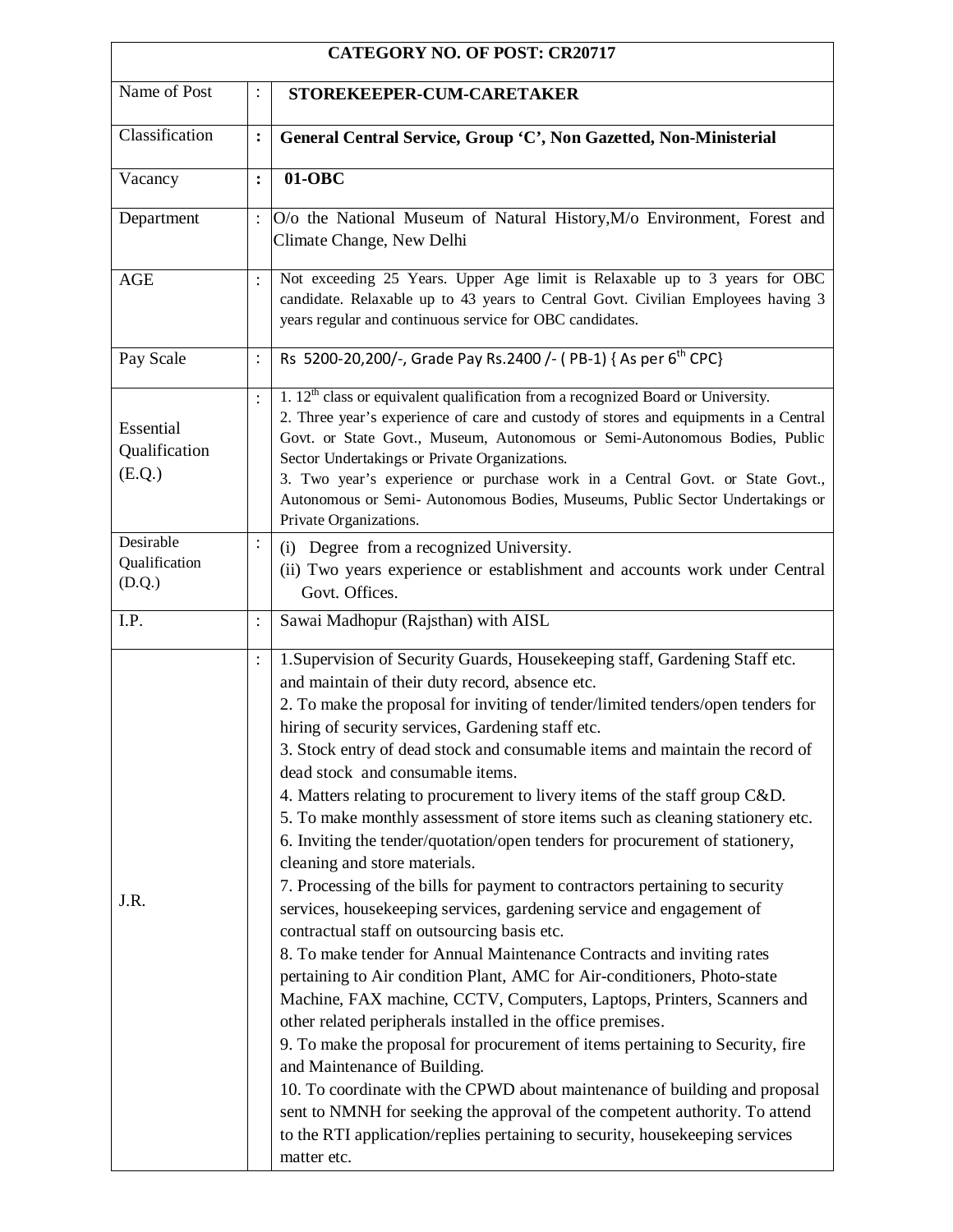|                                  |                | 11. Preparation submission of Periodical returns.<br>12. To attend other administrative work such a contingent advance, processing<br>electricity of bills, procuring of cleaning and stationery materials etc.<br>13. To securitize and process the bill of awarded AMCs<br>14. To make the proposal in respect of works pertaining to minor maintenance<br>of the building.<br>15. Any other administrative work as and when assigned by superior officers<br>of NMNH. |
|----------------------------------|----------------|--------------------------------------------------------------------------------------------------------------------------------------------------------------------------------------------------------------------------------------------------------------------------------------------------------------------------------------------------------------------------------------------------------------------------------------------------------------------------|
| Instruction for<br>PH candidates | ٠<br>$\bullet$ | This post is not identified suitable for PH candidate.                                                                                                                                                                                                                                                                                                                                                                                                                   |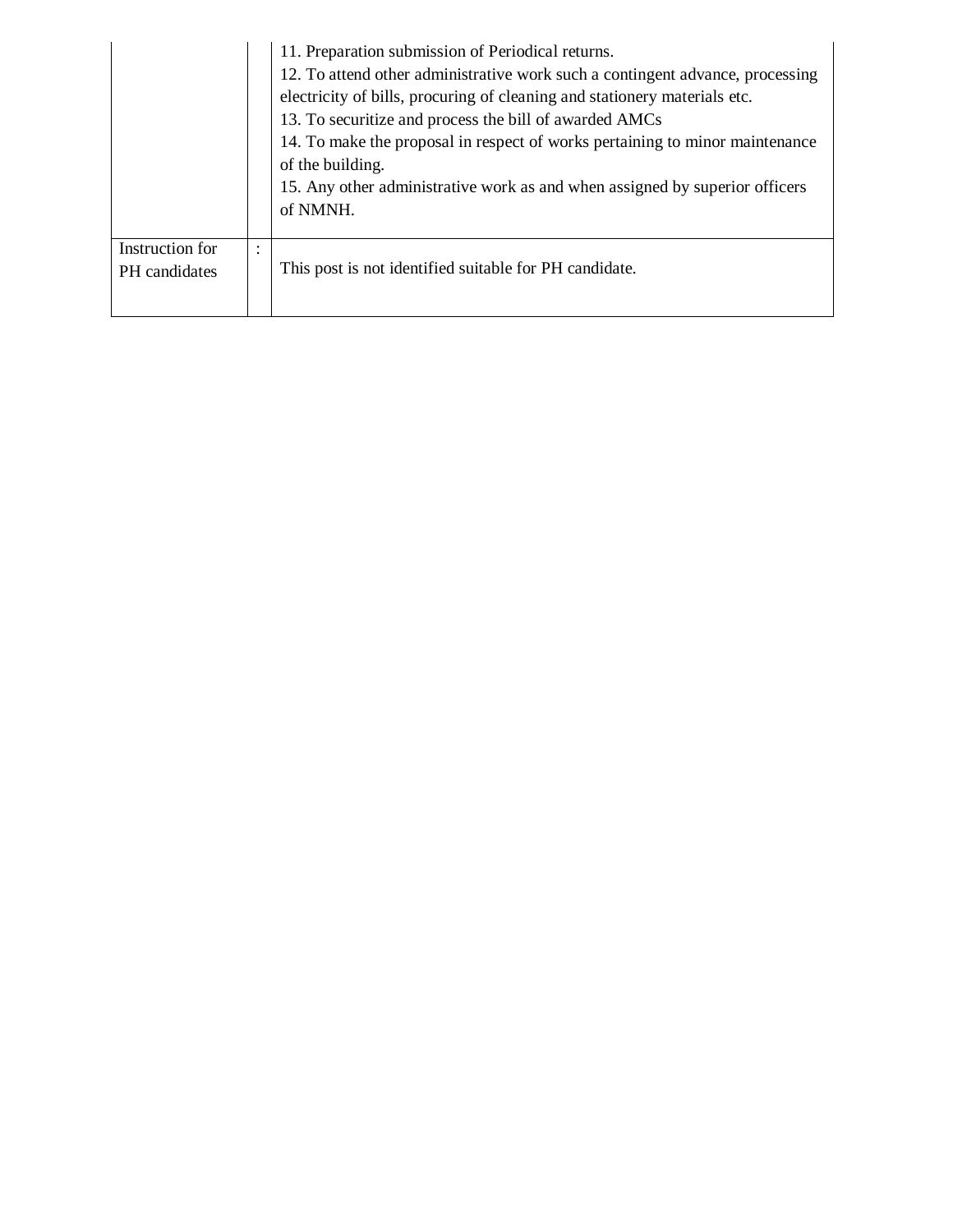| <b>CATEGORY NO. OF POST: CR20817</b> |                |                                                                                                                                                                                                                                                                                                                                                                                                                                                                                                                                                                                                                              |  |
|--------------------------------------|----------------|------------------------------------------------------------------------------------------------------------------------------------------------------------------------------------------------------------------------------------------------------------------------------------------------------------------------------------------------------------------------------------------------------------------------------------------------------------------------------------------------------------------------------------------------------------------------------------------------------------------------------|--|
| Name of Post                         | $\ddot{\cdot}$ | <b>JUNIOR SEED ANALYST</b>                                                                                                                                                                                                                                                                                                                                                                                                                                                                                                                                                                                                   |  |
| Classification                       | $\ddot{\cdot}$ | General Central Service, Group 'B', Non Gazetted, Non-Ministerial                                                                                                                                                                                                                                                                                                                                                                                                                                                                                                                                                            |  |
| Vacancy                              | $\ddot{\cdot}$ | <b>UR-01</b>                                                                                                                                                                                                                                                                                                                                                                                                                                                                                                                                                                                                                 |  |
| Department                           | $\vdots$       | O/o the National Seed Research & Training, Centre, Varanasi, M/o Agriculture                                                                                                                                                                                                                                                                                                                                                                                                                                                                                                                                                 |  |
| <b>AGE</b>                           | $\colon$       | Not exceeding 30 Years. Upper Age limit up to 3 years for OBC candidates 5<br>years for SC Candidates, Relaxable up to 35 years to Central Govt. Civilian<br>Employee having 3 years regular and continuous service for UR candidates<br>and 38 years to OBC, 40 years to SC candidates.                                                                                                                                                                                                                                                                                                                                     |  |
| Pay Scale                            | $\vdots$       | Rs 9300-34,800/-, Grade Pay Rs.4200 /- (PB-2) { As per 6 <sup>th</sup> CPC}                                                                                                                                                                                                                                                                                                                                                                                                                                                                                                                                                  |  |
| Essential<br>Qualification<br>(E.Q.) | $\vdots$       | M.Sc. in Agriculture from a recognized University or Equivalent.                                                                                                                                                                                                                                                                                                                                                                                                                                                                                                                                                             |  |
| Desirable<br>Qualification<br>(D.Q.) | $\ddot{\cdot}$ | <b>NIL</b>                                                                                                                                                                                                                                                                                                                                                                                                                                                                                                                                                                                                                   |  |
| I.P.                                 | :              | Varanasi (U.P.) with AISL                                                                                                                                                                                                                                                                                                                                                                                                                                                                                                                                                                                                    |  |
| J.R.                                 | $\vdots$       | Junior Seed Analysts will assist the Chief Seed Analyst, Seed Technologist<br>and Senior Seed Analyst in carrying out the various seed quality determination<br>works (Viz. sample receipt and register preparation of sample for analysis,<br>moisture determination, physical purity, germination test, evaluation, TZ test,<br>genetic purity and grow out test, documentation of report, maintenance of seed<br>analysis and report etc.) at Central Seed Testing Laboratory, They will also<br>attend the laboratory and equipment maintenance and other miscellaneous<br>work as entrusted by the competent authority. |  |
| Instruction for<br>PH candidates     | $\ddot{\cdot}$ | This post is not identified suitable for PH candidate.                                                                                                                                                                                                                                                                                                                                                                                                                                                                                                                                                                       |  |

### **NOTE-I: THE VACANCIES HAVE BEEN ADVERTISED BY STAFF SELECTION COMMISSION AS PER THE INDENT SUBMITTED BY THE RESPECTIVE INDENTING OFFICES. THE STAFF SELECTION COMMISSION WILL NOT BE RESPONSIBLE FOR WITHDRAWAL/ALTERATION OF THE VACANCIES BY THE INDENTING OFFICES.**

**NOTE-II: CANDIDATES WHO WISH TO APPLY FOR MORE THAN ONE POST SHOULD APPLY SEPARATELY FOR EACH POST AND PAY THE EXAMINATION FEE FOR EACH POST. THEY MUST ALSO SUBMIT HARD COPY OF APPLICATION FOR EACH POST TO THE REGIONAL OFFICE AS GIVEN IN PARA 8 BELOW**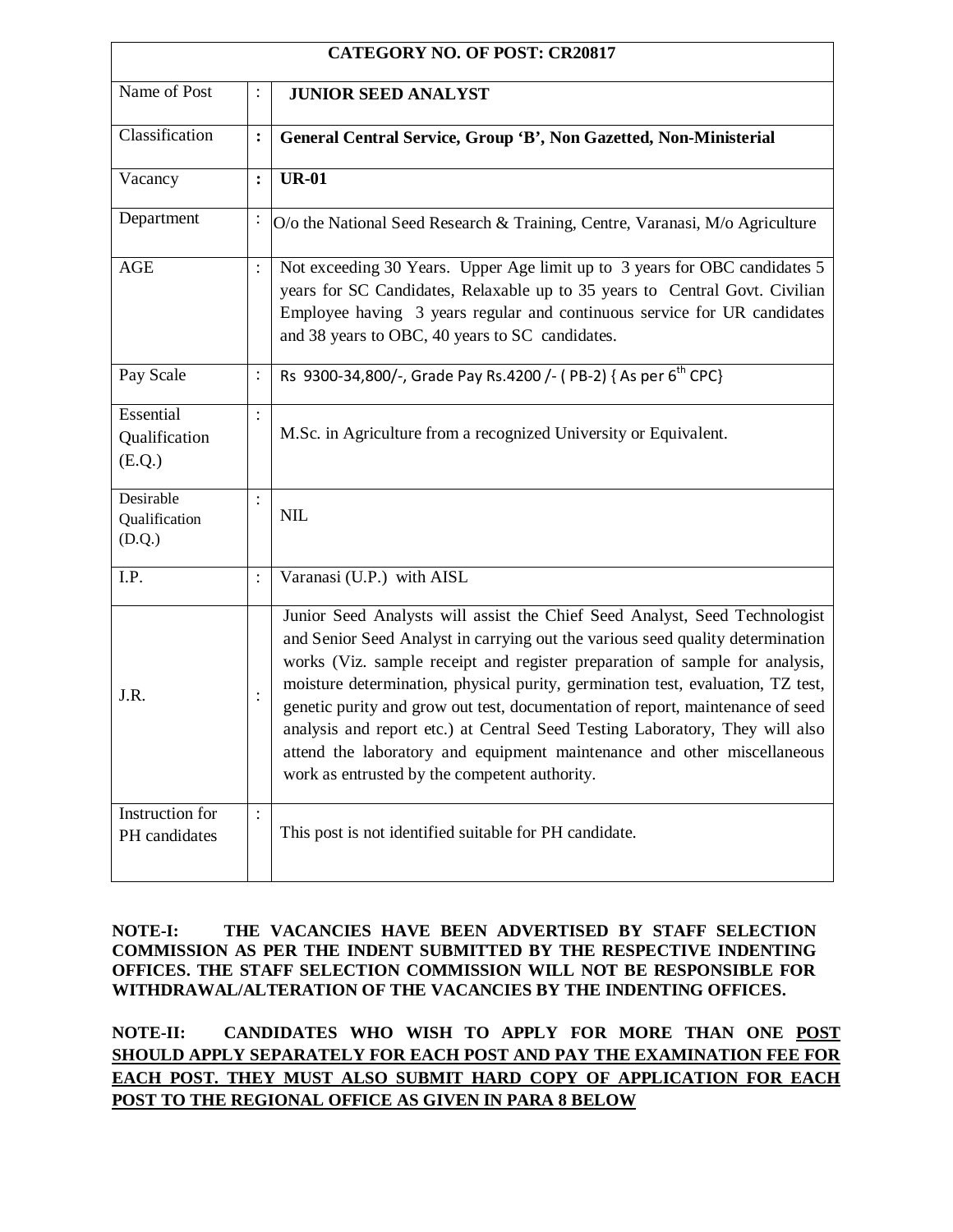## **5. ABBREVIATIONS USED:**

SSC: Staff Selection Commission; M/o: Ministry of, D/o: Department of, O/o: Office of, Age: Age-limit, EQ: Essential Qualification, DQ: Desirable Qualification, IP: Initial Posting, AISL: All India Service Liability, JR: Job Requirements, UR: Unreserved, GEN: General, OBC: Other Backward Classes, SC: Scheduled Caste, ST: Scheduled Tribe, ExS: Ex-Serviceman, PH (PWD): Physically Handicapped (Persons with Disabilities), OH: Orthopedically Handicapped, HH: Hearing Handicapped, VH: Visually Handicapped, OA: One arm affected, OL: One leg affected, BL: Both legs affected, PD: Partially Deaf, LV: Low vision, CGCE: Central Government Civilian Employee; NA: Not Applicable; OEA: Other Employed Applicant**.**

### **6. NATIONALITY/ CITIZENSHIP**

A candidate must either be:

- (a) A citizen of India or
- (b) A subject of Nepal or
- (c) A subject of Bhutan or
- (d) A Tibetan Refugee who came over to India, before the  $1<sup>st</sup>$  January, 1962 with the intention of permanently settling in India, or
- (e) a person of Indian origin who has migrated from Pakistan, Burma, Sri Lanka, East African Countries of Kenya, Uganda, the United Republic of Tanzania (Formerly Tanganyika and Zanzibar), Zambia, Malawi, Zaire, Ethiopia and Vietnam with the intention of permanently settling in India.
- 6.1. Provided that a candidate belonging to categories (b), (c), (d) and (e) above shall be a person in whose favour a certificate of eligibility has been issued by the Government of India.
- 6.2. A candidate in whose case a certificate of eligibility is necessary may be admitted to the Examination but the offer of appointment will be given only after the necessary eligibility certificate issued to him by the Government of India is produced by the candidate.

# **7. EXAMINATION FEE, EXEMPTION FROM PAYMENT OF FEE; AND MODE OF PAYMENT OF FEE:**

# A. **EXAMINATION FEE**

### **Rs. 100/- (Rupees Hundred only) through "SBI Net-Banking, Credit Cards / Debit Cards of all Banks" or through SBI Challan**

**Fee paid through any other mode will NOT be accepted. Fee once paid will not be refunded under any circumstances. Fee should be paid separately for each category of post applied.** 

### B. **EXEMPTION FROM PAYMENT OF FEE:**

All Women candidates and candidates belonging to Scheduled Castes, Scheduled Tribes, Physically Handicapped and Ex-Servicemen eligible for reservation, are exempted from paying application fee, as per extant government orders.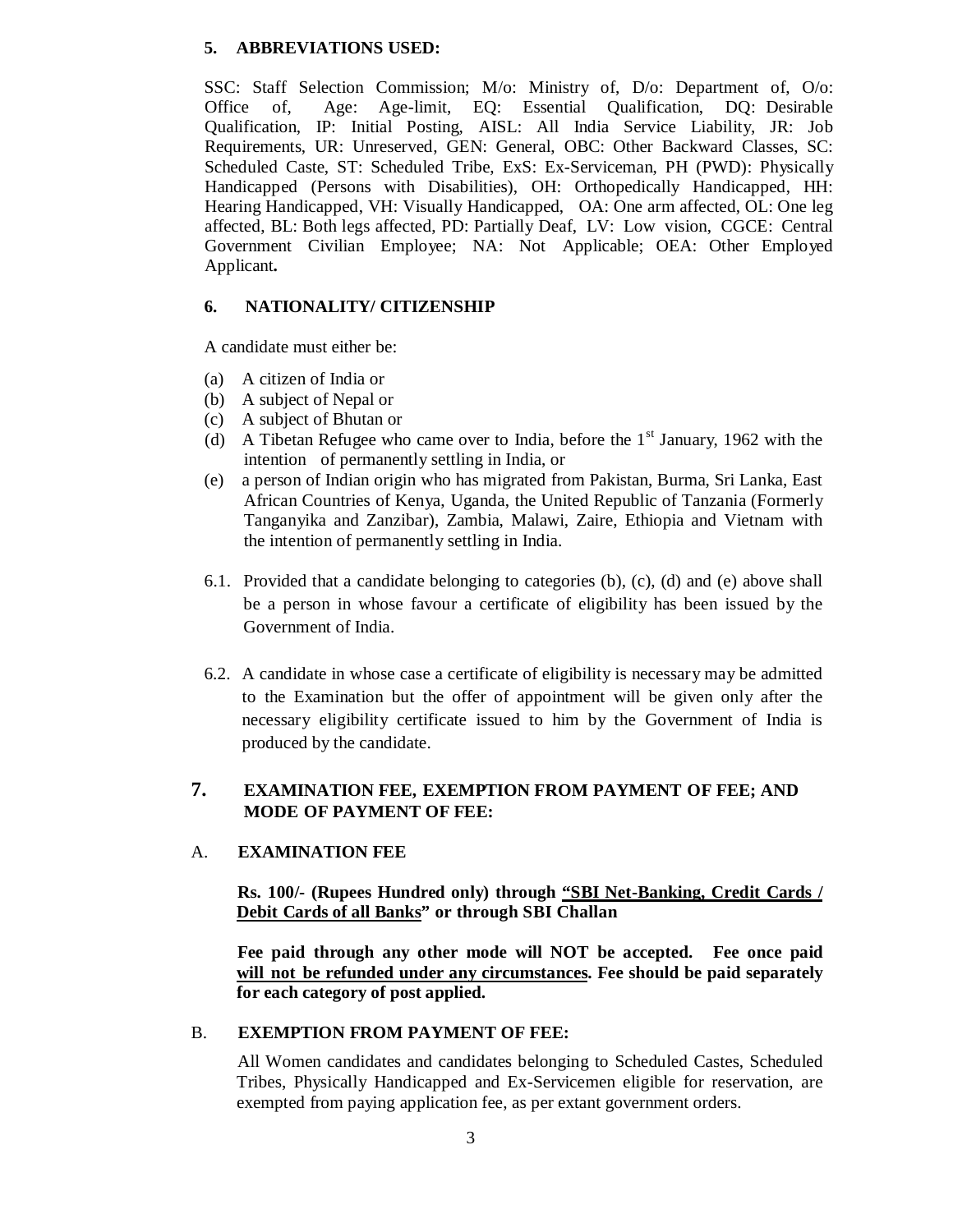### **8. HOW TO APPLY ONLINE AND MAKE PAYMENT:**

### **(i) CANDIDATES WILL HAVE TO APPLY FOR EACH CATEGORY OF POST SEPARATELY AND PAY FEE FOR EACH CATEGORY.**

- **(ii) CANDIDATE MAY NOTE THAT ONLY ONLINE APPLICATIONS WILL BE ACCEPTED AT http://ssconline.nic.in. Applications received through any other mode would be summarily rejected.**
- **(iii) Candidates should apply only once for any post. IN CASE OF MULTIPLE APPLICATIONS FOR ANY ONE POST, ALL THE APPLICATIONS WILL BE REJECTED SUMMARILY.**
- **(iv) Procedure for filing online Applications is given in Appendix I (A).**
- **(v)** After filling up the Application Form Online and after making payment of Examination Fee, candidate should take a print out of the Application Form, sign the same, affix a copy of the same photograph used for filling up online application and attach self-attested copies of Certificates/documents in support of age, Essential Qualifications, Experience, where it is prescribed as Essential Qualification, proof of Caste/Category [SC/ST/OBC/PH(PWD)/EXS – in the format as given in the Notice] issued by the Competent Authority and send the same to the Regional Director at the address mentioned below so as to reach the Regional Office **within ten days from the closing date i.e. 24TH SEPTEMBER, 2017.**

The Regional Director (CR),

Staff Selection Commission,

Central Region,

21-23, Lowther Road

Allahabad-211002

Uttar Pradesh.

(vi) The information furnished by the candidates in their applications will be verified by the Commission with reference to the original documents after the Computer Based Mode Examination. During verification of documents, if it is found that any information furnished by the candidate in the application is wrong, his/her candidature will be rejected forthwith. No appeal or representation against rejection of such candidature will be entertained. The candidates should ensure that they have furnished correct information in the application form.

# **9. CLOSING DATE FOR FILLING UP ONLINE APLICATION PART IS 24.09.2017** (**05.00 P.M). CLOSING DATE FOR MAKING ONLINE PAYMENT IS 24.09.2017 (05.00 P.M.).**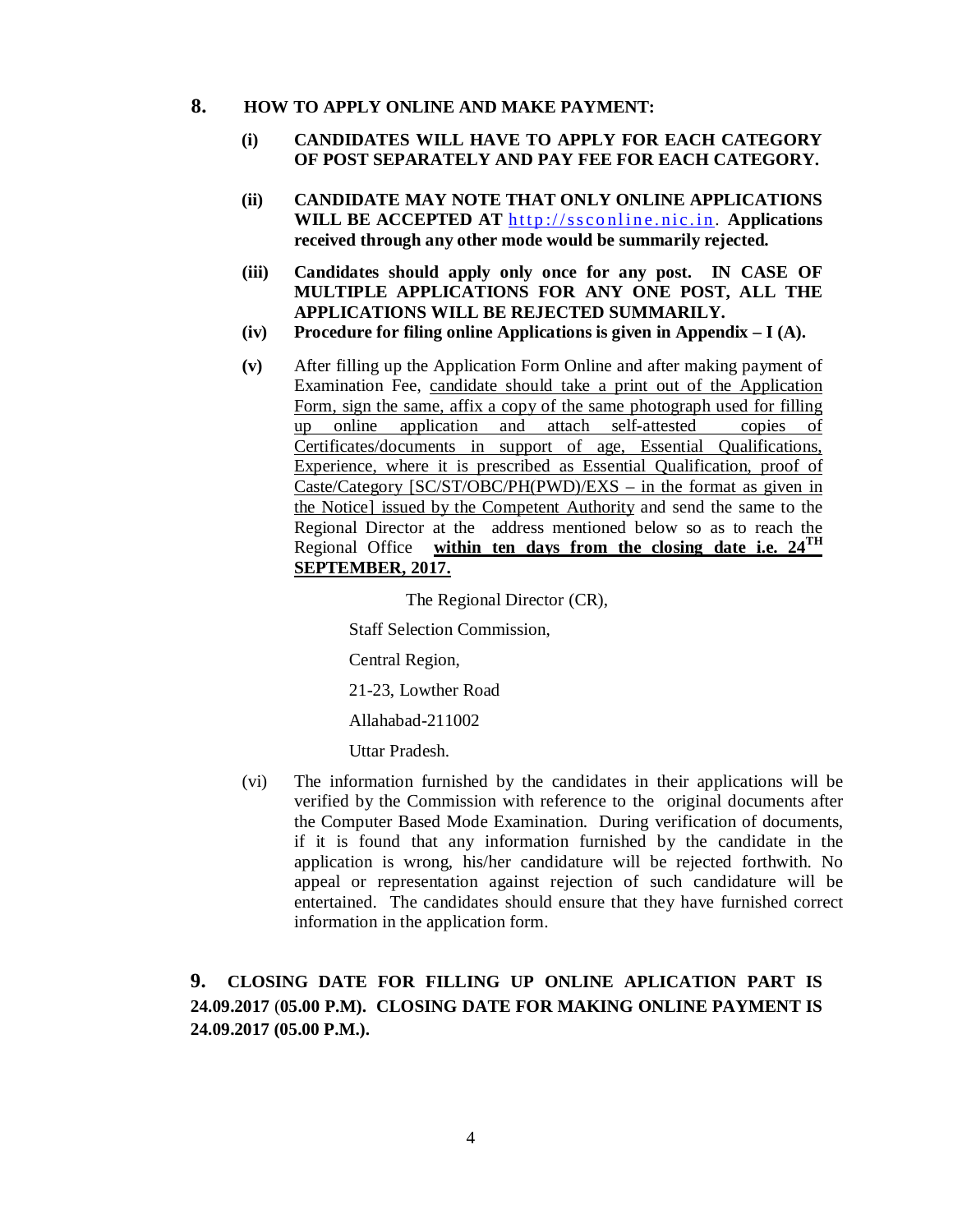# **10.** CRUCIAL DATE FOR ESSENTIAL QUALIFICATIONS (EQ) & **AGE LIMIT:**

- i. Essential Qualifications (EQs) & Age Limit for each Post are mentioned in Para - 4 of this Notice.
- ii. The Crucial Date for determining the possession of '**AGE AND ESSENTIAL QUALIFICATION (EQs)/EXPERIENCE**' will be the closing date for filling up Registration Part/Application part of the application i.e. **24.09.2017**
- iii. Before applying for the post, the candidates must ensure that they possess the **ESSENTIAL QUALIFICATIONS including Experience wherever it is prescribed as Essential Qualification and also meet the Age Limit** as on the crucial date mentioned in Para  $10$ (ii) above.
- iv. For posts where **EXPERIENCE** in a particular field/discipline for a specified period has been indicated as an **ESSENTIAL QUALIFICATION**, the applicants should submit self attested copy of **CERTIFICATE** in support of their claim of possession of Experience in that field/discipline from the **Competent Authority along with the print out of the application, failing which their application shall be rejected.**
- v.If candidates claim that their Educational Qualifications are **EQUIVALENT** to the prescribed Essential Qualifications, it is the responsibility of the candidates to submit the necessary Documents/Certificates (Order/Letter with Number & Date) in support of equivalence, issued by the Government of India or by the Competent Authority from which they obtained the Educational Qualification, failing which their application shall be rejected.
- vi. In respect of Post(s) requiring proficiency in the relevant language as an essential qualification the applicant must have studied that language up to Matriculation level and in case the relevant language is not taught as a subject in Matriculation, the said language must be the mother-tongue of the applicant.

**NOTE** : **As per Ministry of Human Resources Development, the Degree obtained through open Universities/Distance Education Mode needs to be recognized by Distance Education Council, GOI. Accordingly, unless such Degrees are recognized for the relevant period when the candidates acquired the qualification, they will not be accepted for the purpose of Educational Qualification.** 

### **11. AGE-LIMIT AND RELAXATION ON UPPER AGE-LIMIT: AGE LIMIT IS MENTIONED IN PARA-4 AGAINST EACH CATEGORY OF POST.**

### **A. PROOF OF AGE**

The Date of Birth as recorded in the Matriculation/Secondary Examination Certificate will be accepted by the Commission for determining the AGE and no subsequent request for change will be considered or granted.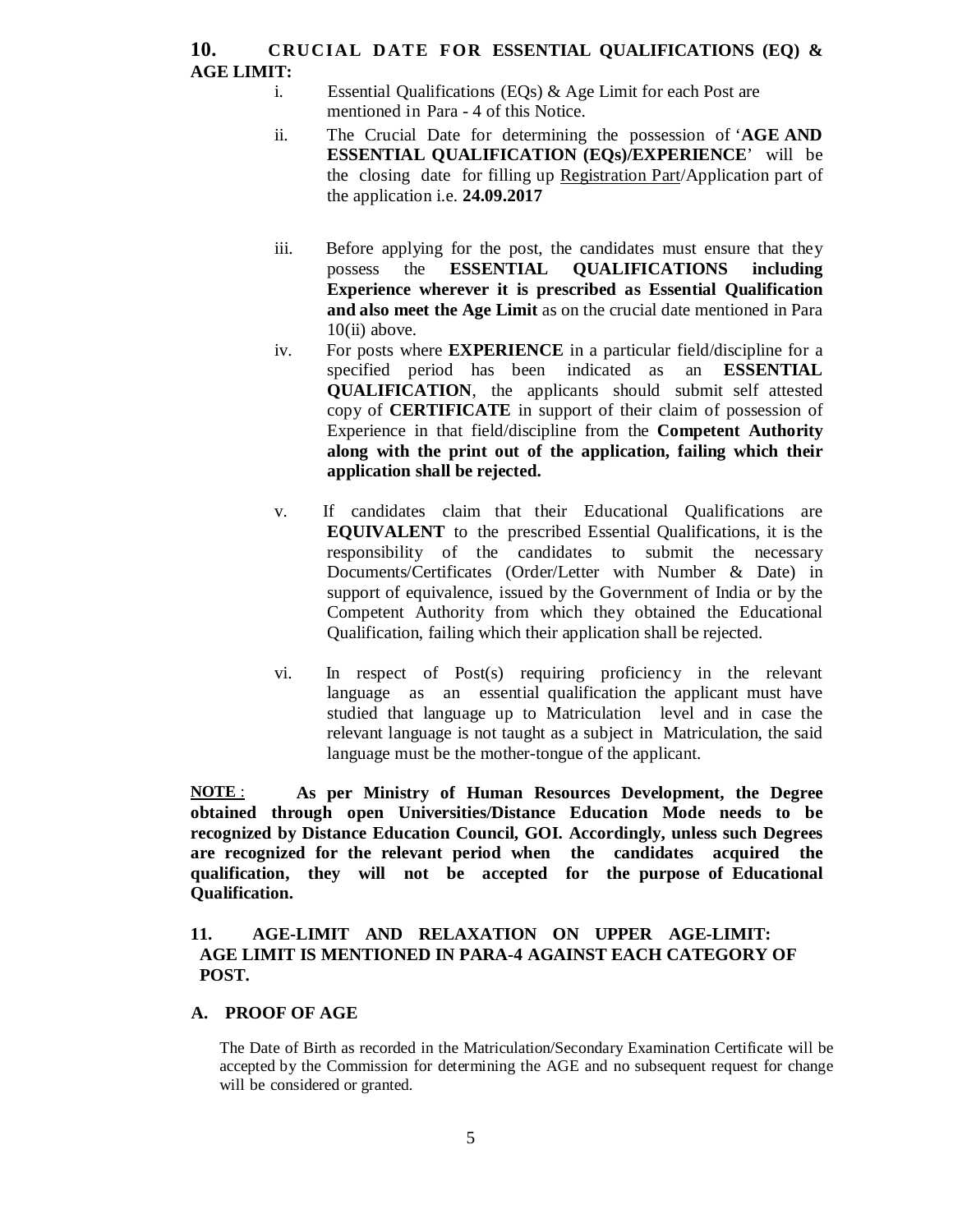### **B**. **RELAXATION IN UPPER AGE-LIMIT**

Relaxation in upper Age-limit admissible to eligible categories of applicants is given below:

The Relaxation in upper Age-limit is admissible only when the applicants claim the same at **Column No. 12** of the online Application Form and also properly fill the CATEGORY CODE at **Column No.12.1** of the online Application Form.

The 'Category CODES', 'CATEGORY' and '**Permissible Age Relaxation beyond the Upper age limit as mentioned at Para-10 of this Notice' are given below:-** 

| Category-<br>Codes for | <b>CATEGORY</b>                      | <b>Permissible Age Relaxation</b><br>beyond the Upper age limit                                                                                                                                   |
|------------------------|--------------------------------------|---------------------------------------------------------------------------------------------------------------------------------------------------------------------------------------------------|
| claiming Age           |                                      |                                                                                                                                                                                                   |
| <b>Relaxation</b> as   |                                      |                                                                                                                                                                                                   |
|                        | For Group-'B' & Group-'C' Posts      |                                                                                                                                                                                                   |
| 01                     | $\overline{SC}$                      | 5 years                                                                                                                                                                                           |
| $\overline{02}$        | $\overline{\text{ST}}$               | 5 years                                                                                                                                                                                           |
| $\overline{03}$        | $\overline{OBC}$                     | 3 years                                                                                                                                                                                           |
| 04                     | PwD                                  | 10 years                                                                                                                                                                                          |
| $\overline{05}$        | PWD (OBC)                            | 13 years                                                                                                                                                                                          |
| 06                     | PWD(SC)                              | $\overline{15}$ years                                                                                                                                                                             |
| 07                     | PWD(ST)                              | 15 years                                                                                                                                                                                          |
| 08                     | Ex-Servicemen (Unreserved / General) | 03<br>after<br>vears<br>deduction<br>of<br>the<br>military<br>service<br>rendered<br>from<br>the<br>actual age as on the<br>closing<br>date<br>for<br>receipt of application.                     |
| 09                     | Ex-Servicemen (OBC)                  | 06 years $(3 \text{ years} + 3)$<br>years) after deduction<br>of the Military service<br>rendered<br>from<br>the<br>actual age as on the<br>closing date for receipt<br>of application.           |
| 10                     | Ex-Servicemen (SC)                   | $\overline{08}$ years $(3 \text{ years} + 5)$<br>years) after deduction<br>of the Military service<br>rendered from<br>the<br>actual age as on the<br>closing date for receipt<br>of application. |
| 11                     | Ex-Servicemen (ST)                   | 08 years $(3 \text{ years} + 5)$<br>years) after deduction<br>of the Military service<br>from<br>the<br>rendered<br>actual age as on the<br>closing date for receipt<br>of application.           |

### **For Group 'B' Posts**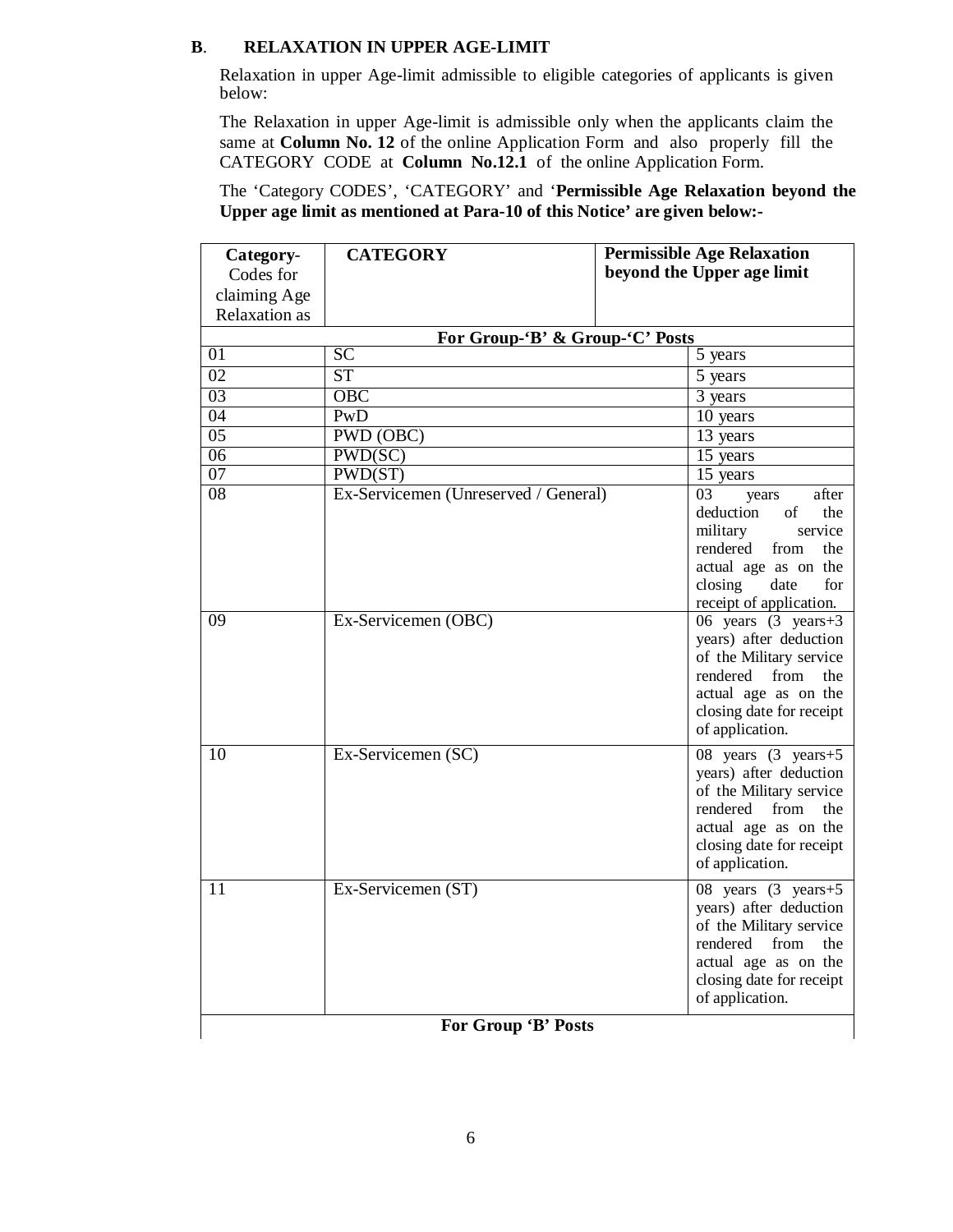| 12  | Central Government Civilian Employees<br>(Unreserved / General) who have rendered not<br>less than 3 years regular and continuous service<br>as on closing date for receipt of application. | 05 years             |
|-----|---------------------------------------------------------------------------------------------------------------------------------------------------------------------------------------------|----------------------|
| 13  | Central Government Civilian Employees (OBC) 08 (5+3) years<br>who have rendered not less than 3 years<br>regular and continuous service as on closing<br>date for receipt of application.   |                      |
| 14. | Central Government Civilian Employees (SC)<br>who have rendered not less than 3 years<br>regular and continuous service as on closing<br>date for receipt of application.                   | $10(5+5)$ years      |
| 15  | Central Government Civilian Employees (ST)<br>who have rendered not less than 3 years<br>regular and continuous service as on closing<br>date for receipt of application                    | $10(5+5)$ years      |
|     | For Group 'C' Posts                                                                                                                                                                         |                      |
| 16. | Central Government Civilian Employees<br>(Unreserved / General) who have rendered not less than<br>3 years regular and continuous service as on closing date                                | Upto 40 years of age |
| 17  | Central Government Civilian Employees (OBC) who<br>have rendered not less than 3 years regular and<br>continuous service as on closing date                                                 | Upto 43 years of age |
| 18  | Central Government Civilian Employees (SC) who<br>have rendered not less than 3 years regular and<br>continuous service as on closing date                                                  | Upto 45 years of age |
| 19  | Central Government Civilian Employees (ST) who<br>have rendered not less than 3 years regular and<br>continuous service as on closing date                                                  | Upto 45 years of age |
| 20  | Widows/Divorced Women/Women judicially separated<br>and who are not remarried (Unreserved/General)                                                                                          | Upto 35 years of age |
| 21  | Widows/Divorced Women/Women judicially separated<br>and who are not remarried (OBC)                                                                                                         | Upto 38 years of age |
| 22  | Widows/Divorced Women/Women judicially separated<br>and who are not remarried (SC)                                                                                                          | Upto 40 years of age |
| 23  | Widows/Divorced Women/Women judicially separated<br>and who are not remarried (ST)                                                                                                          | Upto 40 years of age |
|     | For Group `B' & Group `C' Posts.                                                                                                                                                            |                      |
| 24  | Candidates who had ordinarily been domiciled in the<br>State of Jammu & Kashmir from 01-01-1980 to 31-12-<br>1989 (Unreserved/General)                                                      | 5 years              |
| 25  | Candidates who had ordinarily been domiciled in the<br>State of Jammu & Kashmir from 01-01-1980 to 31-12-<br>1989 (OBC)                                                                     | 8 years              |
| 26  | Candidates who had ordinarily been domiciled in the<br>State of Jammu & Kashmir from 01-01-1980 to 31-12-<br>1989 (SC)                                                                      | 10 years             |
| 27  | Candidates who had ordinarily been domiciled in the<br>State of Jammu & Kashmir from 01-01-1980 to 31-12-<br>1989 (ST)                                                                      | 10 years             |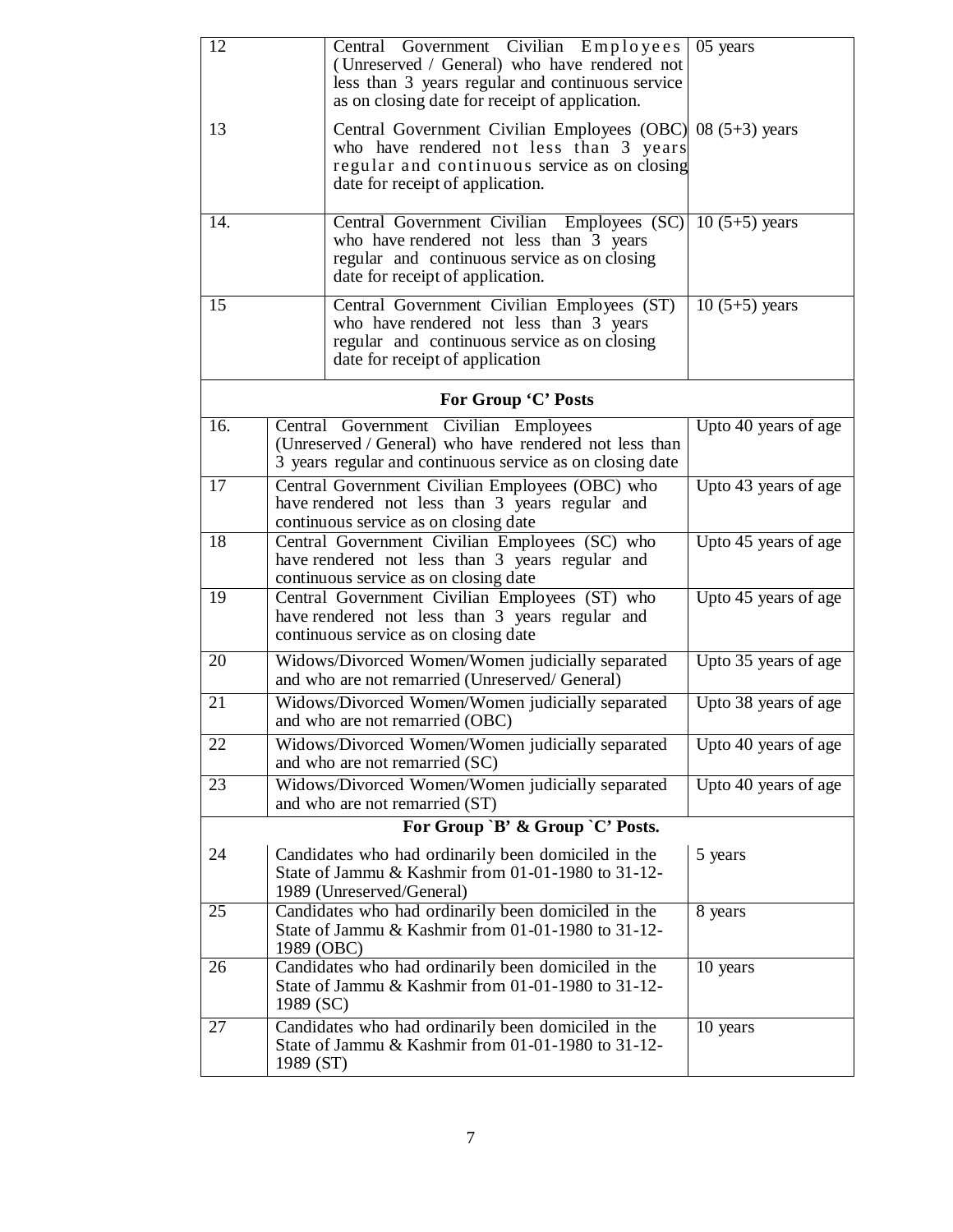| 28 | Defence Personnel disabled in operation during hostilities 5 years<br>with any foreign country or in a disturbed area and<br>released as a consequence thereof (General/ Unreserved) |                                        |
|----|--------------------------------------------------------------------------------------------------------------------------------------------------------------------------------------|----------------------------------------|
| 29 | Defence Personnel disabled in operation during<br>hostilities with any foreign country or in a disturbed<br>area and released as a consequence thereof (OBC)                         | $8(5+3)$ years                         |
| 30 | Defence Personnel disabled in operation during<br>hostilities with any foreign country or in a disturbed<br>area and released as a consequence thereof (SC)                          | $10(5+5)$ years                        |
| 31 | Defence Personnel disabled in operation during<br>hostilities with any foreign country or in a disturbed<br>area and released as a consequence thereof (ST)                          | $10(5+5)$ years                        |
| 32 | Others                                                                                                                                                                               | As per Government<br>of India's Orders |

**NOTE 1:** The age relaxation for reserved category applicants is admissible only in the case of vacancies reserved for such categories. The reserved category applicants, who apply against posts, meant for UR category, will get age relaxation to the extent it is available to UR category candidates.

**NOTE 2:** Applicants shall check their eligibility for seeking relaxation in Upper Age Limit carefully. If eligible, they are required to fill the correct Age Relaxation Code as applicable to them. In case of filling up of wrong Age Relaxation Code by the applicant in the Application Form, age relaxation allowed at the application stage will be withdrawn and his/her candidature will be considered accordingly.

### **12. CONDITIONS ON SEEKING FEE CONCESSION, AGE-RELAXATION, RESERVATION, ETC.**

### **A. FOR SCHEDULED CASTES/SCHEDULED TRIBES (SC/ST) APPLICANTS**

i. SC/ST applicants seeking **FEE CONCESSION, AGE-RELAXATION, RESERVATION** etc. shall invariably submit, along with the print out of their Application Forms, the requisite Certificate as per FORMAT (**Appendix-II** of this Notice) from COMPETENT AUTHORITY (APPENDIX-I of this Notice) certifying that their Sub-Castes/Communities are approved by the Government of India under SC & ST Category on or before the closing date of receipt of applications otherwise their claims for fee concession, age-relaxation, reservation etc. shall not be considered.

### **B. FOR OTHER BACKWARD CLASSES (OBC) APPLICANTS**

i. OBC applicants not covered under the Creamy Layer, as per the Standing Instructions of the Government of India as amended from time to time, seeking **AGE-RELAXATION, RESERVATION** etc. **shall invariably submit, along with the print out of their Application Forms**, the requisite Certificate as per **FORMAT (Appendix-III of this Notice)**. A person seeking appointment on the basis of reservation to OBCs must ensure that he/she possesses the caste/ community certificate and does not fall in creamy layer on the crucial date. The crucial date for this purpose will be the closing date for receipt of applications. Candidates may also note in respect of the above that, their candidature will remain provisional till the veracity of the concerned document is verified by the **Appointing Authority**. Candidates are warned that they may be debarred from the examinations conducted by the Commission in case they fraudulently claim SC/ST/OBC/ExS/PH (PwD) status.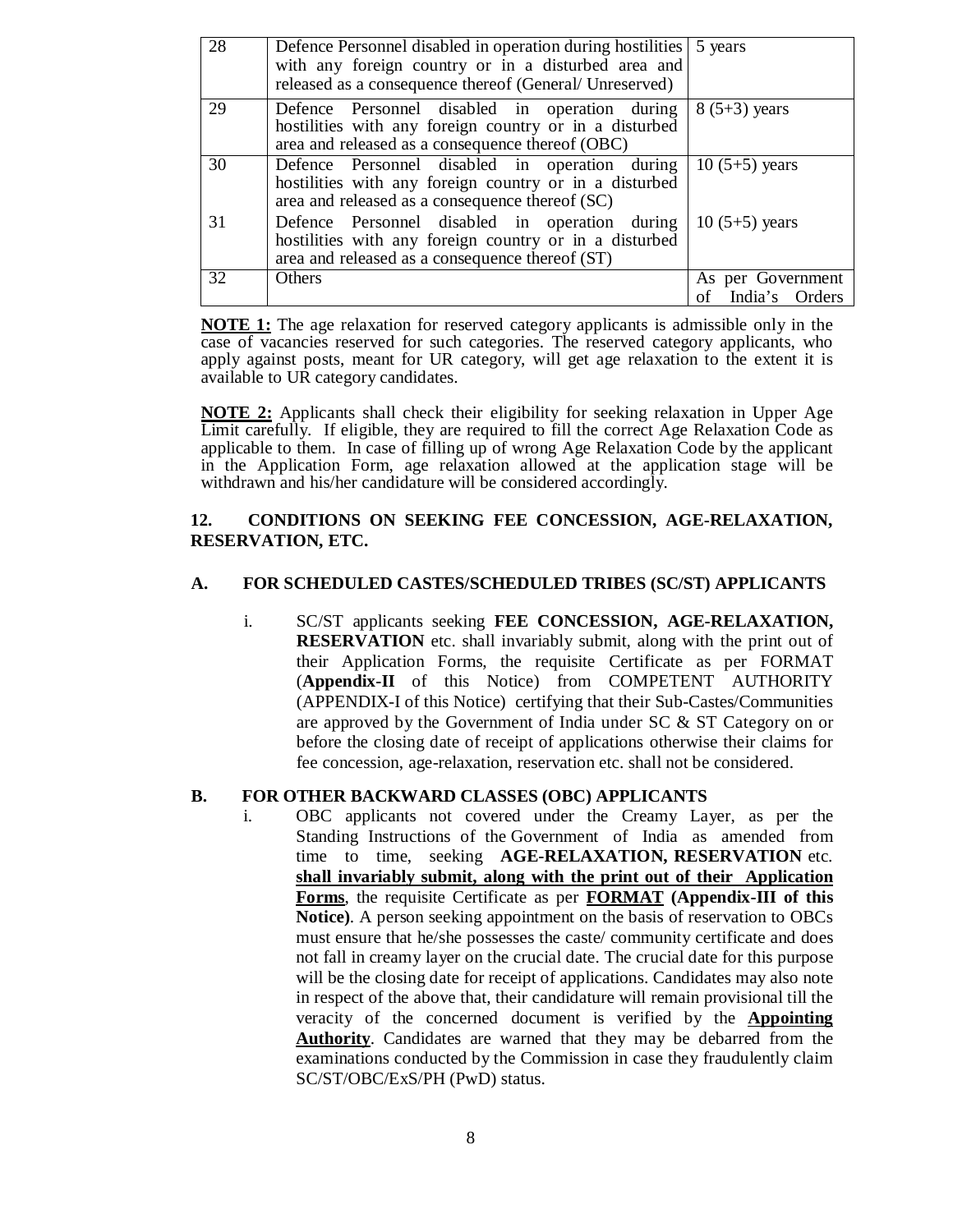ii. **The closing date for receipt of application as mentioned at Para-9 of the Notice will be treated as the date of reckoning for Non-Creamy Layer status of applicants under the OBC category.** 

### **C. FOR PHYSICALLY HANDICAPED (PH) (PERSONS WITH DISABILITIES) [OH / HH/ VH] APPLICANTS:**

**Whether the post is identified suitable for Physically Handicapped persons or not and the nature of disability admissible is indicated against each category of post. Physically Handicapped Candidates should apply only for posts for which they are eligible.** 

- i. Only the PH (PwD) persons having 40% or above disability are eligible for **FEE CONCESSION, AGE-RELAXATION, RESERVATION etc.**
- ii. They shall invariably submit, along with the print out of their Application Forms, the requisite Certificate as per FORMAT [**Appendix-VI (Form-II)/(Form-III)/(Form-IV)] of the Notice,**  otherwise, their claim for PH (PWD) status will not be entertained.

### **D. SPECIAL INSTRUCTION FOR THE PH CANDIDATES:**

- a. Persons with visual disability of less than forty percent will not be treated as Visually Handicapped candidates. Visually Handicapped (VH) candidates with visual disabilities of **forty percent** and above and candidates suffering from Cerebral Palsy can avail the assistance of a SCRIBE to be provided by the Commission in the Computer Based Examination subject to such requests being made to the Commission while filling up the application form. Candidates suffering from Cerebral Palsy will also be provided with the facility of Scribe and compensatory time at par with VH candidates. Question Papers and Answer Sheets will not be provided in BRAILLE. Visually Handicapped (VH), including blind and partially blind, candidates with visual disability of **forty percent** and above may bring their own TAYLOR FRAME AND BRAILLE SLATE WITH PAPER for solving Arithmetical problems. No attendant of VH/Cerebral Palsy candidates will be allowed inside the examination premises. In addition, the orthopedically handicapped candidates (other than a candidate afflicted by Cerebral Palsy) who has a locomotor disability(40% or more) wherein the dominant writing extremity is affected to the extent of slowing down the performance of the candidate (such deficiency to be indicated in the medical certificate submitted by the candidate), such candidates can also avail the assistance of a Scribe and a compensatory time of 20 minutes per hour in the examination, subject to such requests being made in the application form.
- b. **Provision of Compensatory Time**: The Visually Handicapped candidates and candidates suffering from Cerebral Palsy, Locomotor candidates as mentioned above in para 12  $D(a)$ , will be allowed compensatory Time in the examination, as per the decision of the Commission.

### **E. SPECIAL INSTRUCTIONS FOR THE EX-SERVICEMEN APPLICANTS:**

(i) ExS applicants seeking for **FEE CONCESSION, AGE-RELAXATION, RESERVATION** etc. shall invariably submit along with the printout of their Application Forms, the requisite Certificate as per FORMAT (**Appendix-V** of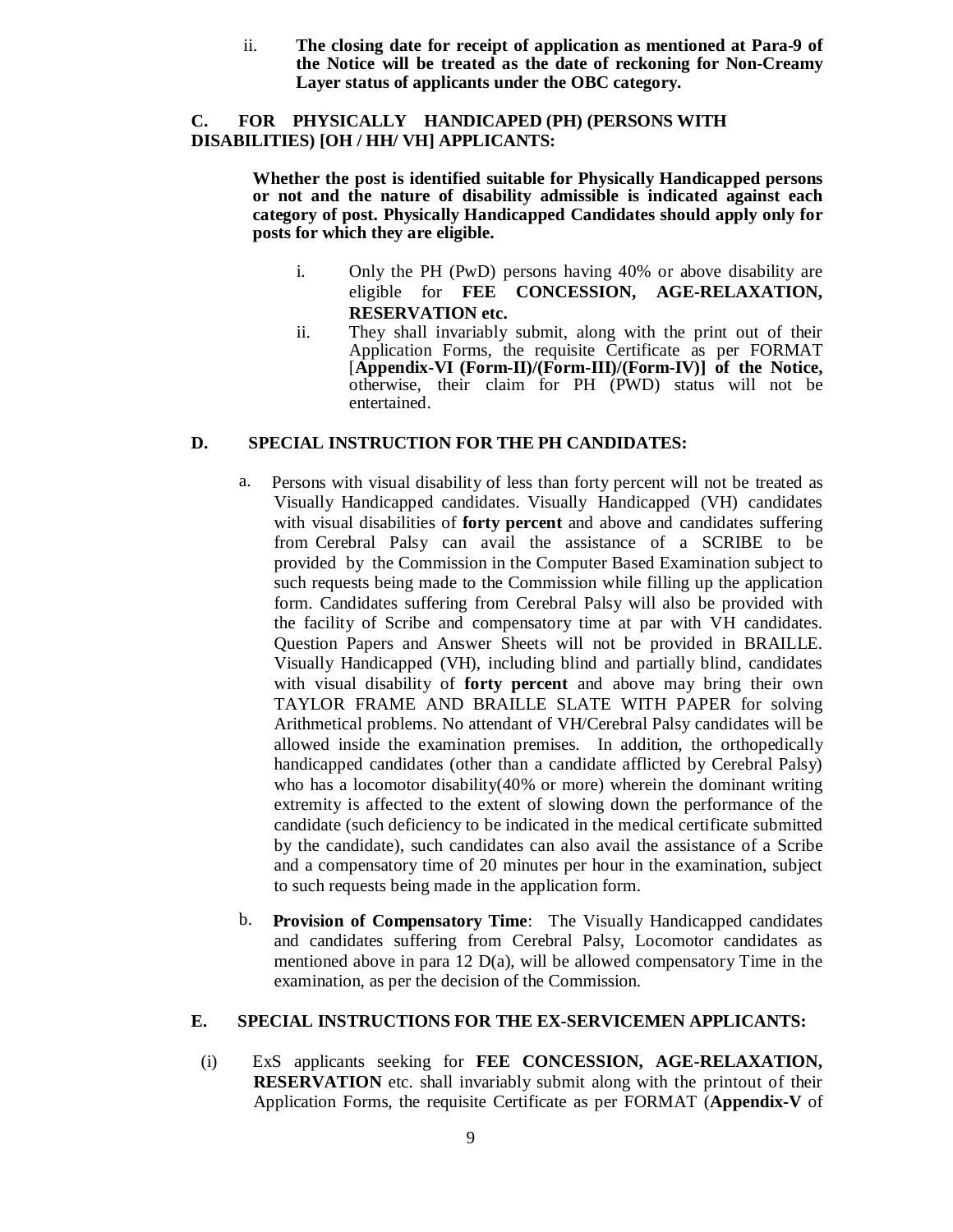this Notice) from COMPETENT AUTHORITY (APPENDIX-I of this Notice) and also submit a Declaration as per FORMAT [**Appendix-V(A)** of this Notice] otherwise their claims for fee concession, age-relaxation, reservation etc. shall not be considered.

(ii) For any serviceman of the three Armed Forces of the Union to be treated as ExS for the purpose of securing the benefits of reservation etc.; he/she must have already acquired, at the relevant time of submitting his/her application for Post/Service, the status of EXS and/or is in a position to establish his/her acquired entitlement by documentary evidence from the COMPETENT AUTHORITY that he/she would complete specified term of engagement with the Armed Forces within the stipulated period of ONE YEAR from the closing date of receipt of applications as stipulated at Para-9 of this Notice, or otherwise than by way of dismissal or discharge on account of misconduct or inefficiency.

#### **F. EX-SERVICEMAN**: An Ex-Serviceman means a person

- i. who has served in any rank whether as a combatant or non-combatant in the Regular Army, Navy, Air Force of the Indian Union, and
	- a. who either has been retired or relieved or discharged from such service whether at his own request or being relieved by the employer after earning his/her pension; or
	- b. who has been relieved from such service on medical grounds attributable to military service/circumstances beyond his control and awarded medical or other disability pension; or
	- c. who has been released from such service as a result of reduction in Establishment;

#### OR

ii. who has been released from such service after completing the specific period of engagement, otherwise than at his own request or by way of dismissal or discharge on account of misconduct or inefficiency, and has been given a gratuity; and includes personnel of the Territorial Army, namely pension holders for continuous embodied service or broken spells of qualifying service;

#### OR

iii. Personnel of Army Postal Service who are part of Regular Army and retired from the Army Postal Service without reversion to their parent service with pension, or are released from the Army Postal Service on medical grounds attributable to or aggravated by military service or circumstances beyond their control and awarded medical or other disability pension;

#### OR

iv. Personnel, who were on deputation in Army Postal Service for more than six months prior to the  $14<sup>th</sup>$  April, 1987;

#### OR

v. Gallantry award winners of the Armed Forces including personnel of Territorial Army;

#### OR

vi. Ex-recruits boarded out or relieved on medical ground and granted medical disability pension.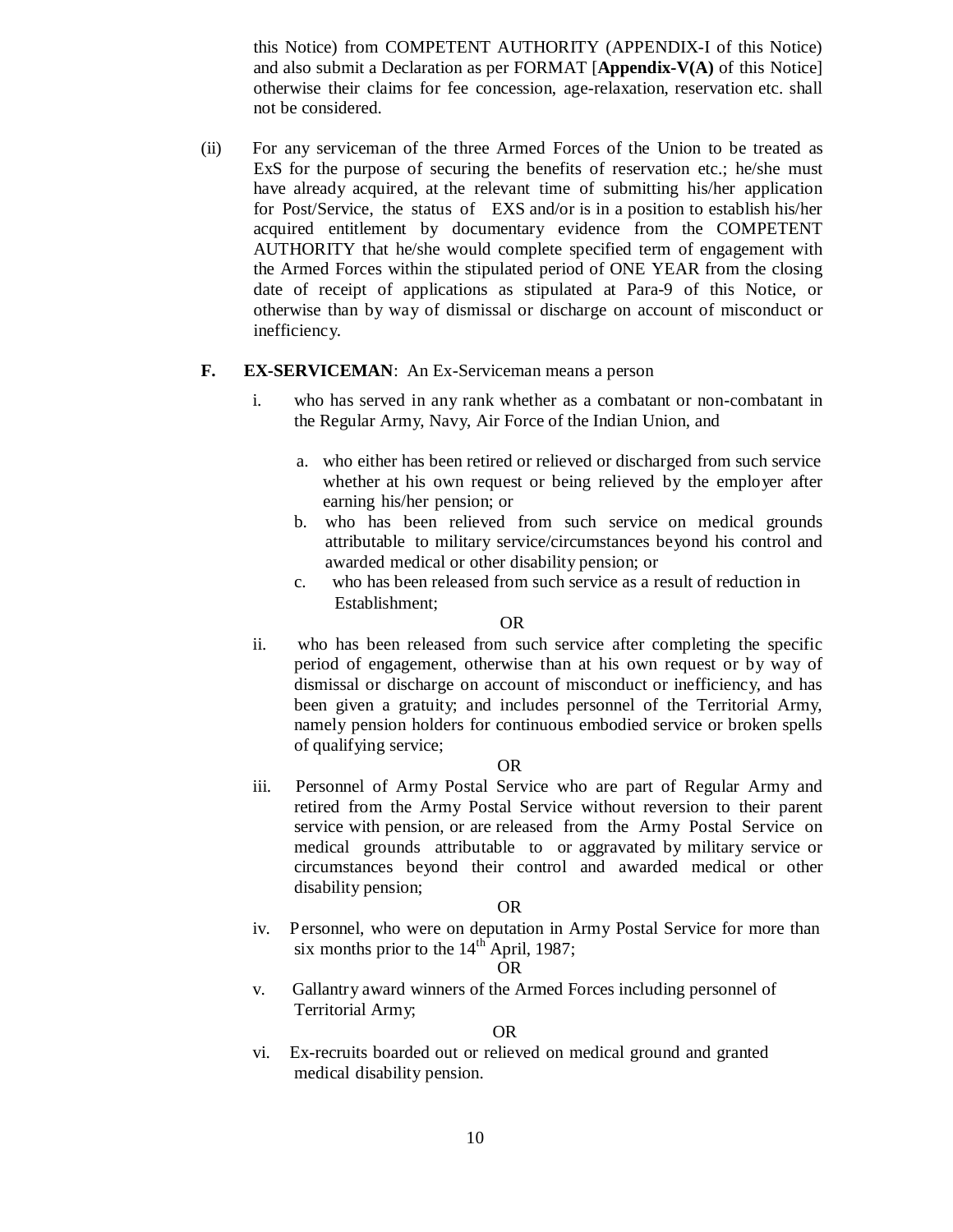- **G.** The period of 'Call up Service' of an ExS in the Armed forces shall also be treated as service rendered in the Armed Forces for purpose of age relaxation, as per rules.
	- i) A Matriculate Ex-Serviceman (includes an Ex-Serviceman, who has obtained the Indian Army Special Certificate of education or corresponding certificate in the Navy or the Air Force), who has put in not less than 15 years of service on the closing date of receipt of applications as stipulated in **Para-9** of this Notice with Armed Forces of the Union shall be considered eligible for appointment to the Group 'C'. Posts. Thus, those Non-Graduate Ex-Servicemen who have not completed 15 years of service as on the closing date of receipt of applications as stipulated at Para-9 of this Notice shall not be treated as a deemed graduate applicant.

**Further, as per extant guidelines of Department of Personnel and Training deemed graduation of Indian Army Special Certificate of education or corresponding certificate in the Navy or the Air Force on completion of 15 years in Armed Forces is not applicable for Group 'B' posts.** 

ii) As per Department of Personnel & Training's O.M. No. 36034/6/90- Estt-SCT Dated 24.4.92, such EXS applicants who have already secured employment under the Central Govt. in civil side after availing of the benefit given to them as ExS for their reemployment, are eligible for age-relaxation prescribed for ExS for securing another employment in a higher grade, but will not be eligible for the benefit for reservation for the ExS for securing another employment in a higher grade. They will also not be eligible for fee concession admissible to EXS. Such ExS would have to pay the requisite fee for this recruitment. However, as per the Department of Personnel & Training's O.M. No. 36034/1/2014-Estt- (Res.) dated 14.08.2014, the Govt. of India has now decided that if an ex-serviceman applies for various vacancies before joining any civil employment, he/she can avail of the benefit of reservation as ex-servicemen for any subsequent employment. However, to avail of this benefit, an ex-serviceman as soon as he/she joins any civil employment should give self-declaration/undertaking to the concerned employer about the date-wise details of application for various vacancies for which he/she had applied for before joining the initial civil employment. Further, this benefit would be available only in respect of vacancies which are filled on direct recruitment and wherever reservation is applicable to the ex- servicemen.

### **H. INSTRUCTIONS FOR CENTRAL GOVERNMENT CIVILIAN EMPLOYEES (CGCE) APPLICANTS**

i. Central Govt. Civilian Employees should have rendered not less than 3 years continuous service on a regular basis (and not on ad hoc basis) as on the closing date of receipt of applications as mentioned at Para-9 of the Notice and should remain in Central Government Service holding civil post in any Department/Offices of Government of India till the candidate receives Offer of Appointment from the Office/Department where the candidate gets finally recommended for appointment.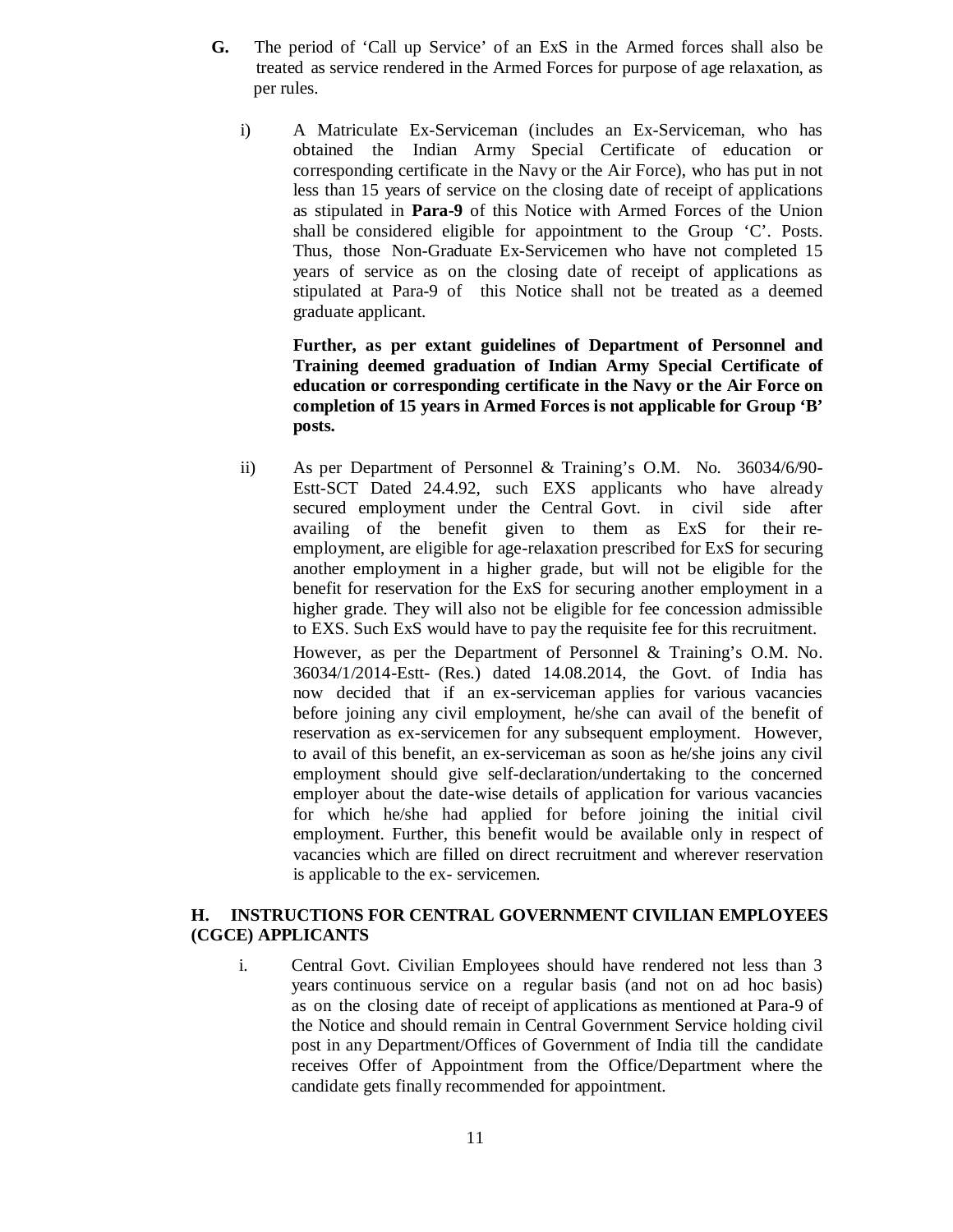- ii. For claiming the benefit of age relaxation they shall invariably submit along with the printout of their Application Forms, the requisite Certificate as per FORMAT (**Appendix-IV** of this Notice) from the COMPETENT AUTHORITY **(APPENDIX-I** of this Notice) and also submit a Declaration [**Appendix-IV(A)** of this Notice] otherwise their claims for age-relaxation shall not be considered.
- iii. Central Government Civilian Employees applying for any post shall invariably submit along with the print out of their Application Forms, a Declaration [Appendix-IV (A) of this Notice] that they have intimated their Office. Further, they would require to furnish NO OBJECTION CERTIFICATE from their EMPLOYER at the time of **VERIFICATION OF DOCUMENTS**, failing which their candidature is liable to be cancelled at that very stage or at any stage of recruitment process.

**Candidates should note that in case a communication is received from their employer by the Commission withholding permission to the candidates applying for appearing in the examination, their applications shall be** *rejected and candidature shall be cancelled.* 

### **13. DOCUMENTS VERIFICATION:**

- (a) Applicants must submit **Self Attested legible Copies** of all their Certificates/Documents, along with the print out of their Applications, in support of the information given in their Application Forms about their Educational Qualifications; Experiences; Percentage of Marks obtained; Proof of Age; Proof of Category [SC/ST/OBC/PH (PwD)/ExS – in the format as given in the Notice] from the Competent Authorities, otherwise their candidature is liable to be rejected at any stage of the recruitment process.
- (b) They shall be in a position to produce all the ORIGINAL CERTIFICATES/DOCUMENTS in support of the information given in their Application Forms at the time of **VERIFICATION OF DOCUMENTS after the Computer Based Examination**, failing which their candidature is liable to be cancelled at that very stage or at any subsequent stage.
- (c) **Candidates are warned that they may be permanently debarred from the examinations conducted by the Commission in case they fraudulently claim SC/ST/OBC/PH(PwD)/ExS/C.G.C.E. Status or submit false Certificates/Documents/Mark Sheets claiming reservation / age relaxation admissible to these categories or in support of Essential Qualification/Experience/Age-proof.**

#### **14. REASONS FOR REJECTION/CANCELLATION OF APPLICATION:**

### **APPLICATIONS / CANDIDATURE OF APPLICANTS ARE LIABLE TO BE CANCELLED/REJECTED AT ANY STAGE OF THE RECRUITMENT PROCESS IN THE EVENT OF ALL OR ANY OF THE FOLLOWING:**

- i. Applications being incomplete.
- ii. Any variation in the Signatures.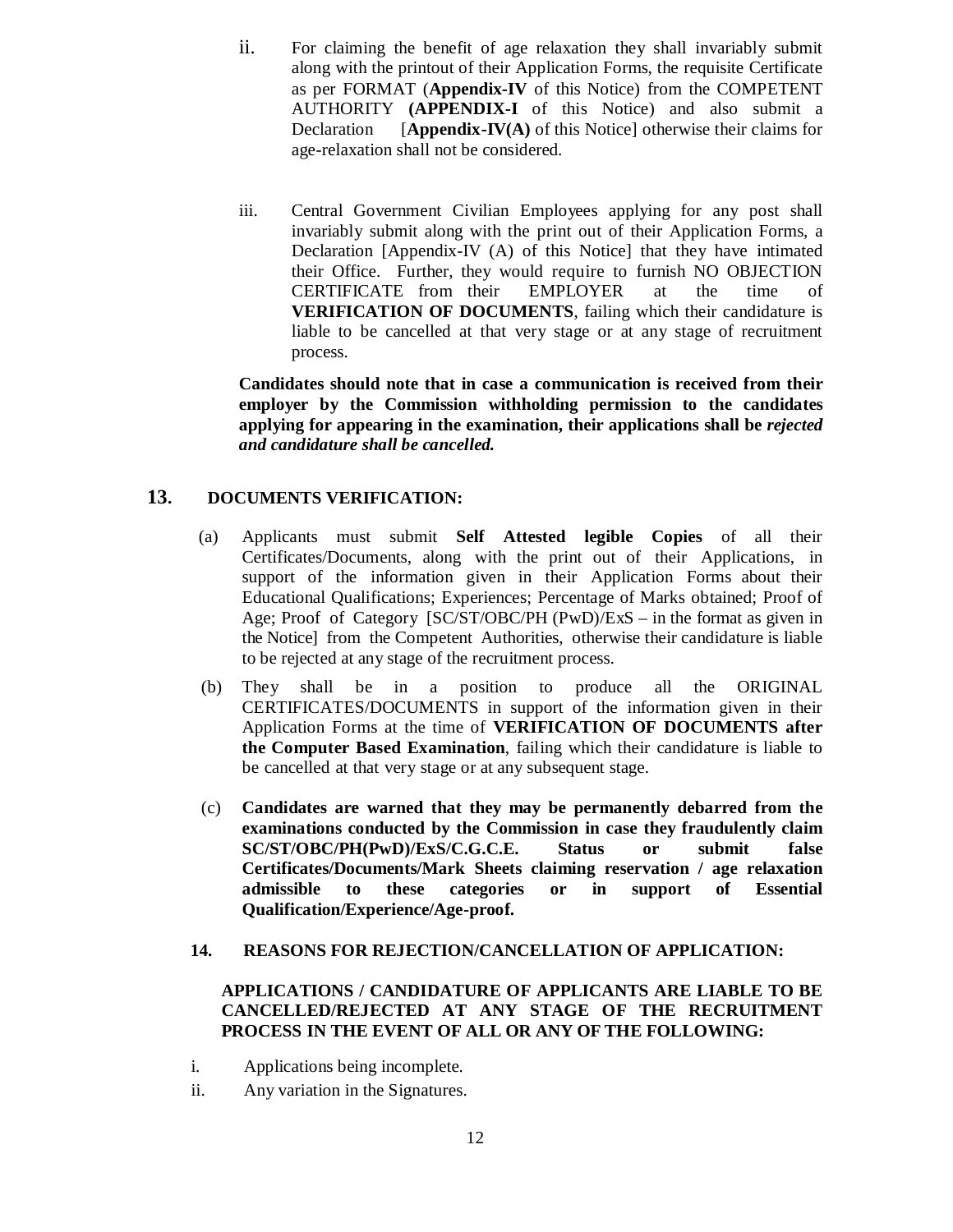[All the **SIGNATUREs (**in **FULL NOT IN SHORT)** done on the Print out of the Application Form and also on other Documents must be THE same.]

- iii. Application without CLEAR and LEGIBLE PHOTOGRAPH.
- iv. Non-payment of Examination Fees, if not otherwise exempted.
- v. Fee not paid as per instructions.
- vi. Under aged/over aged candidates.
- vii. Non forwarding of **Self Attested legible Copies** of all the relevant Certificates/Documents issued by the competent authority, along with the print out of Application Forms, in support of the information given in their Application Forms about their Educational Qualifications; Experiences; Percentage of Marks obtained; Proof of Age; Proof of Category [SC/ST/OBC/PH(PwD)/ExS].
- viii. Not having the requisite Educational Qualification/Experience/Category Status as on the closing date.
- ix. Incorrect information or misrepresentation or suppression of material facts.
- x. Non-receipt / Late receipt of the printout of the Application Form along with selfattested copies of the relevant documents.
- xi. For carrying mobile phones / accessories in the Examination premises/Hall.
- xii. Any other irregularity.
- xiii. Non-production of Original Certificates at the time of Verification of Documents

**Note: I.** CANDIDATES ARE NOT ALLOWED TO BRING MOBILE PHONES/ANY OTHER COMMUNICATION DEVICES INSIDE THE EXAMINATION PREMISES/HALL AND ANY INFRINGEMENT OF THESE INSTRUCTIONS WILL ENTAIL DEBARMENT FROM SSC'S FUTURE EXAMINATIONS WITHOUT PREJUDICE TO INITIATION OF CRIMINAL PROCEEDINGS AGAINST THE CANDIDATES.

**Note II.** THE CANDIDATE SHOULD NOT BRING ANY ARTICLE OTHER THAN THOSE SPECIFIED ABOVE, SUCH AS BOOKS, NOTES AND LOOSE SHEETS, MOBILES AND ANY OTHER ELECTRONIC GADGGETS ETC. INTO THE EXAMINATION HALL.

#### **15. SELECTION PROCEDURES:**

- (a) The Government has dispensed with Interviews for Junior Level Posts. Accordingly, recruitment to Selection Posts will be made through Written Examination in Computer Based Mode consisting of Objective Type Multiple Choice Questions.
- (b) Candidates will be shortlisted for Computer Based Examination based on the percentage of marks in Essential Qualifications as indicated by them in their application. **Candidates will be shortlisted in the ratio of 1:50, i.e. 50 candidates for every vacancy**, subject to availability of sufficient number of eligible candidates. Candidates will be shortlisted by applying suitable cut off in the percentage of marks, in multiples of five. The number of candidates shortlisted may be slightly more or less due to the criteria of applying cut off in multiples of five.
- (c) For the purpose of shortlisting of candidates for Computer Based Examination, the Commission will follow the yardstick adopted by the University/Institution and take into account the percentage of marks as indicated in the Final Year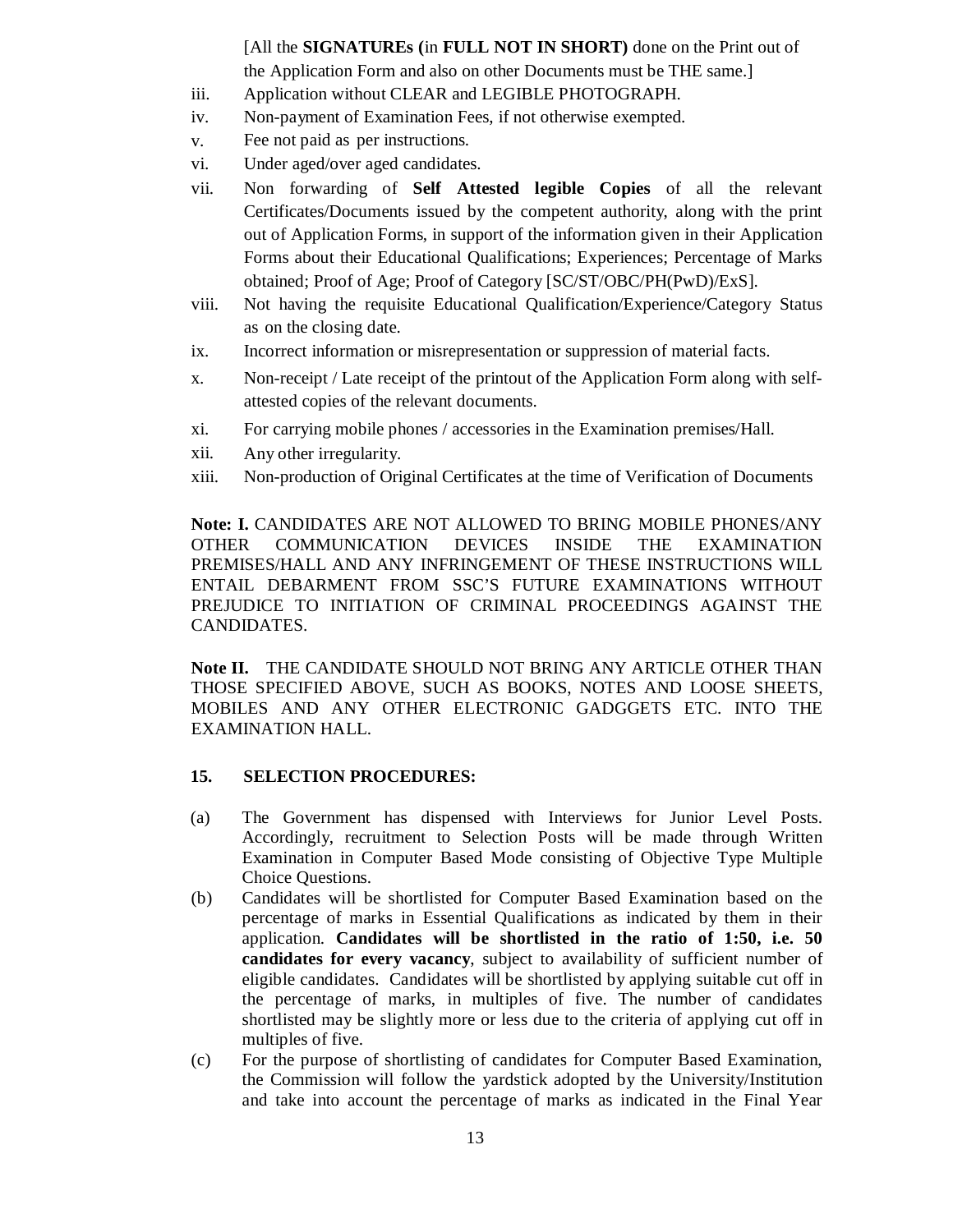Marks Statement. The Commission will not take the responsibility of working out the percentage of marks by adding up the marks secured by the candidates in different subjects/each year of Graduation and instead take into account the percentage of marks / CGPA as indicated in the Final Year Marks Statement.

- (d) Where the Merit of the candidate is indicated in the Final Year Marks Statement in CGPA without indicating the corresponding percentage of marks, the Commission will follow the criteria indicated by the University/Institution in the Certificate, if any, for arriving at the corresponding percentage. In all other cases, the Commission will apply the conversion formula of CGPA (as indicated in the Final Year Marks Statement) multiplied by (x) 9.5.
- (e) The criteria followed by the Commission in shortlisting candidates will be final. No appeal or representation will be entertained against such Shortlisting criteria.
- f) The information furnished by the candidates in their applications will be verified by the Commission with reference to their original documents after the Computer Based Examination. During verification of documents, if it is found that any information furnished by the candidate in the application is wrong, his/her candidature will be rejected forthwith. No appeal or representation against such rejection of candidature will be entertained. The candidates should ensure that they have furnished correct information in the application form.

#### **16. SCHEME OF EXAMINATION:-**

**(i) There will be three separate Computer Based Examinations consisting of Objective/Multiple Choice Questions, for posts with minimum Educational Qualification of Matriculation, Higher Secondary and Graduation & above levels. The details of subjects for Questions, marks and number of Questions subject-wise are given below:-** 

| <b>Subject</b>              | No. of                 | <b>Maximum</b> | <b>Total Duration/Timing</b>      |
|-----------------------------|------------------------|----------------|-----------------------------------|
|                             | <i><b>Ouestion</b></i> | <b>Marks</b>   |                                   |
| <b>General Intelligence</b> | 25 questions           | 50             | <b>60 Minutes (Total)</b>         |
|                             |                        |                |                                   |
| <b>English Language</b>     | 25 questions           | 50             | VH/OH<br>(afflicted)<br>For<br>by |
| (Basic Knowledge)           |                        |                | Cerebral Palsy and locomotor      |
| <b>Quantitative</b>         | 25 questions           | 50             | disability wherein the dominant   |
| Aptitude                    |                        |                | writing extremity is affected to  |
| <b>Arithmetic</b><br>(Basic |                        |                | the extent of slowing down the    |
| Skill)                      |                        |                | performance of the candidates).   |
| <b>General Awareness</b>    | 25 questions           | 50             | (Pl. see Para 12 $(C)$ & $(D)$ of |
|                             |                        |                | notice). - 80 Minutes             |

**There will be negative marking of 0.50 marks for each wrong answer.** 

**Answer Keys will be placed on the Commission's website after the Examination. Candidates may go through the Answer Keys corresponding to their Test Form and submit representations, if any within the time limit given by the Commission through on-line modality only, on payment of Rs.100/- per answer. Any representation regarding Answer Key received within the time limit fixed by the Commission at the time of uploading of the Answer Key will be scrutinized and the decision of the Commission in this regard will be final. No representation regarding Answer Keys shall be entertained afterwards.** 

**(ii) Indicative Syllabus for written examination:**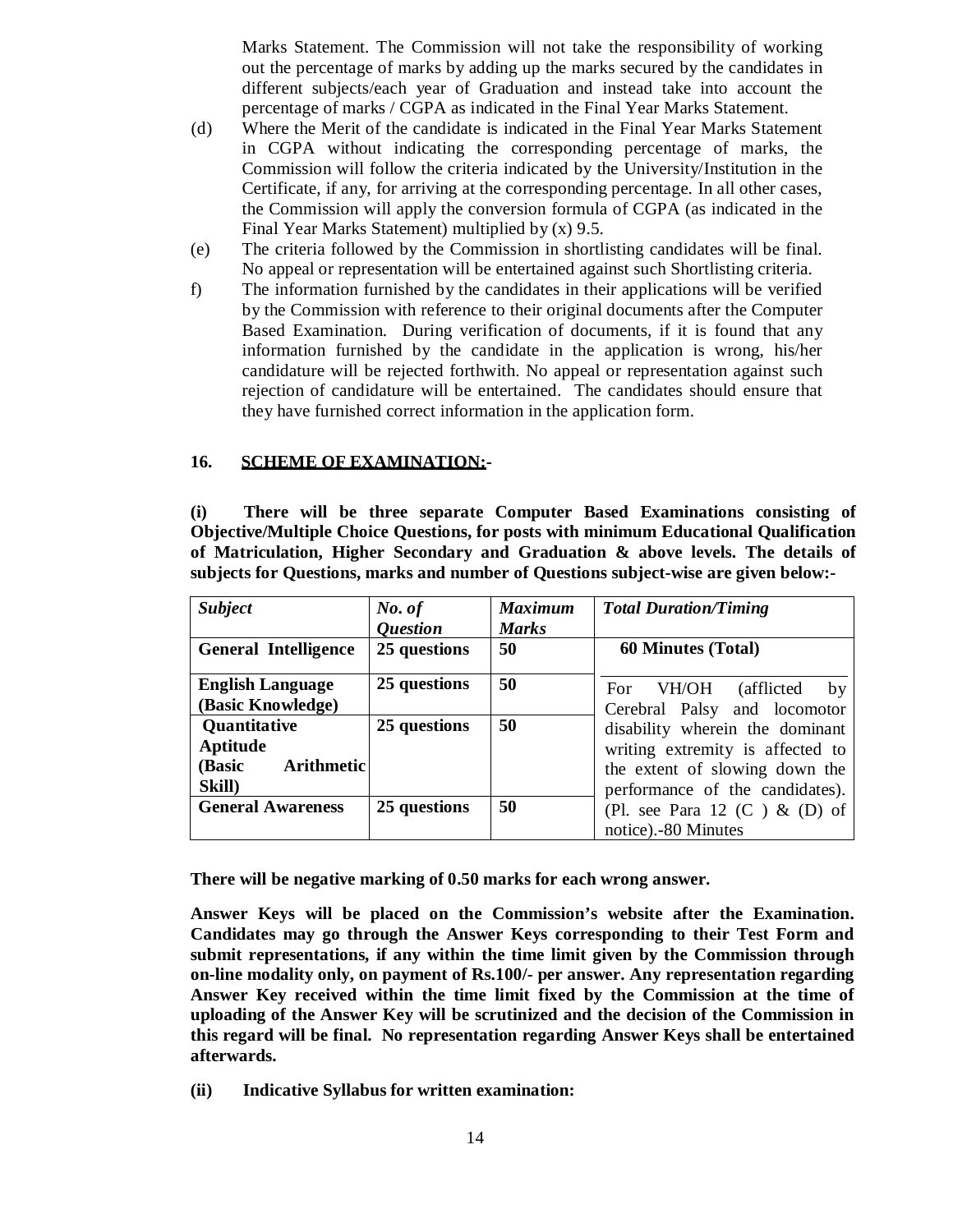### **(a) Matriculation level**

**General Intelligence:** It would include questions of non-verbal type. The test will include questions on similarities and differences, space visualization, problem solving, analysis, judgment, decision making, visual memory, discriminating observation, relationship concepts, figure classification, arithmetical number series, non-verbal series etc. The test will also include questions designed to test the candidate's abilities to deal with abstract ideas and symbols and their relationship, arithmetical computation and other analytical functions.

**English Language :** Candidates' understanding of the Basics of English Language, its vocabulary, grammar, sentence structure, synonyms, antonyms and its correct usage, etc. his/her writing ability would be tested.

**Quantitative Aptitude:** This paper will include questions on problems relating to Number Systems, Computation of Whole Numbers, Decimals and Fractions and relationship between Numbers, Fundamental arithmetical operations, Percentages, Ratio and Proportion, Averages, Interest, Profit and Loss, Discount, use of Tables and Graphs, Mensuration, Time and Distance, Ratio and Time, Time and Work, etc.

**General Awareness:** Questions will be designed to test the ability of the candidate's general awareness of the environment around him and its application to society. Questions will also be designed to test knowledge of current events and of such matters of everyday observation and experience in their scientific aspects as may be expected of an educated person. The test will also include questions relating to India and its neighbouring countries especially pertaining to Sports, History, Culture, Geography, Economic scene, General Polity including Indian Constitution, and Scientific Research etc. These questions will be such that they do not require a special study of any discipline.

**NOTE:** For VH candidates of 40% and above visual disability and opting for SCRIBE there will be no component of Maps/Graphs/Diagrams/Statistical Data in the General Intelligence & Reasoning / General Awareness Paper.

# **(b) 10+2 (Higher Secondary) level**

**General Intelligence**: It would include questions of both verbal and non-verbal type. The test will include questions on Semantic Analogy, Symbolic operations, Symbolic/Number Analogy, Trends, Figural Analogy, Space Orientation ,Semantic Classification, Venn Diagrams, Symbolic/Number Classification, Drawing inferences ,Figural Classification ,Punched hole/pattern-folding & unfolding , Semantic Series, Figural Pattern – folding and completion, Number Series, Embedded figures, Figural Series, Critical Thinking, Problem Solving, Emotional Intelligence, Word Building, Social Intelligence, Coding and de- coding, Other sub-topics, if any Numerical operations.

**English Language:** Spot the Error, Fill in the Blanks, Synonyms/Homonyms, Antonyms, Spellings/ Detecting Mis-spelt words, Idioms & Phrases, One word substitution, Improvement of Sentences, Active/Passive Voice of Verbs, Conversion into Direct/Indirect narration, Shuffling of Sentence parts, Shuffling of Sentences in a passage, Cloze Passage, Comprehension Passage.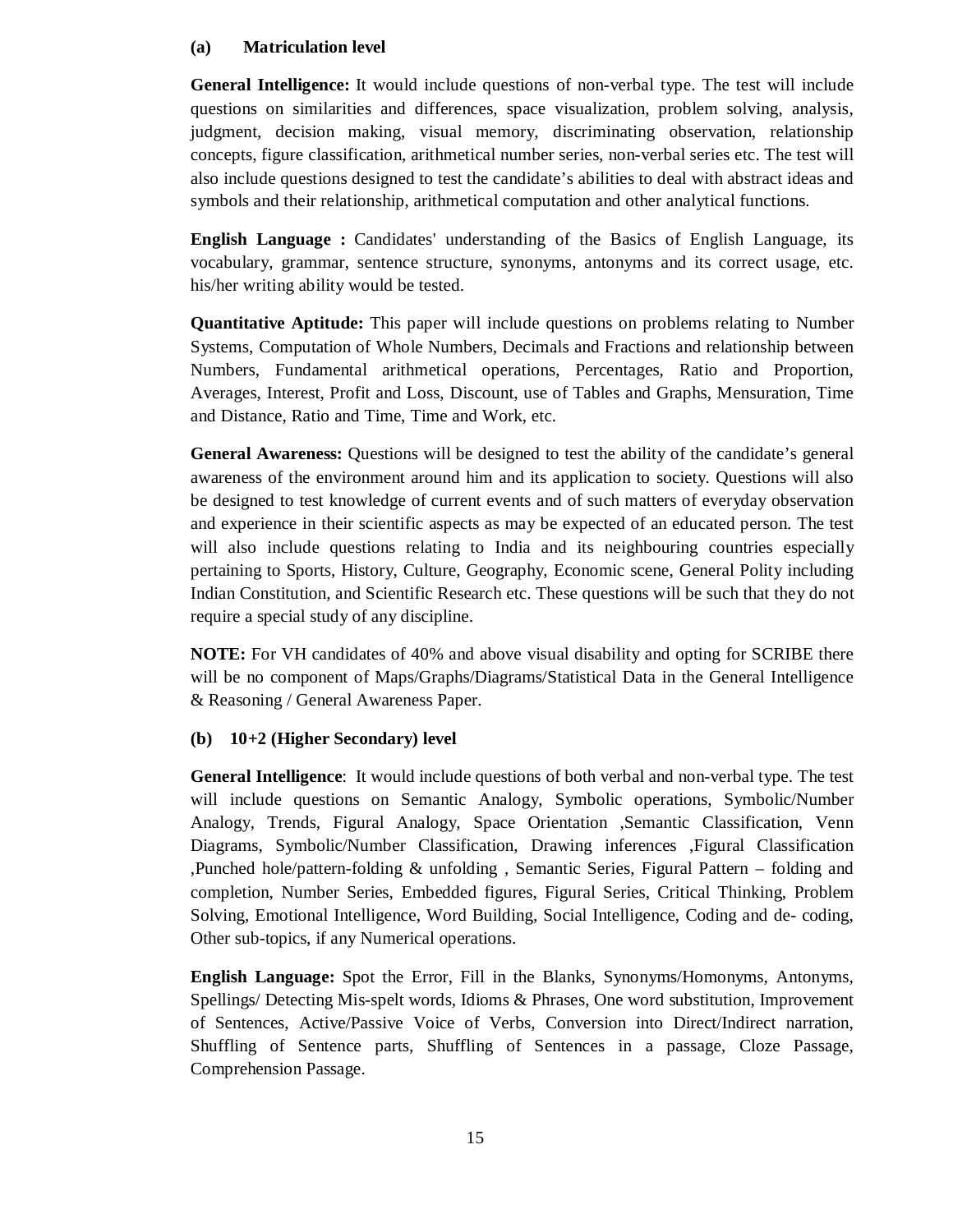**Quantitative Aptitude: Arithmetic:** Number Systems: Computation of Whole Number, Decimal and Fractions, Relationship between numbers Fundamental arithmetical operations: Percentages, Ratio and Proportion, Square roots, Averages, Interest (Simple and Compound), Profit and Loss, Discount, Partnership Business, Mixture and Allegation, Time and distance, Time and work. Algebra: Basic algebraic identities of School Algebra and Elementary surds (simple problems) and Graphs of Linear Equations. Geometry: Familiarity with elementary geometric figures and facts: Triangle and its various kinds of centres, Congruence and similarity of triangles, Circle and its chords, tangents, angles subtended by chords of a circle, common tangents to two or more circles. Mensuration: Triangle, Quadrilaterals, Regular Polygons, Circle, Right Prism, Right Circular Cone, Right Circular Cylinder, Sphere, Hemispheres, Rectangular Parallelepiped, Regular Right Pyramid with triangular or square Base Trigonometry: Trigonometry, Trigonometric ratios, Complementary angles, Height and distances (simple problems only) Standard Identities like  $sin20 + Cos20=1$  etc., Statistical Charts : Use of Tables and Graphs: Histogram, Frequency polygon, Bar- diagram, Pie-chart

**General Awareness:** Questions are designed to test the candidate's general awareness of the environment around him and its application to society. Questions are also designed to test knowledge of current events and of such matters of everyday observation and experience in their scientific aspect as may be expected of an educated person. The test will also include questions relating to India and its neighboring countries especially 10 pertaining to History, Culture, Geography, Economic Scene, General policy and scientific research. For VH candidates of 40% and above visual disability and opting for SCRIBES there will be no component of Maps/Graphs/Diagrams/Statistical Data in the General Intelligence & Reasoning / Quantitative Aptitude.

#### **(c) Graduation and above levels:-**

 **General Intelligence:** It would include questions of both verbal and non-verbal type. This component may include questions on analogies, similarities and differences, space visualization, spatial orientation, problem solving, analysis, judgment, decision making, visual memory, discrimination, observation, relationship concepts, arithmetical reasoning and figural classification, arithmetic number series, non-verbal series, coding and decoding, statement conclusion, syllogistic reasoning etc. The topics are, Semantic Analogy, Symbolic/Number Analogy, Figural Analogy, Semantic Classification, Symbolic/Number Classification, Figural Classification, Semantic Series, Number Series, Figural Series, Problem Solving, Word Building, Coding & de-coding, Numerical Operations, symbolic Operations, Trends, Space Orientation, Space Visualization, Venn Diagrams, Drawing inferences, Punched hole/pattern –folding & un-folding, Figural Pattern – folding and completion, Indexing, Address matching, Date & city matching, Classification of centre codes/roll numbers, Small & Capital letters/numbers coding, decoding and classification, Embedded Figures, Critical thinking, Emotional Intelligence, Social Intelligence, Other sub-topics, if any.

**English Language:** Candidates' ability to understand correct English, his basic comprehension and writing ability, etc. would be tested. The questions in Parts A, B, & D will be of a level commensurate with the essential qualification viz. Graduation and questions in Part C will be of 10th standard level.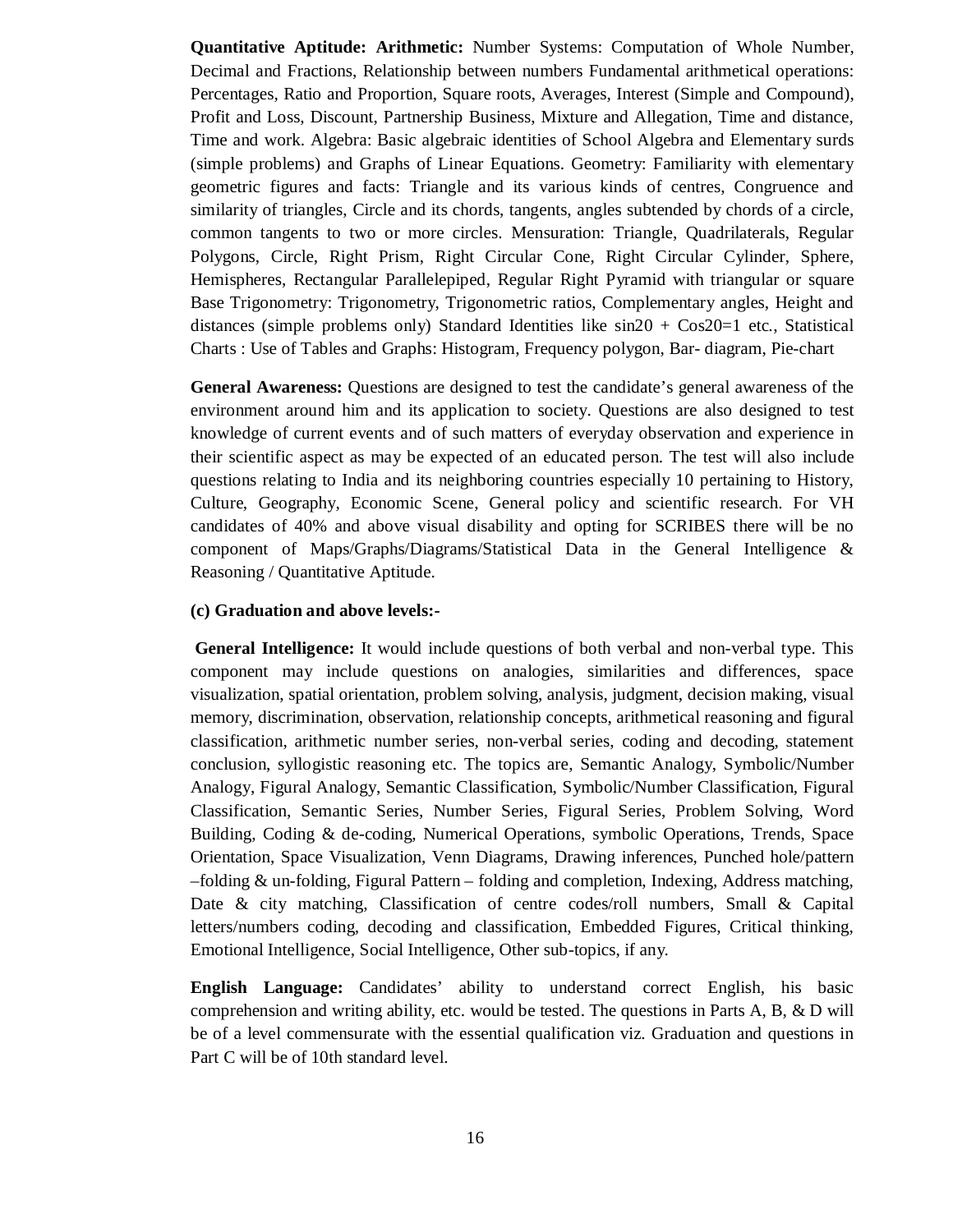**Quantitative Aptitude**: The questions will be designed to test the ability of appropriate use of numbers and number sense of the candidate. The scope of the test will be computation of whole numbers, decimals, fractions and relationships between numbers, Percentage. Ratio & Proportion, Square roots, Averages, Interest, Profit and Loss, Discount, Partnership Business, Mixture and Alligation, Time and distance, Time & Work, Basic algebraic identities of School Algebra & Elementary surds, Graphs of Linear Equations, Triangle and its various kinds of centres, Congruence and similarity of triangles, Circle and its chords, tangents, angles subtended by chords of a circle, common tangents to two or more circles, Triangle, Quadrilaterals, Regular Polygons , Circle, Right Prism, Right Circular Cone, Right Circular Cylinder, Sphere, Hemispheres, Rectangular Parallelepiped, Regular Right Pyramid with triangular or square base, Trigonometric ratio, Degree and Radian Measures, Standard Identities, Complementary angles, Heights and Distances, Histogram, Frequency polygon, Bar diagram & Pie chart

**General Awareness:** Questions in this component will be aimed at testing the candidate's general awareness of the environment around him and its application to society. Questions will also be designed to test knowledge of current events and of such matters of every day observations and experience in their scientific aspect as may be expected of any educated person. The test will also include questions relating to India and its neighbouring countries especially pertaining History, Culture, Geography, Economic Scene, General Policy & Scientific Research.

### **NOTE-1: The Commission shall have the discretion to fix different minimum qualifying standards in each component of the Examination taking into consideration among others, category-wise vacancies and category-wise number of candidates.**

- (iii) Skill Tests like Typing/Data Entry/Computer Proficiency Test, etc., where prescribed in the Essential Qualification, will be conducted, which will be of a qualifying nature.
- (iv) **Final Merit List will be drawn on the basis of performance in Computer Based Examination**.

### **17. Resolution of TIE CASES.**

In case two or more candidates secure equal marks in the Computer Based Examination, the tie will be resolved by the following procedure:

- i. On the basis of date of birth with the older candidate being placed higher in merit.
- ii. Alphabetical Order of first names of the candidates.
- **18. IMPORTANT NOTE: Computer Based Examination for Selection Posts will be held only in Regional Head Offices (HOs)/Cities/Centres and the Commission reserves the right to call candidates to any of the identified Centres for the Examination.** The Commission's decision regarding allotment of Examination Centre shall be final and no request/appeal will be entertained for change of Centre.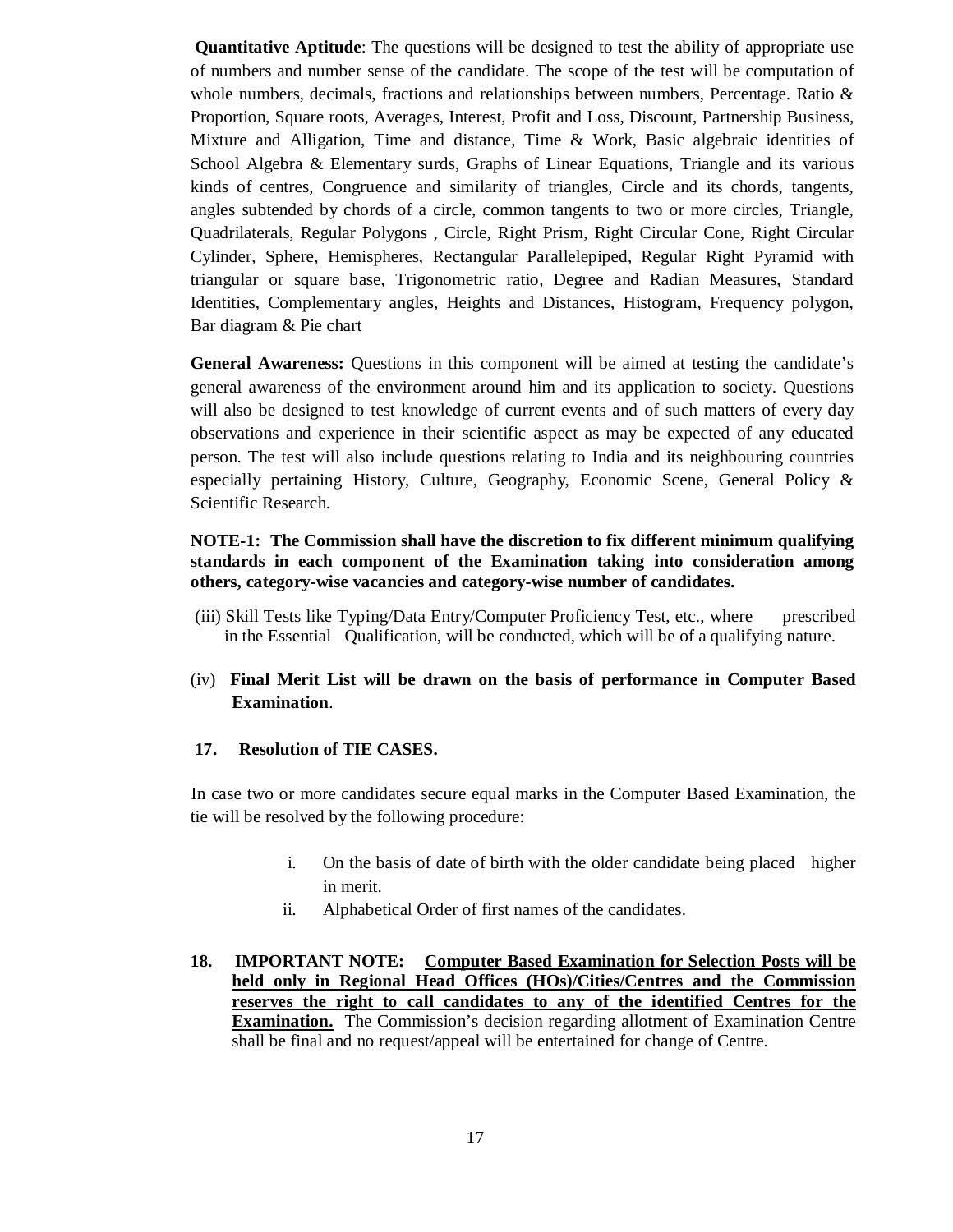### **19. RECOMMENDATION FOR APPOINTMENT**

- i. The Commission will have the full discretion to fix separate minimum qualifying marks in Computer Based Examination/Skill Test, wherever applicable, for each category of candidates [viz. SC/ST/OBC/PH(PwD)/ExS/General (UR)].
- ii. After the Examination and Skill Test, wherever applicable, the Commission will draw up the Merit List, on the basis of the marks obtained by the candidates in the Computer Based Examination. Based on the position in the Merit List, candidates equal to the number of vacancies advertised will be recommended for appointment, subject to their obtaining the minimum qualifying cut-off marks prescribed by the Commission for different categories of candidates.
- iii. SC, ST and OBC candidates, who are selected on their own merit without relaxed standards (i.e. relaxation in age limit and short listing criteria), will not be adjusted against the reserved share of vacancies. Such SC, ST and OBC candidates will be adjusted against the general/unreserved vacancies as per their position in the overall Merit List. The reserved vacancies, if any advertised, will be filled up separately from amongst the eligible SC, ST and OBC candidates on relaxed standards fixed for their respective categories.
- iv. A PH (PwD) candidate who meets the standards fixed for candidates of his/her respective category without availing relaxation in selection and in short listing criteria fixed for such categories, will be recommended against an unreserved vacancy, provided the post is identified suitable for persons with that particular category of disability.
- v. An Ex-Serviceman or PH (PwD) category candidate who qualifies on the basis of relaxed standards will be considered against vacancies reserved for them only.
- vi. Insofar as cases of Ex-Serviceman/PH candidates are concerned, age relaxation is permissible against the reserved or unreserved posts and such exemption cannot be termed as relaxed standards in regard to age.
- vii. Success in the examination confers no right of appointment unless the Government is satisfied, after such enquiry/verification of documents, as may be considered necessary, that the candidate is suitable in all respects for appointment to the service/post.

**20. In pursuance of the Government's initiative of increasing access of the unemployed to job opportunities, the Regional Offices of the Commission will upload on their websites, the details of the non-selected candidates applied for different posts, who meet the minimum qualifying cut off marks prescribed for different categories of candidates, along with the marks secured by them in the qualifying Examination. The objective is that other private/public agencies, if they so desire, can use the data for making recruitment to posts in their organisations. For this purpose, the candidates will have to exercise their option in the online application form. Data of candidates who opt out of the disclosure scheme would not be placed on the website.** 

# **21. NO PERSON**

- a. who has entered into or contracted a marriage with a person having a spouse living; or
- b. who, having a spouse living, has entered into or contracted a marriage with any person, shall be eligible for appointment to the service, Provided that Central Government may, if satisfied that such marriage is permissible under the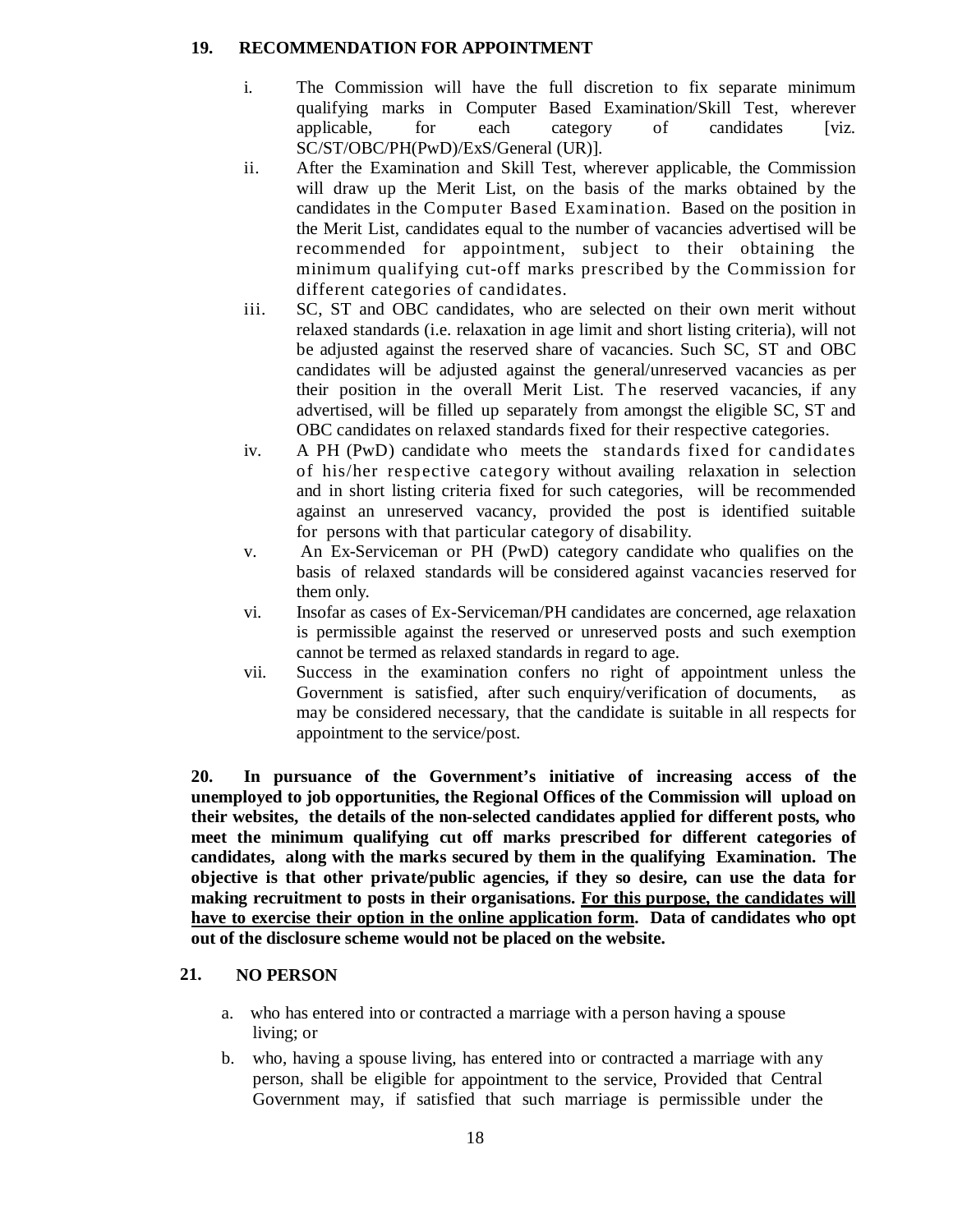personal law applicable to such person and the other party to the marriage and there are other grounds for so doing, exempt any person from the operation of this rule.

#### **22. GOOD MENTAL AND BODILY HEALTH OF CANDIDATE**

A candidate must be in good mental and bodily health and free from any physical defect likely to interfere with the efficient discharge of his/her duties as an Officer of the service. A candidate who, after such medical examination as may be prescribed by the competent authority, is found not to satisfy these requirements, will not be appointed. Only such candidates as are likely to be considered for appointment will be medically examined.

**Note :** In the case of the disabled Ex-Defence Services personnel, a certificate of fitness granted by the Demobilisation Medical Board of the Defence Services will be considered adequate for the purpose of appointment.

#### **23. ACTION AGAINST CANDIDATES FOUND GUILTY OF MISCONDUCT**

- (i) Candidates are warned that they should not furnish any particulars that are false or suppress any material information while filling in the application form. Candidates are also warned that they should in no case attempt to alter or otherwise tamper with any entry in a document or the attested certified copy submitted by them nor should they submit a tampered/fabricated document. If there is any inaccuracy or any discrepancy, an explanation regarding this discrepancy should be submitted.
- (ii) Without prejudice to criminal action/debarment upto 3 years from Commission's examination wherever necessary, candidature will be summarily cancelled at any stage of the recruitment in respect of candidates found to have indulged in any of the following:
	- i. In possession of mobile phone and/or accessories and other electronic gadgets are strictly not allowed in the Examination Lab, whether in use or in switched off mode.
	- ii. Involved in malpractices.
	- iii. Using unfair means in the examination hall.
	- iv. Obtaining support for his / her candidature by any means.
	- v. Impersonate/ Procuring impersonation by any person.
	- vi. Submitting fabricated documents or documents which have been tampered with.
	- vii. Making statements which are incorrect or false or suppressing material information.
	- viii. Resorting to any other irregular or improper means in connection with his/her candidature for the examination.
	- ix. Misbehaving in any other manner in the examination hall with the Supervisor, Invigilator or Commission's representatives.
	- x. Taking away the Answer Sheet with him/her from the examination hall, or passing it on to unauthorized persons during the conduct of the Examination.
	- xi. Intimidating or causing bodily harm to the staff employed by the Commission for the conduct of examination.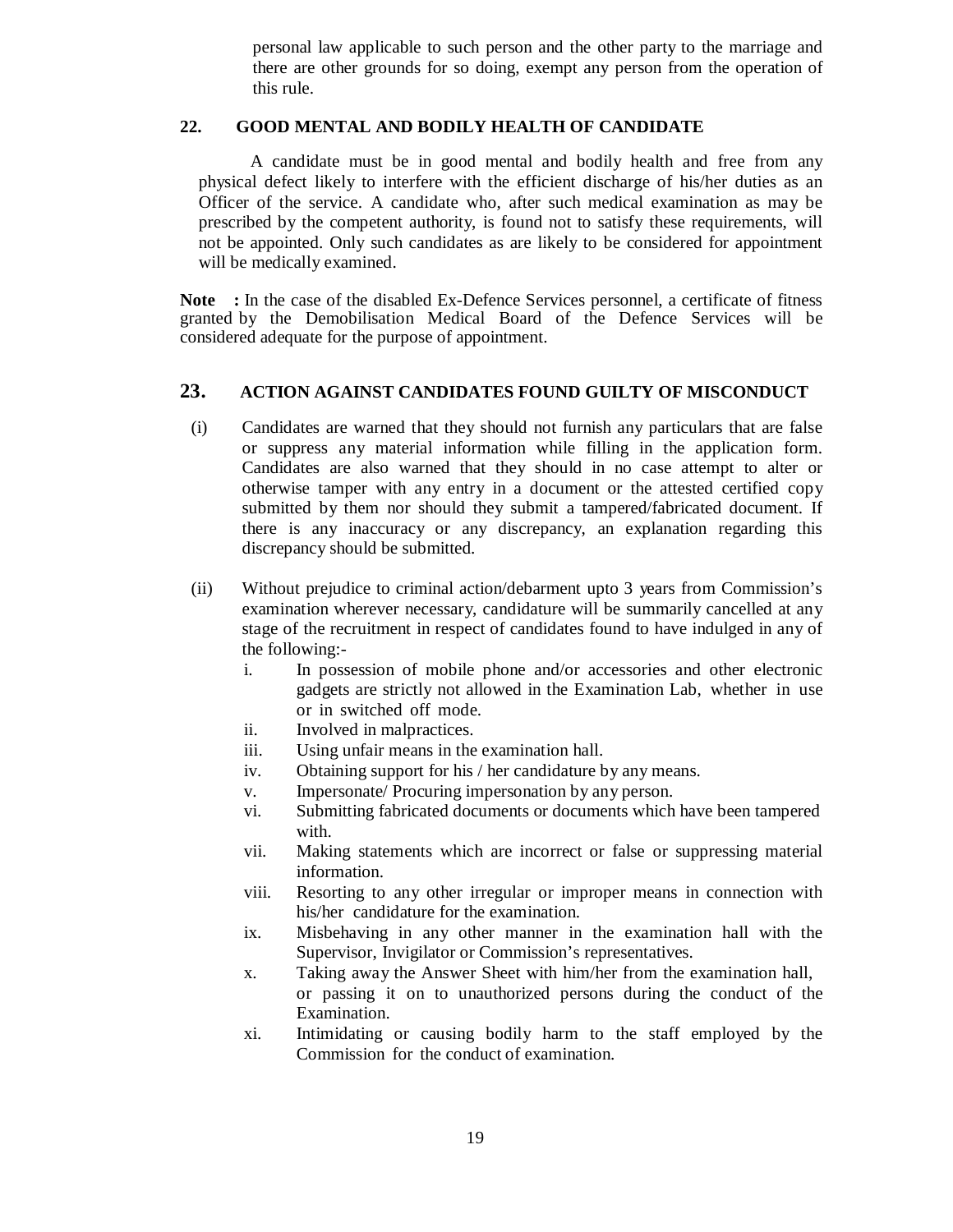# **24**. **CANVASSING**

Canvassing in any form will disqualify the applicant.

# **25. COMMISSION'S DECISION FINAL**

The decision of the Commission in all matters relating to eligibility, acceptance or rejection of the applications, penalty for false information, mode of selection, conduct of examination(s), allotment of examination centres and selection will be final and binding on the candidates and no enquiry/correspondence will be entertained in this regard.

# **26. JURISDICTION OF COURTS/TRIBUNALS**

ANY DISPUTE IN REGARD TO THIS RECRUITMENT WILL BE SUBJECT TO COURTS/TRIBUNALS HAVING JURISDICTION OVER THE PLACE COURTS/TRIBUNALS HAVING JURISDICTION OVER THE PLACE OF THE CENTRAL REGIONAL OFFICE OF THE STAFF SELECTION COMMISSION i.e. THE COURTS / TRIBUNALS AT ALLAHABAD.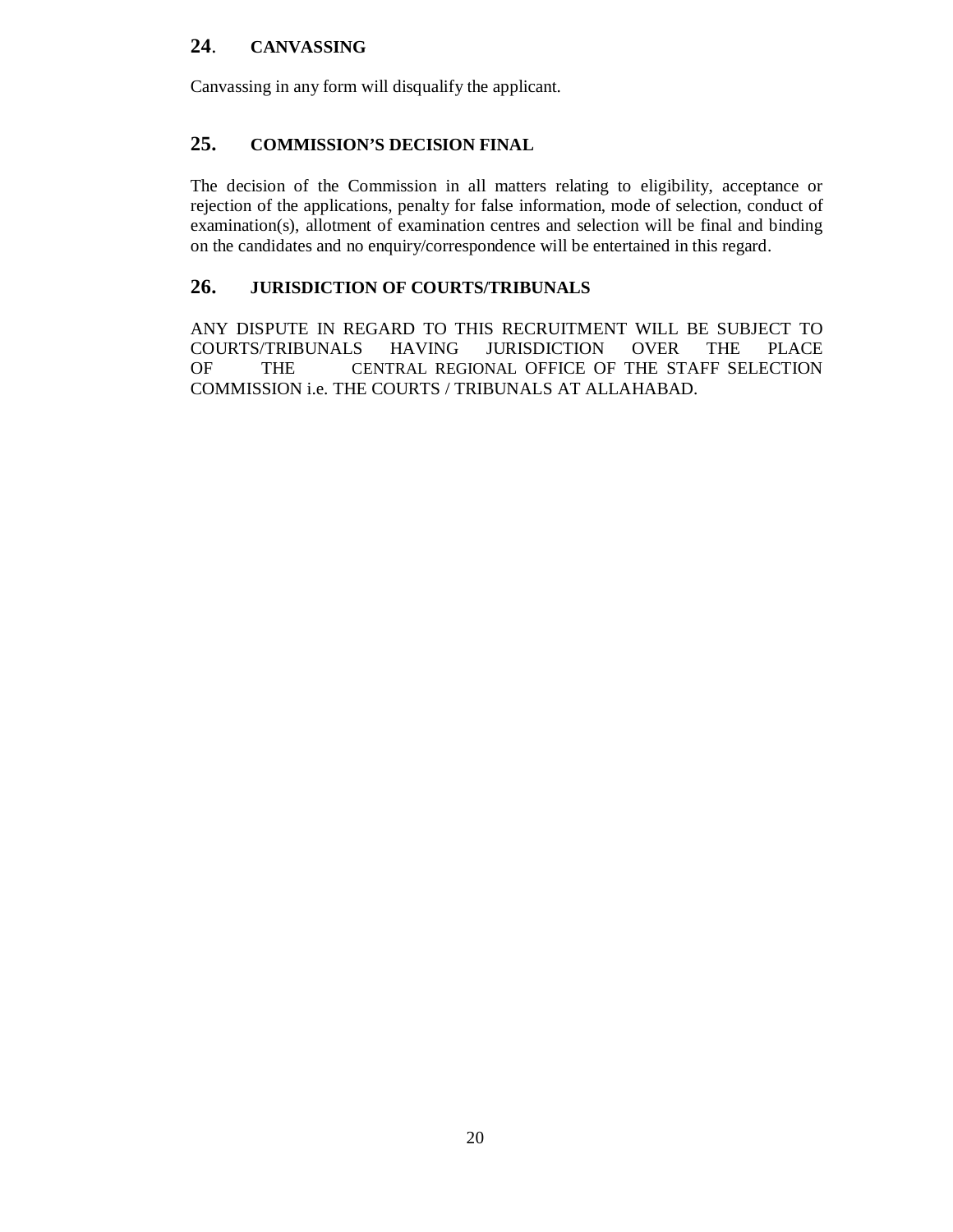# **APPENDIX-I**

| SI.<br>No.       | Appendix No.           |                                              | Caste/<br><b>Community</b><br>/ Category/ |      |          | <b>Competent Authority</b>                                                                                                                                                                                                                                                                    |
|------------------|------------------------|----------------------------------------------|-------------------------------------------|------|----------|-----------------------------------------------------------------------------------------------------------------------------------------------------------------------------------------------------------------------------------------------------------------------------------------------|
| 1.               | <b>APPENDIX-I(A)</b>   |                                              |                                           |      |          | <b>Instruction for Filling up online Application Form /</b><br><b>Instructions For Filling up the Application</b>                                                                                                                                                                             |
| 2.               | APPENDIX-II            |                                              | $SC/S$ i.<br>T                            |      | District | Magistrate/Additional<br>District<br>Magistrate/<br>Collector/ Deputy Commissioner/Additional<br>Deputy Commissioner/ Dy. Collector/1 <sup>st</sup><br>Class Stipendiary Magistrate/ Sub-Divisional<br>Magistrate/Extra-Assistant<br>Commissioner/<br>Taluka Magistrate/Executive Magistrate. |
|                  |                        |                                              |                                           | ii.  | Chief    | Presidency<br>Magistrate/Additional<br>Chief Presidency<br>Magistrate/Presidency Magistrate.                                                                                                                                                                                                  |
|                  |                        |                                              |                                           | iii. |          | Revenue Officers not below the rank of<br>Tehsildar.                                                                                                                                                                                                                                          |
|                  |                        |                                              |                                           | iv.  | resides. | Sub-Divisional Officers of the area where<br>the applicant and or his family normally                                                                                                                                                                                                         |
|                  |                        |                                              |                                           | Note | from     | ST applicants belonging to Tamil Nadu<br>State should submit Caste Certificate only<br>REVENUE DIVISIONAL<br>the<br>OFFICER.                                                                                                                                                                  |
| 3.               | APPENDIX-III           |                                              | <b>OBC</b>                                |      | etc.     | District Magistrate / Deputy Commissioner                                                                                                                                                                                                                                                     |
| $\overline{4}$ . | <b>APPENDIX-IV</b>     |                                              | <b>CGCE</b>                               |      |          | Head of Office or Head of Department                                                                                                                                                                                                                                                          |
| 5.               | APPENDIX-IV(A)         |                                              | <b>EA/ CGCE</b>                           |      |          | Applicants themselves                                                                                                                                                                                                                                                                         |
| 6.               | <b>APPENDIX-V</b>      |                                              | <b>EXS</b>                                |      |          | <b>Commanding Officer</b>                                                                                                                                                                                                                                                                     |
| 7.               | APPENDIX-V(A)          |                                              |                                           |      |          | Applicants themselves                                                                                                                                                                                                                                                                         |
| 8.               | <b>APPENDIX-</b><br>VI | FORM-II<br><b>FORM-III</b><br><b>FORM-IV</b> | <b>PWD</b>                                |      |          | Members/Chairperson of Medical Board &<br>Counter signed by the Medical<br>Superintendent/CMO/Head of Hospital                                                                                                                                                                                |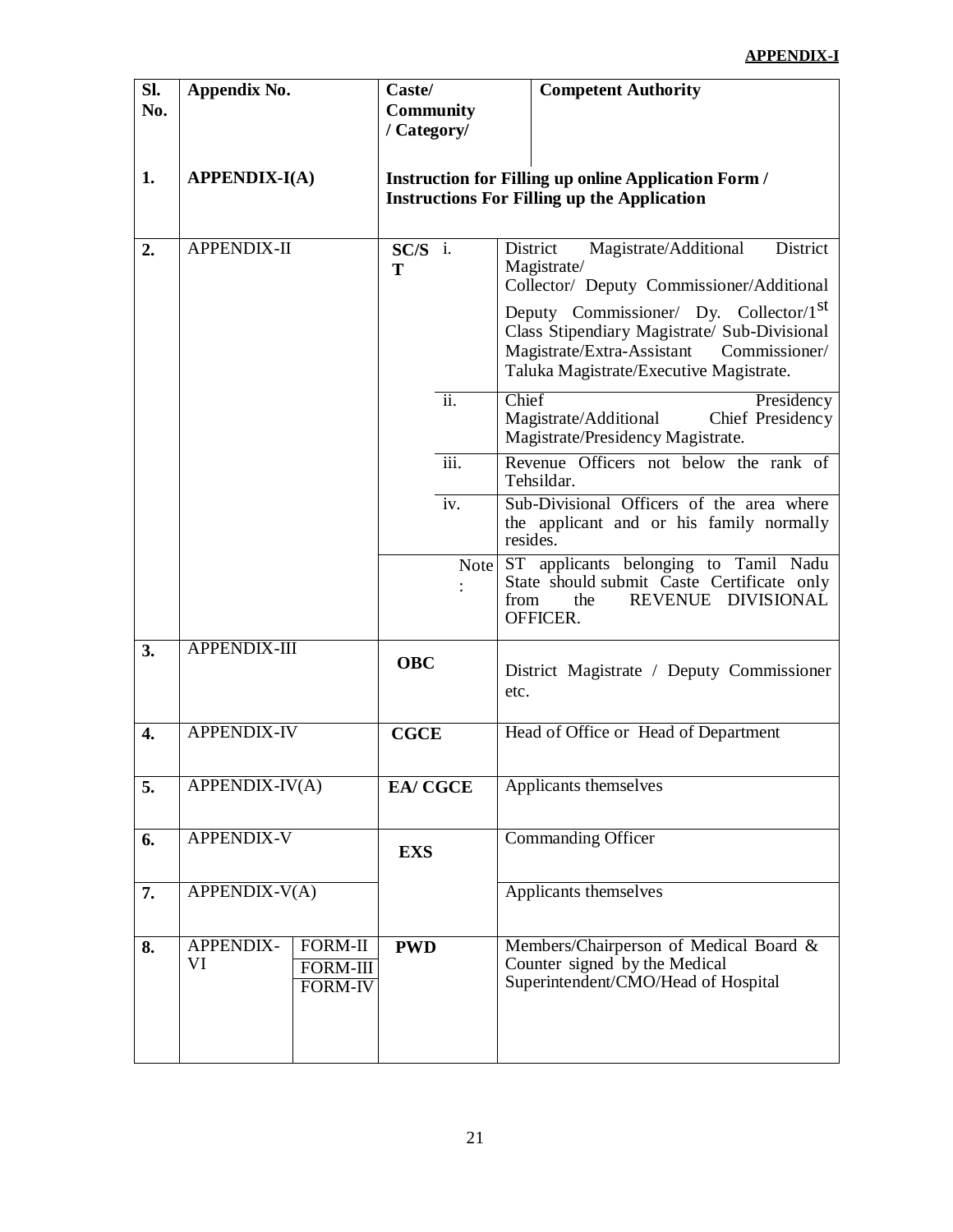# **Procedure/Instructions for Registration/ Online Submission of Application & General Important Instructions to Candidates**

- 1. To apply for Selection Posts, candidates are required to register themselves on http://ssconline.nic.in. Candidates may register once and can apply for any Recruitment Examination advertised by SSC.
- 2. Candidates should read the instructions given in the Notice of Examination carefully before filling up the Online Registration Form/ Application Form.
- 3. After reading the instructions candidates should move to the Registration Part and fill up the online Registration Form.
- 4. In the Registration Part, candidates will have to fill in basic information relating to them. On submission of details, candidates shall be prompted to check the details and make, corrections, if any, before submitting the Form.
- 5. Candidate should provide all the required details while filling up the Online Registration/Application Forms. Mandatory fields are marked with \* (asterisk) sign.
- 6. On submission of the Registration Form, a page with Registration ID and password will appear. **Note down the Registration ID and password and keep them safely. This would be your permanent Registration ID & Password which would be required to apply for Selection Posts as well as for any other Recruitment Examination of the Commission**.
- 7. After submission of the Registration Form, candidate should upload his/her latest colour photograph of the stipulated size and signature.
- 8. The signature and photograph must be uploaded in jpg format. The digital size of the signature file must be more than 1 KB and less than 12 KB. The digital size of the file of the photographs must be more than 4 KB and less than 20 KB.
- 9. The Registration becomes complete only after the photograph and signature are uploaded by the candidate.
- 10. After completion of the Registration Part the candidates should proceed to fill up the Online Application Form.
- 11. Candidates already registered can directly log into the system and proceed to fill up the Application Form.
- 12. Candidates should read the instructions in the Notice carefully before filling up the Online Application Form.
- 13. In case, there is any discrepancy in 'One time registration' data filled by the candidate, photograph / signature, etc., 'One time Registration' data may be suitably edited before proceeding to fill online application form. The commission allows editing of information like name, father's name, mother's name, date of birth, gender and matriculation roll number only once after Registration. Therefore, these fields MUST BE ENTERED / EDITED VERY CAREFULLY. Other fields in the 'One Time Registration' can be edited once before every examination but prior to submission of Application for Examination. SUCH EDITING IS ALLWED BEFORE SUBMISSION OF APPLICATION. ONCE THE APPLICATION HAS BEEN SUBMITTED, NO CHANGE IN 'One Time Registration' and Application data will be allowed.
- 14. The facility of on-line application (including payment of fees through debit/credit card of all Banks) will be available **from 25.08.2017 to 24.09.2017 (5.00 PM).** Candidates, who wish to make the payment through challan of SBI, may make the payment at designated branches of SBI within the working hours of bank **upto 27.09.2017** provided the Challan has been **generated** by them **before 5.00 PM of 24.09.2017.** The **Challan generation facility** will be available **upto 24.09.2017 (05:00 PM) only.**
- 15. Request for change/correction in the Application Form shall not be entertained under any circumstances.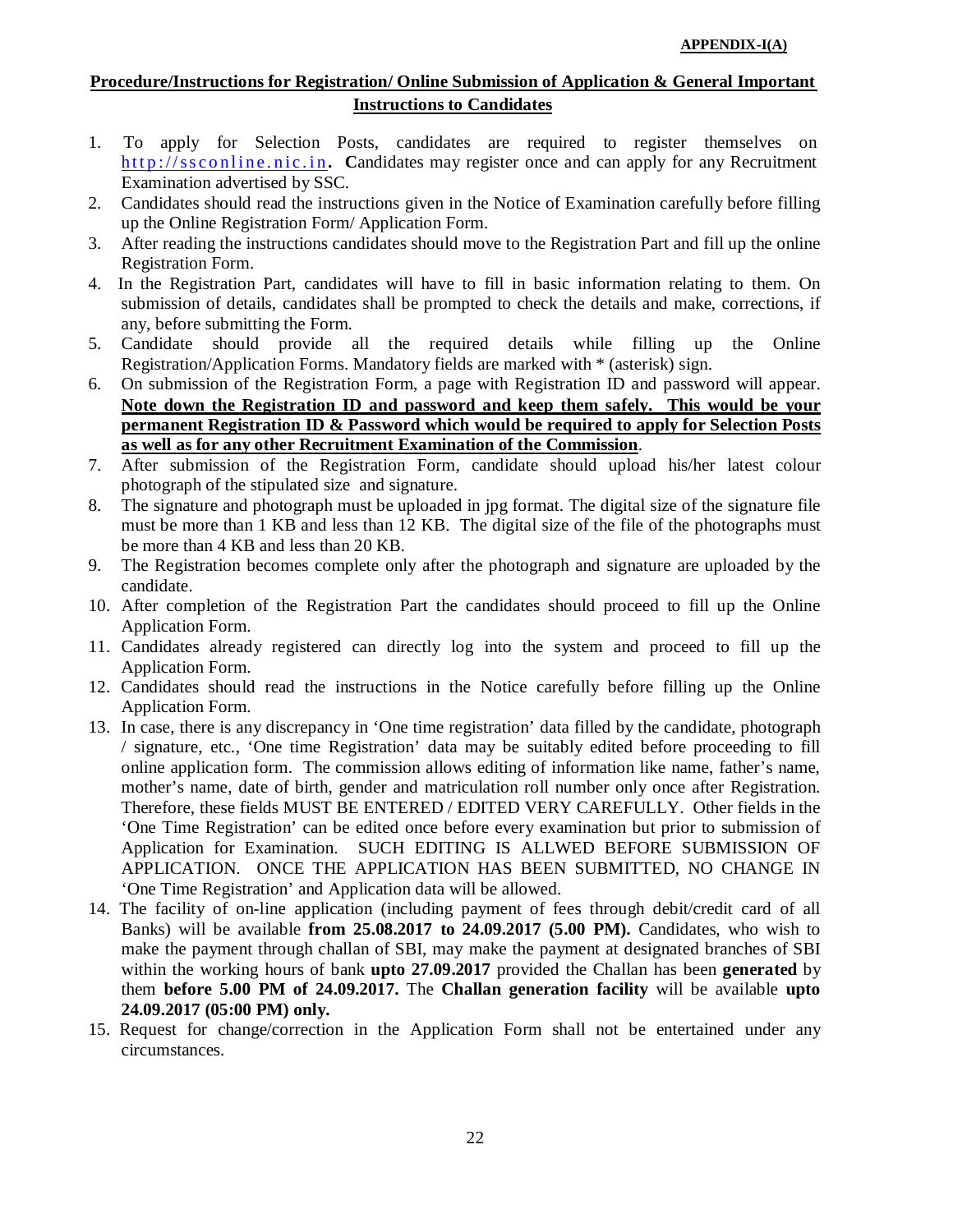- 16. **The application form without photograph/signature or with Blurred photograph/signature or incomplete in any manner will be rejected.**
- 17. Candidates who are not exempted from fee payment must ensure that their fee has been deposited with SSC. If the fee is not received by SSC, status of Application Form is shown 'Incomplete' and this information is printed on the top of the Application Form. Further, such status can be verified at 'Check your Application Status Here" tab provided at http://www.ssconline.nic.in. **Such applications which remain incomplete due to non-receipt of fee will be SUMMARILY REJECTED and no request for consideration of such applications and fee payment after the period specified in the Notice of Examination shall be entertained.**
- 18. THE CANDIDATES MUST WRITE THEIR NAME, DATE OF BIRTH, FATHER'S NAME AND MOTHER'S NAME STRICTLY AS GIVEN IN THE MATRICULATION CERTIFICATE OTHERWISE THEIR CANDIDATURE WILL BE CANCELLED AT THE TIME OF DOCUMENT VERIFICATION OR AS AND WHEN IT COMES INTO THE NOTICE OF THE COMMISSION.
- 19. Only the Date of Birth as recorded in the Matriculation / Secondary Examination Certificate or an equivalent certificate available on the date of submission of application will be accepted as proof of date of birth.
- 20. No admission certificates for aforesaid examination will be issued by post. Candidates are required to download admission certificate for the examination from the website of concerned Regional/Sub-Regional Offices.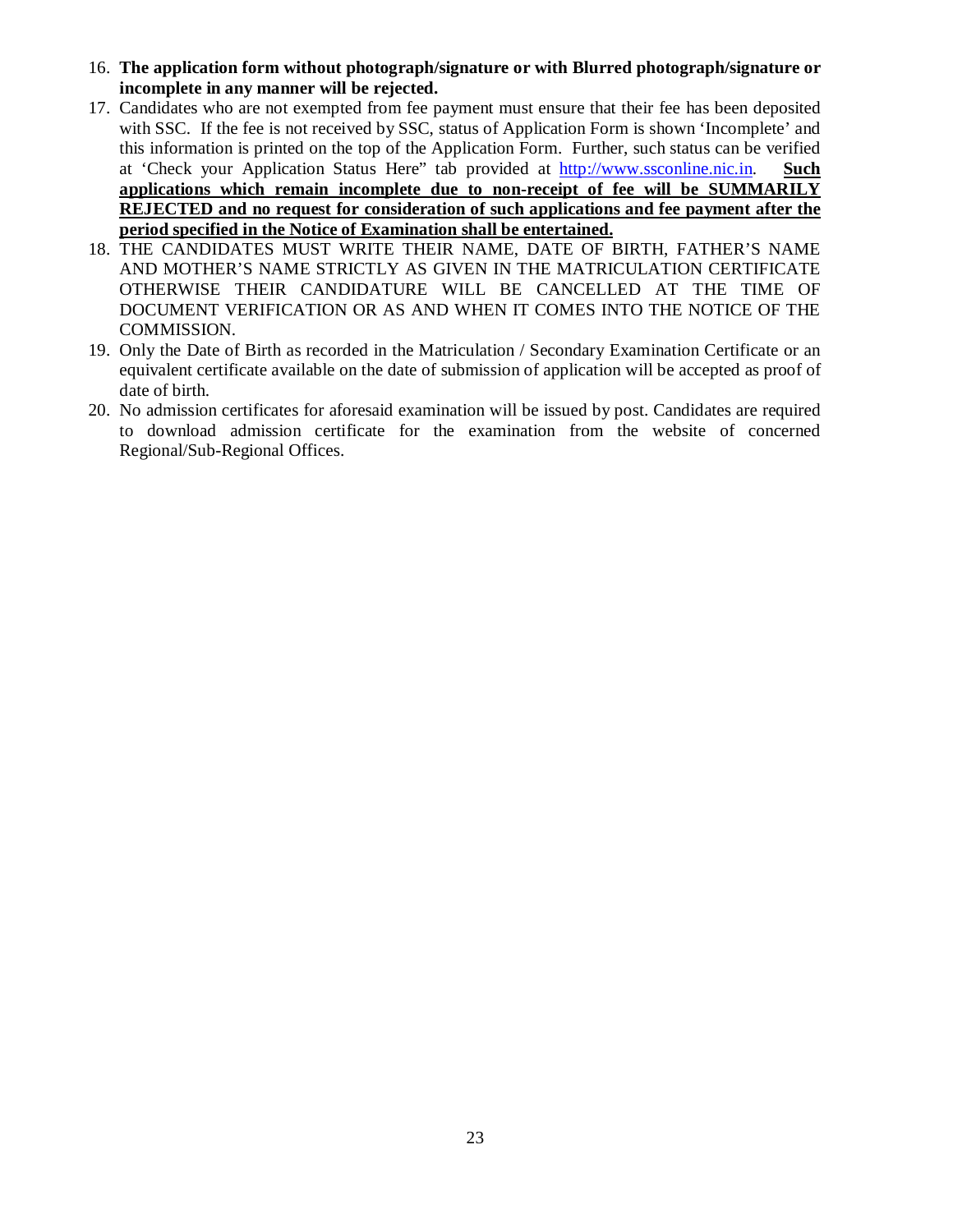#### **FORMAT FOR SC/ST CERTIFICATE**

A candidate who claims to belong to one of the Scheduled Castes or the Scheduled Tribes should submit in support of his claim a Self Attested/certified copy of a certificate in the form given below, from the District Officer or the sub-Divisional Officer or any other officer as indicated below of the District in which his parents (or surviving parents) ordinarily reside who has been designated by the State Government concerned as competent to issue such a certificate. If both his parents are dead, the officer signing the certificate should be of the district in which the candidate himself ordinarily resides otherwise than for the purpose of his own education. Wherever photograph is an integral part of the certificate, the Commission would accept only Self Attested photocopies of such certificates and not any other Self Attested or true copy.

### **(The format of the certificate to be produced by Scheduled Castes and Scheduled Tribes candidates applying for appointment to posts under Government of India)**

| $\,$ in<br><b>Of</b><br>village/town/*<br>District/Division<br>$\ast$<br>$T$ erritory*<br>State/Union<br>of<br>the<br>belongs<br>to<br>the<br>The Constitution (Scheduled Castes) order, 1950<br>The Constitution (Scheduled Tribes) order, 1950<br>The<br>The Constitution (Scheduled Caste) Union Territories order, 1951 *<br>Constitution (Scheduled Tribes) Union Territories Order, 1951*<br>As amended by the Scheduled Castes and Scheduled Tribes Lists (Modification) order, 1956, the Bombay<br>Reorganization Act, 1960 & the Punjab Reorganization Act, 1966, the State of Himachal Pradesh Act 1970,<br>the North-Eastern Area(Reorganization) Act, 1971 and the Scheduled Castes and Scheduled Tribes<br>Order(Amendment) Act, 1976.<br>The Constitution (Jammu & Kashmir) Scheduled Castes Order, 1956<br>The Constitution (Andaman and Nicobar Islands) Scheduled Tribes Order, 1959 as amended by the<br>Scheduled Castes and Scheduled Tribes order (Amendment Act), 1976*. The<br>Constitution (Dadra and Nagar Haveli) Scheduled Castes order 1962. The<br>Constitution (Dadra and Nagar Haveli) Scheduled Tribes Order 1962@. The<br>Constitution (Pondicherry) Scheduled Castes Order 1964@<br>The Constitution (Scheduled Tribes) (Uttar Pradesh) Order, 1967 @<br>The Constitution (Goa, Daman & Diu) Scheduled Castes Order, 1968@<br>The Constitution (Goa, Daman & Diu) Scheduled Tribes Order 1968 @<br>The Constitution (Nagaland) Scheduled Tribes Order, 1970 @<br>The Constitution (Sikkim) Scheduled Castes Order 1978@<br>The Constitution (Sikkim) Scheduled Tribes Order 1978@<br>The Constitution (Jammu & Kashmir) Scheduled Tribes Order 1989@<br>The Constitution (SC) orders (Amendment) Act, 1990@<br>The Constitution (ST) orders (Amendment) Ordinance 1991@<br>The Constitution (ST) orders (Second Amendment) Act, 991@<br>The Constitution (ST) orders (Amendment) Ordinance 1996<br>The Scheduled Caste and Scheduled Tribes Orders (Amendment) Act, 2002 | to certify that Shri/Shrimati/Kumari*<br>This<br>is                                  |  |  | _son/daughter | of |
|------------------------------------------------------------------------------------------------------------------------------------------------------------------------------------------------------------------------------------------------------------------------------------------------------------------------------------------------------------------------------------------------------------------------------------------------------------------------------------------------------------------------------------------------------------------------------------------------------------------------------------------------------------------------------------------------------------------------------------------------------------------------------------------------------------------------------------------------------------------------------------------------------------------------------------------------------------------------------------------------------------------------------------------------------------------------------------------------------------------------------------------------------------------------------------------------------------------------------------------------------------------------------------------------------------------------------------------------------------------------------------------------------------------------------------------------------------------------------------------------------------------------------------------------------------------------------------------------------------------------------------------------------------------------------------------------------------------------------------------------------------------------------------------------------------------------------------------------------------------------------------------------------------------------------------------------------------------------------------------------------------|--------------------------------------------------------------------------------------|--|--|---------------|----|
|                                                                                                                                                                                                                                                                                                                                                                                                                                                                                                                                                                                                                                                                                                                                                                                                                                                                                                                                                                                                                                                                                                                                                                                                                                                                                                                                                                                                                                                                                                                                                                                                                                                                                                                                                                                                                                                                                                                                                                                                            |                                                                                      |  |  |               |    |
|                                                                                                                                                                                                                                                                                                                                                                                                                                                                                                                                                                                                                                                                                                                                                                                                                                                                                                                                                                                                                                                                                                                                                                                                                                                                                                                                                                                                                                                                                                                                                                                                                                                                                                                                                                                                                                                                                                                                                                                                            |                                                                                      |  |  |               |    |
|                                                                                                                                                                                                                                                                                                                                                                                                                                                                                                                                                                                                                                                                                                                                                                                                                                                                                                                                                                                                                                                                                                                                                                                                                                                                                                                                                                                                                                                                                                                                                                                                                                                                                                                                                                                                                                                                                                                                                                                                            |                                                                                      |  |  |               |    |
|                                                                                                                                                                                                                                                                                                                                                                                                                                                                                                                                                                                                                                                                                                                                                                                                                                                                                                                                                                                                                                                                                                                                                                                                                                                                                                                                                                                                                                                                                                                                                                                                                                                                                                                                                                                                                                                                                                                                                                                                            |                                                                                      |  |  |               |    |
|                                                                                                                                                                                                                                                                                                                                                                                                                                                                                                                                                                                                                                                                                                                                                                                                                                                                                                                                                                                                                                                                                                                                                                                                                                                                                                                                                                                                                                                                                                                                                                                                                                                                                                                                                                                                                                                                                                                                                                                                            |                                                                                      |  |  |               |    |
|                                                                                                                                                                                                                                                                                                                                                                                                                                                                                                                                                                                                                                                                                                                                                                                                                                                                                                                                                                                                                                                                                                                                                                                                                                                                                                                                                                                                                                                                                                                                                                                                                                                                                                                                                                                                                                                                                                                                                                                                            |                                                                                      |  |  |               |    |
|                                                                                                                                                                                                                                                                                                                                                                                                                                                                                                                                                                                                                                                                                                                                                                                                                                                                                                                                                                                                                                                                                                                                                                                                                                                                                                                                                                                                                                                                                                                                                                                                                                                                                                                                                                                                                                                                                                                                                                                                            |                                                                                      |  |  |               |    |
|                                                                                                                                                                                                                                                                                                                                                                                                                                                                                                                                                                                                                                                                                                                                                                                                                                                                                                                                                                                                                                                                                                                                                                                                                                                                                                                                                                                                                                                                                                                                                                                                                                                                                                                                                                                                                                                                                                                                                                                                            |                                                                                      |  |  |               |    |
| The Constitution (Scheduled Caste) Orders (Amendment) Act, 2002                                                                                                                                                                                                                                                                                                                                                                                                                                                                                                                                                                                                                                                                                                                                                                                                                                                                                                                                                                                                                                                                                                                                                                                                                                                                                                                                                                                                                                                                                                                                                                                                                                                                                                                                                                                                                                                                                                                                            |                                                                                      |  |  |               |    |
|                                                                                                                                                                                                                                                                                                                                                                                                                                                                                                                                                                                                                                                                                                                                                                                                                                                                                                                                                                                                                                                                                                                                                                                                                                                                                                                                                                                                                                                                                                                                                                                                                                                                                                                                                                                                                                                                                                                                                                                                            | The Constitution (Scheduled Caste and Scheduled Tribes) Orders (Amendment) Act, 2002 |  |  |               |    |

**%2.** Applicable in the case of Scheduled Castes, Scheduled Tribes persons who have migrated from one State/Union Territory Administration.

This certificate is issued on the basis of the Scheduled Castes/ Scheduled Tribes certificate issued to Shri/Shrimati Father/mother of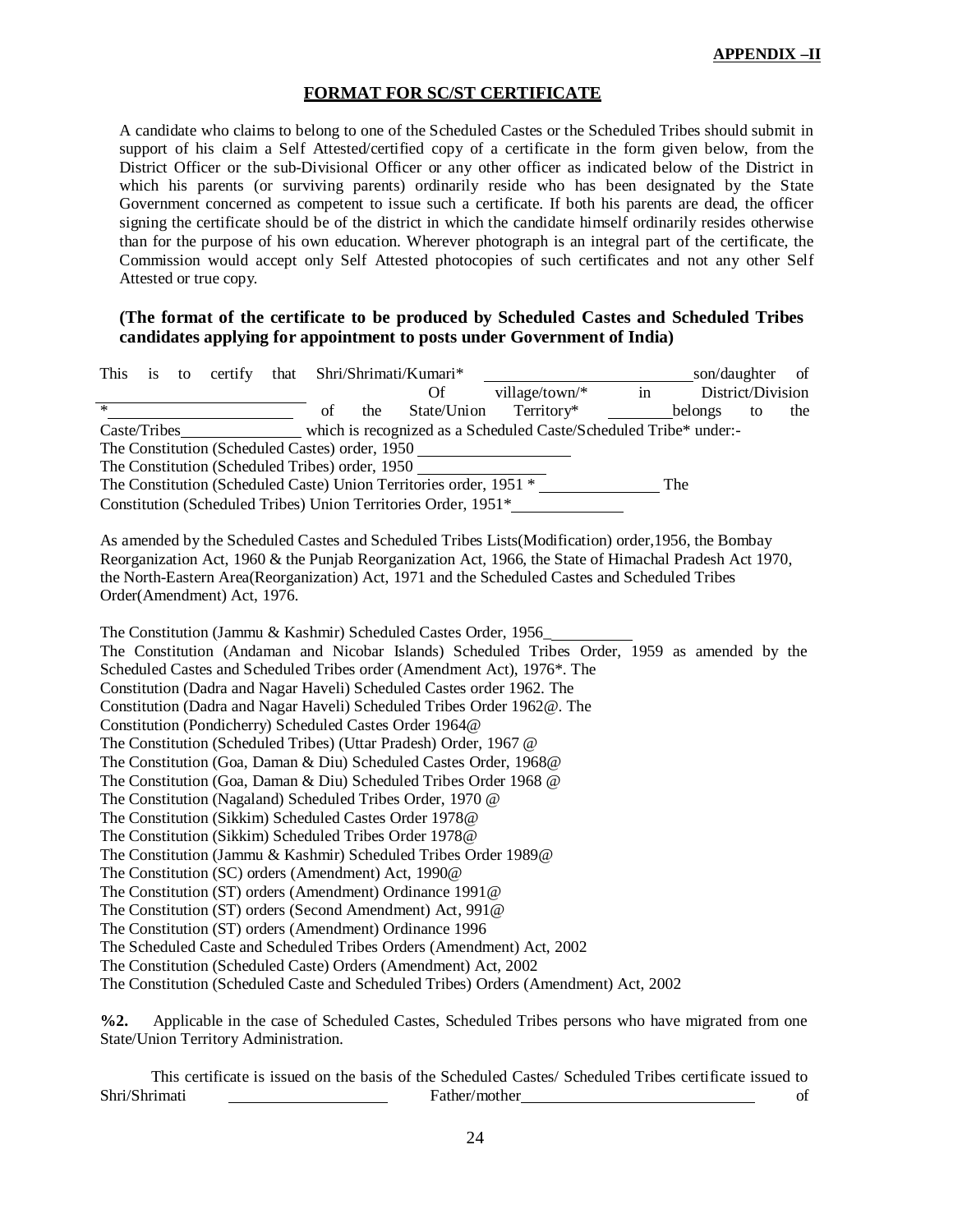| Shri/Shrimati/Kumari*                                                                                                                                                                                                                  |     |                                                       |         |             |                                                                                                                                                                                                                                              |                                 | who |
|----------------------------------------------------------------------------------------------------------------------------------------------------------------------------------------------------------------------------------------|-----|-------------------------------------------------------|---------|-------------|----------------------------------------------------------------------------------------------------------------------------------------------------------------------------------------------------------------------------------------------|---------------------------------|-----|
|                                                                                                                                                                                                                                        |     |                                                       |         |             | in District/Division*                                                                                                                                                                                                                        | of                              |     |
| the State/Union Territory*                                                                                                                                                                                                             |     |                                                       |         |             |                                                                                                                                                                                                                                              |                                 |     |
| belongs to the                                                                                                                                                                                                                         |     |                                                       |         |             | Caste/Tribe which is recognized as a Scheduled                                                                                                                                                                                               |                                 |     |
| Tribe<br>Caste/Scheduled                                                                                                                                                                                                               | in  | the                                                   |         | State/Union | Territory*                                                                                                                                                                                                                                   | issued                          | by  |
|                                                                                                                                                                                                                                        |     | dated                                                 |         |             |                                                                                                                                                                                                                                              |                                 |     |
| Shri/Shrimati/Kumari<br>$\%3.$                                                                                                                                                                                                         | and | $\sqrt{or}$<br>$*$<br>of the State/Union Territory of | his/her | family      | ordinarily<br>of the contract of the contract of the contract of the contract of the contract of the contract of the contract of the contract of the contract of the contract of the contract of the contract of the contract of the contrac | reside(s)<br>District/Division* | in  |
| Place<br>Date and the same state of the state of the state of the state of the state of the state of the state of the state of the state of the state of the state of the state of the state of the state of the state of the state of |     |                                                       |         |             |                                                                                                                                                                                                                                              |                                 |     |
|                                                                                                                                                                                                                                        |     |                                                       |         |             | Signature                                                                                                                                                                                                                                    |                                 |     |

(with Seal of Office)

\* Please delete the words which are not applicable

- @ Please quote specific presidential order
- % Delete the paragraph which is not applicable.

**NOTE:** The term ordinarily reside(s) used here will have the same meaning as in section 20 of the Representation of the People Act, 1950.

#### \*\* **List of authorities empowered to issue Caste/Tribe Certificate Certificates:**

- i. District Magistrate / Additional District Magistrate/ Collector/ Deputy Commissioner / Additional Deputy Commissioner/ Dy. Collector /  $1<sup>st</sup>$  Class Stipendiary Magistrate / Sub-Divisional Magistrate / Extra-Assistant Commissioner/ Taluka Magistrate / Executive Magistrate.
- ii. Chief Presidency Magistrate / Additional Chief Presidency Magistrate / Presidency Magistrate.
- iii. Revenue Officers not below the rank of Tehsildar.
- iv. Sub-Divisional Officers of the area where the applicant and or his family normally resides.

### **Note:- ST applicants belonging to Tamil Nadu State should submit Caste Certificate only from the REVENUE DIVISIONAL OFFICER.**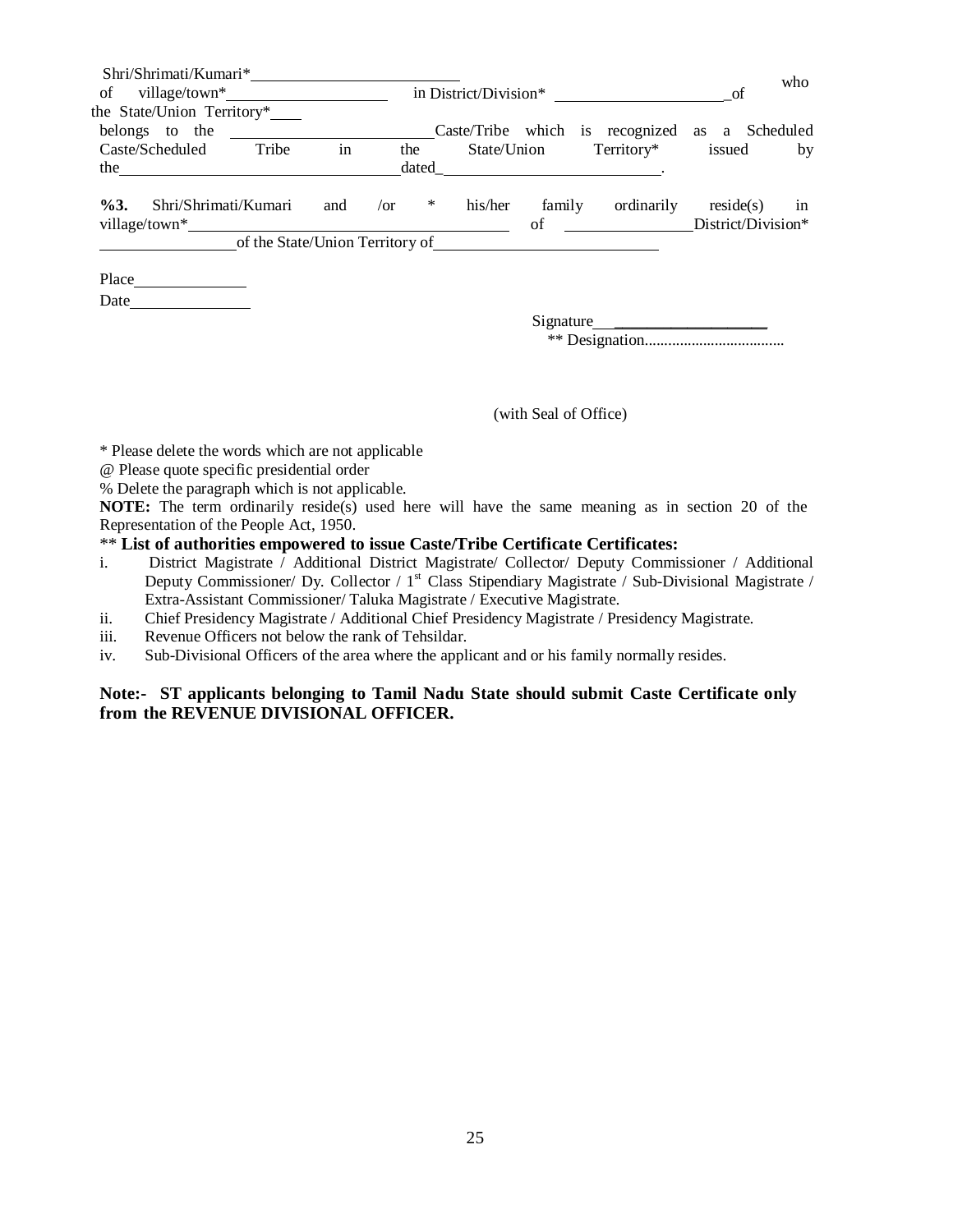### **APPENDIX –III**

#### **(FORMAT OF CERTIFICATE TO BE PRODUCED BY OTHER BACKWARD CLASSES APPLYING FOR APPOINTMENT TO POSTS UNDER THE GOVERNMENT OF INDIA)**

| This is to certify that Shri/Smt./Kumari                                                                                                                                       |        | <u> 1990 - Johann Barbara, martxa eta politikar</u> | Son/Daughter                                                                                          |
|--------------------------------------------------------------------------------------------------------------------------------------------------------------------------------|--------|-----------------------------------------------------|-------------------------------------------------------------------------------------------------------|
| District/Division                                                                                                                                                              |        |                                                     | in                                                                                                    |
| Belongs to the Community which is recognized as a                                                                                                                              |        |                                                     |                                                                                                       |
| backward class under the Government of India, Ministry of Social Justice and Empowerment's Resolution                                                                          |        |                                                     | $\frac{1}{\text{dated}}$ $\frac{1}{\text{dated}}$ $\frac{1}{\text{dated}}$ $\frac{1}{\text{dated}}$ . |
| No.                                                                                                                                                                            |        |                                                     |                                                                                                       |
|                                                                                                                                                                                | and/or |                                                     | his/her family ordinarily reside(s) in                                                                |
|                                                                                                                                                                                |        |                                                     | District/Division of the                                                                              |
| State/Union Territory. This is also to certify that he/she does not belong to the persons/sections of (Creamy                                                                  |        |                                                     |                                                                                                       |
| Layer) mentioned in column 3 of the Schedule to the Government of India, Department of Personnel &                                                                             |        |                                                     |                                                                                                       |
| Training OM No. 36012/22/93-Estt. (SCT) dated 08.09.1993**.                                                                                                                    |        |                                                     |                                                                                                       |
|                                                                                                                                                                                |        |                                                     | District Magistrate /<br>Deputy Commissioner etc.                                                     |
| Seal of Office                                                                                                                                                                 |        |                                                     |                                                                                                       |
| $\ast$ .<br>The Authority issuing the Certificate may have to mention the details of Resolution of<br>Government of India, in which the Caste of candidate is mentioned as OBC |        |                                                     |                                                                                                       |
| $***$<br>As amended from time to time.                                                                                                                                         |        |                                                     |                                                                                                       |

Note: The term ordinarily reside(s) used here will have the same meaning as in section 20 of the Representation of the People Act, 1950.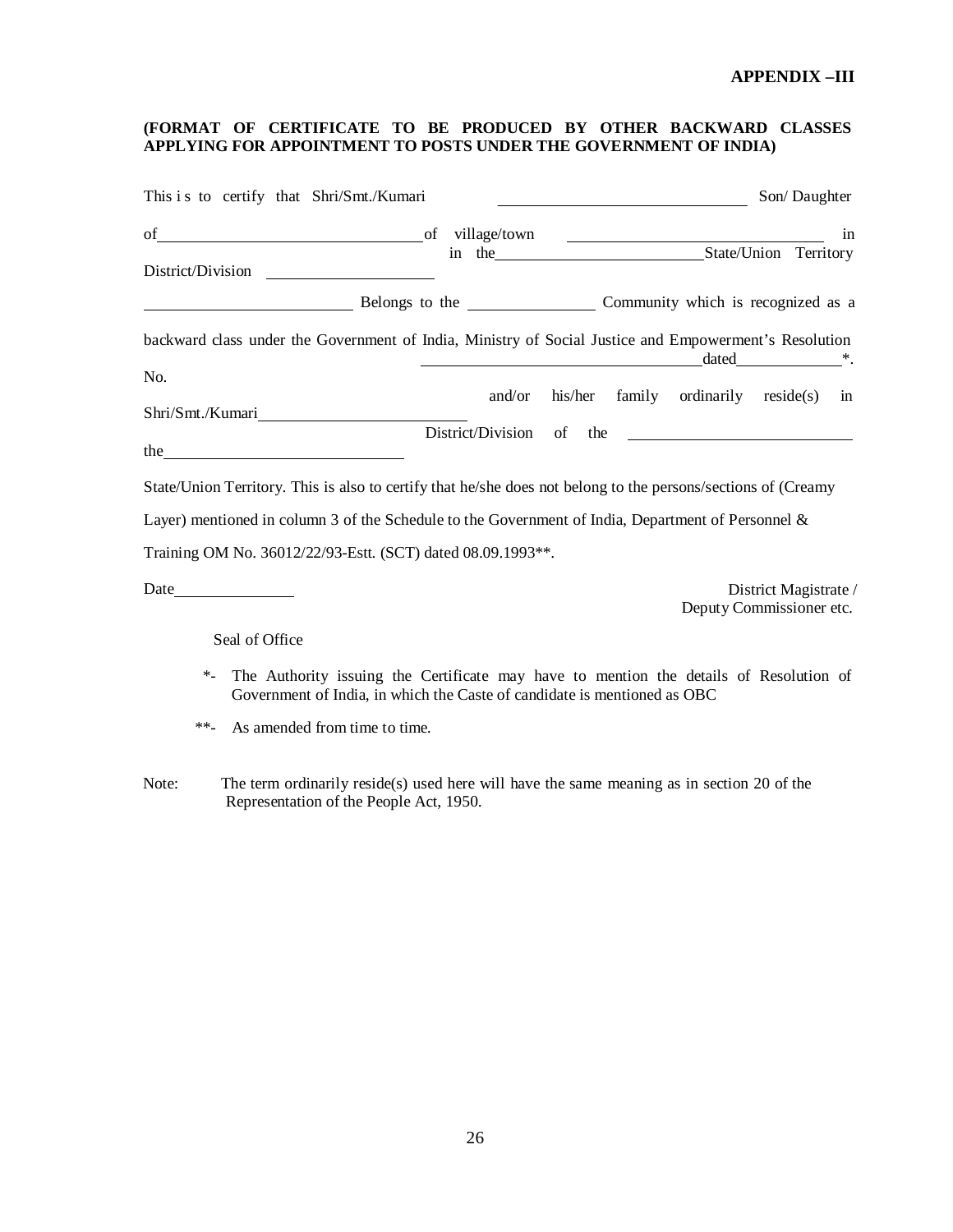#### **APPENDIX – IV**

### **FORMAT OF CERTIFICATE TO BE SUBMITTED BY CENTRAL GOVERNMENT CIVILIAN EMPLOYEES (CGCE) SEEKING AGE-RELAXATION** (**Letter Head of the Organisation)**

(To be filled by the Head of the Office or Department in which the candidate is working).

# **[Please see Para-12(H) of the Notice]**

It is certified that \*Shri/Smt./Km. is a Central Government Civilian employee holding the post of ---------------------------------- in the pay scale of ` with 3 years regular service in the grade as on \_.

> Signature Name & Designation

Office seal

Place: Date: (\*Please delete the words, which are not applicable.)

#### **\*\*\*\*\*\*\*\*\*\*\*\*\*\*\*\*\*\*\*\*\*\*\*\*\***

#### **APPENDIX-IV(A)**

#### **DECLARATION TO BE SUBMITTED BY ALL THE EMPLOYED APPLICANTS INCLUDING CGCE DECLARATION [Please see Para- 12(H) of the Notice**]

I declare that I have already informed my Head of Office/Department in writing that I have applied for this examination and no vigilance is either pending or contemplated against me as on the date of submission of application.

| I further submit the following information: |  |
|---------------------------------------------|--|
| Date of Appointment                         |  |
| Holding present Post & Pay Scale            |  |
| Name & Address of Employer with :           |  |
| Tel. No./FAX/E-mail                         |  |

Place & Date:

*\*Full Signature of the applicant*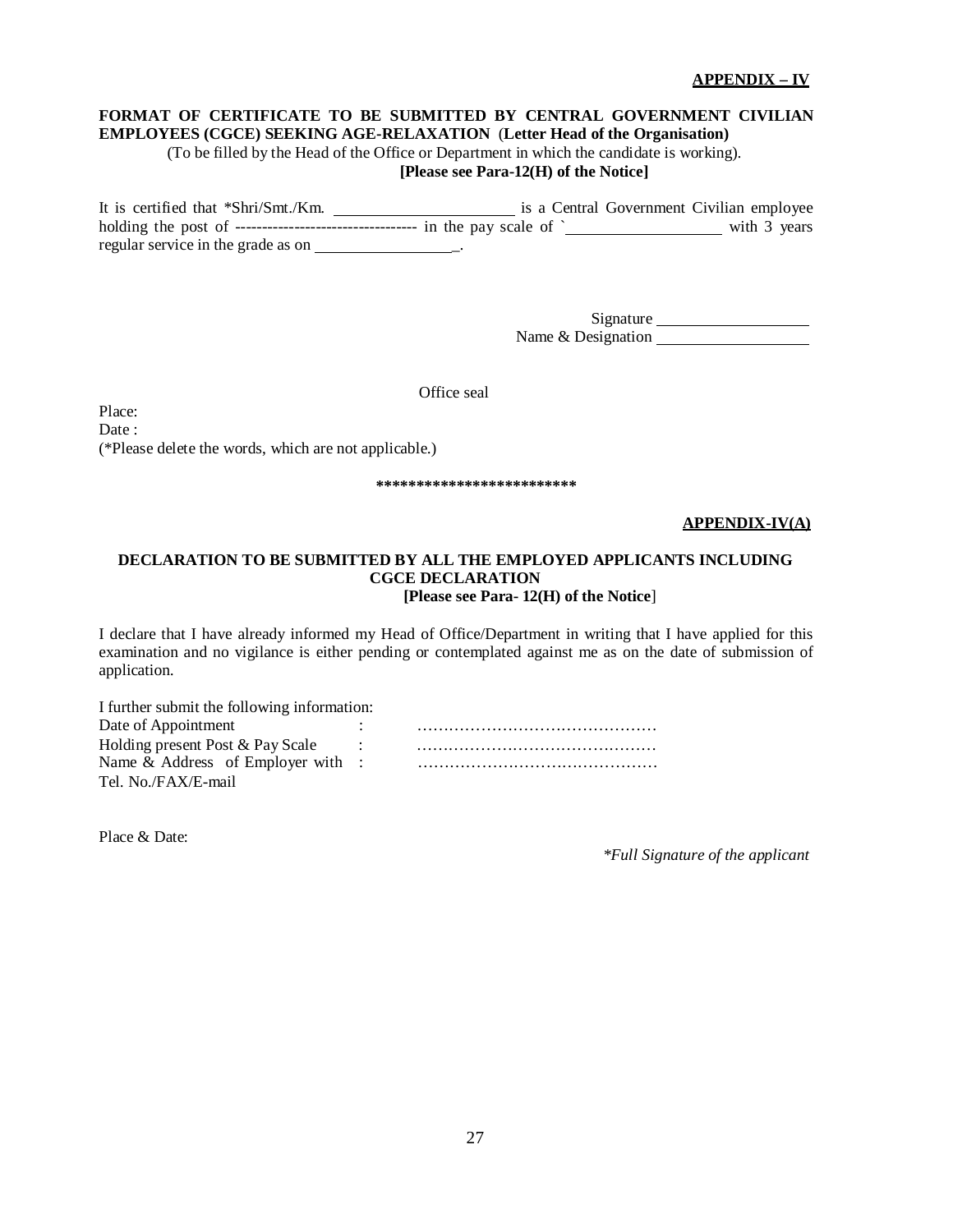#### **FORMAT OF CERTIFICATE FOR SERVING DEFENCE PERSONNEL (Letter Head of the Organisation**) **[Please see Para-12(E) & (F) of the Notice]**

I hereby certify that, according to the information available with me (No.).............. (Rank) (Name)......................................................... is due to complete the specified term of his engagement with the Armed Forces on the (Date).................

> Signature of Commanding Officer Office Seal:

Place: Date:

### **APPENDIX– V(A)**

#### **DECLARATION TO BE GIVEN BY THE EXS APPLICANT [Please see Para-12(E) & (F) of the Notice]**

I understand that, if selected on the basis of the recruitment/examination to which the application relates, my appointment will be subject to my producing documentary evidence to the satisfaction of the Appointing Authority that I have been duly released/retired/discharged from the Armed Forces and that I am entitled to the benefits admissible to Ex-Servicemen in terms of the Ex-Servicemen Re-employment in Central Civil Services and Posts rules, 1979, as amended from time to time.

I also understand that I shall not be eligible to be appointed to a vacancy reserved for Ex-S in regard to the recruitment covered by this examination, if I have at any time prior to such appointment, secured any employment on the civil side (including Public Sector Undertakings, Autonomous Bodies/Statutory Bodies, Nationalized Banks, etc.) by availing of the concession of reservation of vacancies admissible to Ex-S.

I further submit the following information:

| e.             | Details of Re-employment, if any. |  |
|----------------|-----------------------------------|--|
| $d$ .          | My last Unit / Corps              |  |
| c.             | Length of service in Armed Forces |  |
| $\mathbf{b}$ . | Date of discharge                 |  |
|                | Forces                            |  |
| a.             | Date of appointment in Armed      |  |

Place & Date:

*\*Full Signature of the applicant*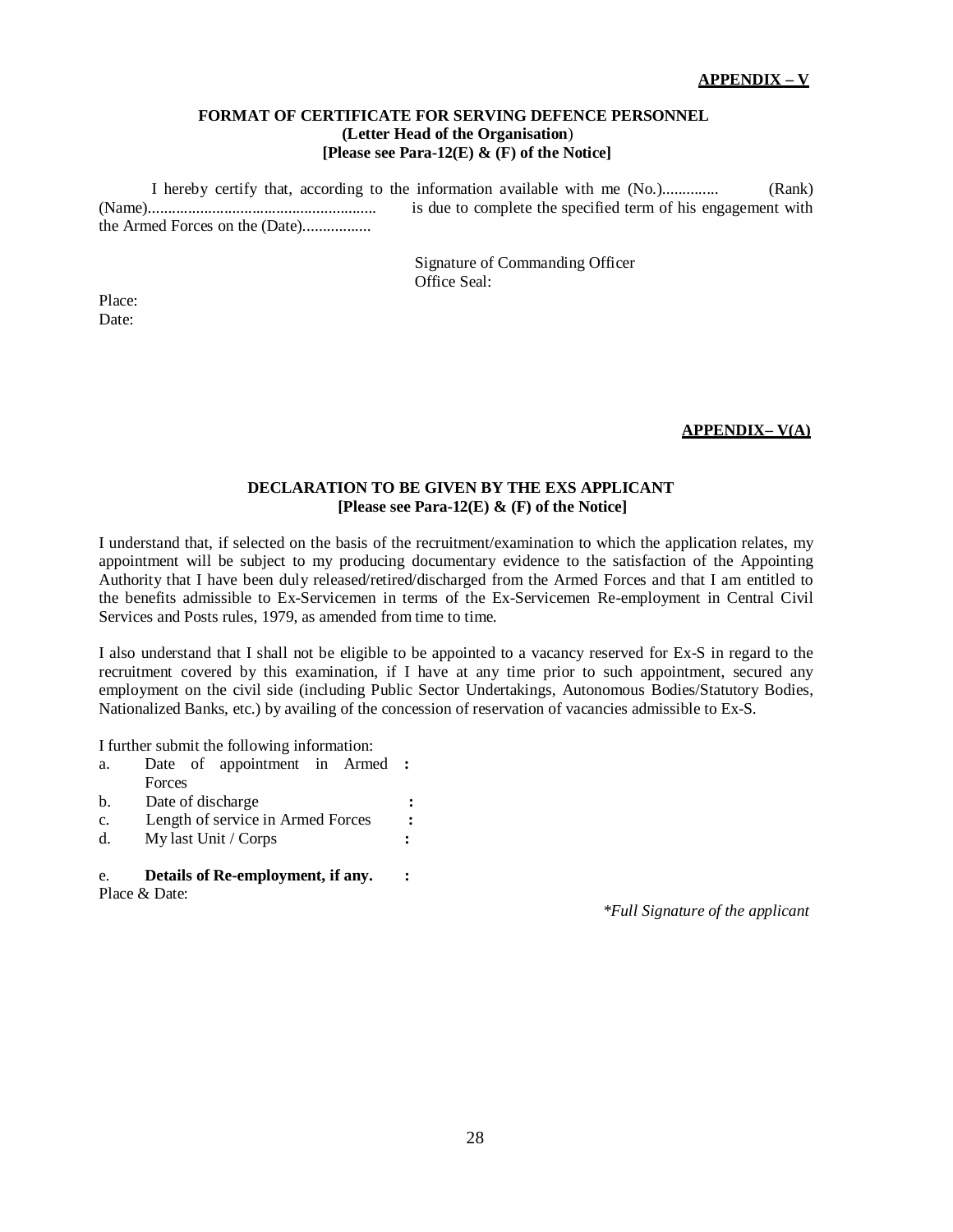# **APPENDIX– VI [FORM-II]**

#### **DISABILITY CERTIFICATE (IN CASE OF AMPUTATION OR COMPLETE PERMANENT PARALYSIS OF LIMBS AND IN CASES OF BLINDNESS) (See Rule 4)**

| (NAME AND ADDRESS OF THE MEDICAL AUTHORTIY<br><b>ISSUING THE CERTIFICATE)</b>                                                                                                                                                                                                                                                   | Recent Pass Port size<br>Attested Photograph<br>(Showing face only) of<br>the person with disability |            |                                                                                                                                                                                                                                                                                                                                                   |
|---------------------------------------------------------------------------------------------------------------------------------------------------------------------------------------------------------------------------------------------------------------------------------------------------------------------------------|------------------------------------------------------------------------------------------------------|------------|---------------------------------------------------------------------------------------------------------------------------------------------------------------------------------------------------------------------------------------------------------------------------------------------------------------------------------------------------|
| Certificate No.-------------------                                                                                                                                                                                                                                                                                              |                                                                                                      |            | Date:--------------------------                                                                                                                                                                                                                                                                                                                   |
| This is to certify that I have carefully examined Shri/Smt./ Kum.<br>above, and an satisfied that (A) he/she is a case of:<br>• locomotor disability<br>blindness<br>$\bullet$<br>(Please tick as applicable)<br>guidelines (to be specified).<br>2. The applicant has submitted the following document as proof of residence:- |                                                                                                      |            | son/wife/daughter of Shri Date of Birth (DD/MM/YY)<br>Age years, Male/Female Registration No. permanent resident<br>of Home No.<br>of Home No. Ward/Village/Street Post Post<br>Office District Bistrict State ward/Village/Street Post<br>(A) He/She has<br>permanent physical impairment/blindness in relation to his/her (part of body) as per |
| Nature of Document                                                                                                                                                                                                                                                                                                              | Date of Issue                                                                                        |            | Details of Authority issuing<br>Certificate                                                                                                                                                                                                                                                                                                       |
|                                                                                                                                                                                                                                                                                                                                 |                                                                                                      |            |                                                                                                                                                                                                                                                                                                                                                   |
| Signature/Thumb<br>impression of the<br>person in<br>whose<br>favour<br>disability<br>certificate<br>is<br>issued.                                                                                                                                                                                                              |                                                                                                      | (Signature | and<br>Seal<br>of<br>Authorised<br>Signatory of notified Medical Authority)                                                                                                                                                                                                                                                                       |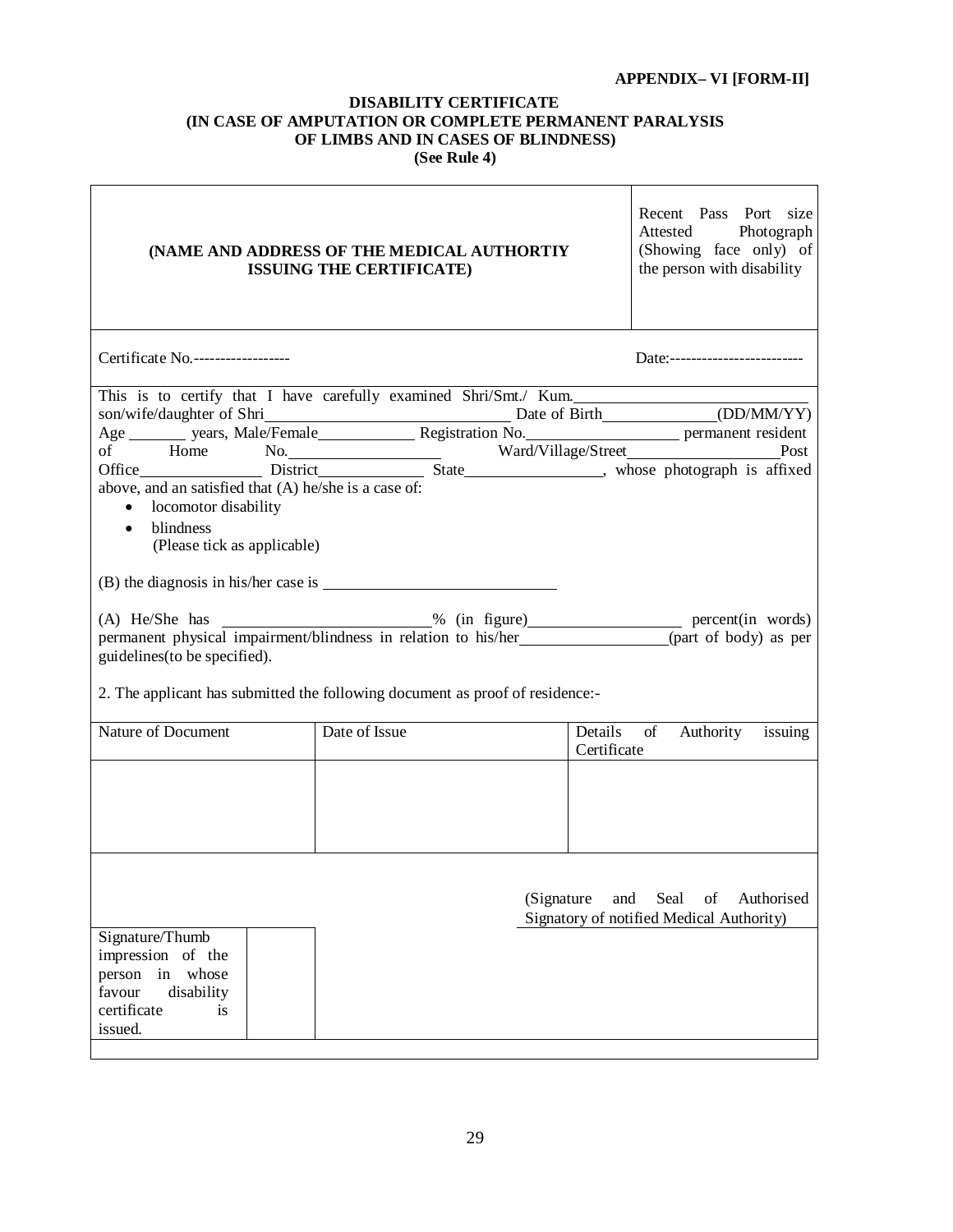#### **APPENDIX– VI [FORM-III]**

#### **DISABILITY CERTIFICATE (IN CASE OF MULTIPLE DISABILITIES) (See Rule 4)**

#### **(NAME AND ADDRESS OF THE MEDICAL AUTHORTIY ISSUING THE CERTIFICATE)**

Recent Pass Port size Attested Photograph (Showing face only) of the person with disability

|                                               | Certificate No.-------------------                                                                                                            |                                |  | Date:-------------------------                                                                                                                                                                                                                               |  |
|-----------------------------------------------|-----------------------------------------------------------------------------------------------------------------------------------------------|--------------------------------|--|--------------------------------------------------------------------------------------------------------------------------------------------------------------------------------------------------------------------------------------------------------------|--|
|                                               |                                                                                                                                               |                                |  | This is to certify that I have carefully examined Shri/Smt./ Kum.                                                                                                                                                                                            |  |
|                                               |                                                                                                                                               |                                |  | Son/wife/daughter of Shri Date of Birth (DD/MM/YY)<br>Age wars, Male/Female Registration No. Post Office Premanent resident<br>of Home No.                                                                                                                   |  |
|                                               |                                                                                                                                               |                                |  |                                                                                                                                                                                                                                                              |  |
|                                               |                                                                                                                                               |                                |  |                                                                                                                                                                                                                                                              |  |
|                                               |                                                                                                                                               |                                |  | District<br>State<br>State<br>State<br>State<br>State<br>State<br>State<br>State<br>State<br>State<br>State<br>State<br>State<br>State<br>State and an axisfied that it is not in the state of the state of the state of the state of the state of the state |  |
|                                               |                                                                                                                                               |                                |  |                                                                                                                                                                                                                                                              |  |
|                                               |                                                                                                                                               |                                |  | (A). He/She is a Case of <b>Multiple Disability.</b> His/her extent of permanent physical impairment/disability has                                                                                                                                          |  |
|                                               | relevant disability in the table below:                                                                                                       |                                |  | been evaluated as per guidelines (to be specified) for the disabilities ticked below, and shown against the                                                                                                                                                  |  |
|                                               |                                                                                                                                               |                                |  | Permanent Physical impairment/                                                                                                                                                                                                                               |  |
| S.<br>No.                                     | Disability                                                                                                                                    | Affected Part of Diagnosis     |  | mental disability (in %)                                                                                                                                                                                                                                     |  |
| 1.                                            | Locomotor disability                                                                                                                          | <b>Body</b><br>$\omega$        |  |                                                                                                                                                                                                                                                              |  |
| 2.                                            | Low vision                                                                                                                                    | #                              |  |                                                                                                                                                                                                                                                              |  |
| $\overline{3}$ .                              | <b>Blindness</b>                                                                                                                              | <b>Both Eyes</b>               |  |                                                                                                                                                                                                                                                              |  |
| 4.                                            | Hearing impairment                                                                                                                            | $\mathbf f$                    |  |                                                                                                                                                                                                                                                              |  |
| 5.                                            | Mental reterdation                                                                                                                            | $\overline{X}$                 |  |                                                                                                                                                                                                                                                              |  |
| 6.                                            | Mental-illness                                                                                                                                | X                              |  |                                                                                                                                                                                                                                                              |  |
|                                               | (Please strike out the disabilities which are not applicable)                                                                                 |                                |  |                                                                                                                                                                                                                                                              |  |
|                                               |                                                                                                                                               |                                |  | (@ e.g. Left/Right/both arms/Legs )(# e.g. Single eye/both eyes)( $\pounds$ e.g. Left/Right/both ears.)                                                                                                                                                      |  |
|                                               |                                                                                                                                               |                                |  |                                                                                                                                                                                                                                                              |  |
|                                               |                                                                                                                                               |                                |  | (B). In the light of the above, his/her over all permanent physical impairment as per guidelines (to be                                                                                                                                                      |  |
|                                               | specified) is as follows:-                                                                                                                    |                                |  |                                                                                                                                                                                                                                                              |  |
|                                               | In figures: ________ percent                                                                                                                  |                                |  |                                                                                                                                                                                                                                                              |  |
|                                               | In words:-                                                                                                                                    |                                |  | percent.                                                                                                                                                                                                                                                     |  |
| 2.                                            | This condition is progressive/non progressive/likely to improve/not likely to improve.                                                        |                                |  |                                                                                                                                                                                                                                                              |  |
| 3.                                            | Reassessment of disability is:                                                                                                                |                                |  |                                                                                                                                                                                                                                                              |  |
|                                               | $(i)$ .<br>not necessary                                                                                                                      |                                |  |                                                                                                                                                                                                                                                              |  |
|                                               | <b>Or</b>                                                                                                                                     |                                |  |                                                                                                                                                                                                                                                              |  |
|                                               |                                                                                                                                               |                                |  |                                                                                                                                                                                                                                                              |  |
|                                               | (ii). is recommended/after years wears months, and therefore this certificate shall be valid till $\frac{1}{\sqrt{1-\frac{1}{2}}}$ (DD/MM/YY) |                                |  |                                                                                                                                                                                                                                                              |  |
|                                               |                                                                                                                                               |                                |  |                                                                                                                                                                                                                                                              |  |
|                                               | 4. The applicant has submitted the following document as proof of residence:-                                                                 |                                |  |                                                                                                                                                                                                                                                              |  |
|                                               | <b>Nature of Document</b>                                                                                                                     | Date<br>$\sigma$ f             |  | Details of Authority issuing Certificate                                                                                                                                                                                                                     |  |
|                                               |                                                                                                                                               | Issue                          |  |                                                                                                                                                                                                                                                              |  |
|                                               |                                                                                                                                               |                                |  |                                                                                                                                                                                                                                                              |  |
|                                               |                                                                                                                                               |                                |  |                                                                                                                                                                                                                                                              |  |
| 5.<br>Signature and Seal of Medical Authority |                                                                                                                                               |                                |  |                                                                                                                                                                                                                                                              |  |
|                                               |                                                                                                                                               |                                |  |                                                                                                                                                                                                                                                              |  |
|                                               | <b>Name and Seal of Member</b>                                                                                                                | <b>Name and Seal of Member</b> |  | <b>Name and Seal of Chairman</b>                                                                                                                                                                                                                             |  |
|                                               |                                                                                                                                               |                                |  |                                                                                                                                                                                                                                                              |  |
|                                               | Signature/Thumb impression                                                                                                                    |                                |  |                                                                                                                                                                                                                                                              |  |
|                                               | of the person in whose                                                                                                                        |                                |  |                                                                                                                                                                                                                                                              |  |
|                                               | favour disability certificate                                                                                                                 |                                |  |                                                                                                                                                                                                                                                              |  |
| is issued.                                    |                                                                                                                                               |                                |  |                                                                                                                                                                                                                                                              |  |
|                                               |                                                                                                                                               |                                |  |                                                                                                                                                                                                                                                              |  |